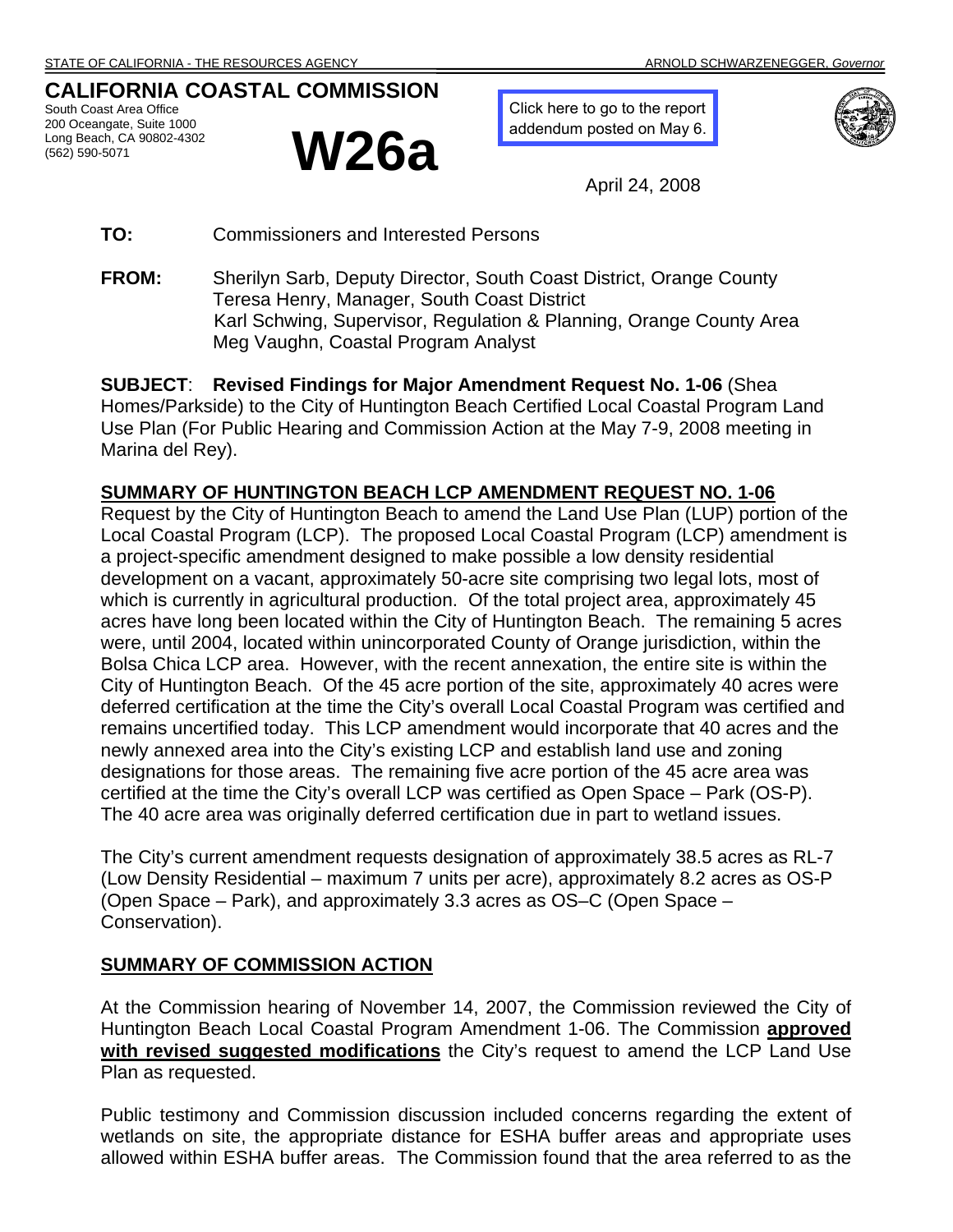Wintersburg Pond (WP) was not wet enough long enough or frequently enough to develop a preponderance of wetland vegetation or wetland soils; that the area known as the EPA wetland was wet enough long enough and frequently enough to support a preponderance of wetland vegetation or soils in 1996 and that any changes in local hydrology that may have taken place since that time were unpermitted; a variable width buffer distance would be adequate to protect the eucalyptus grove ESHA; and that areas referred to as "intermingled areas" found between the areas identified as wetland, ESHA, and buffer areas should not be designated Open Space - Conservation.

The changes made by the Commission at the hearing are manifested in the staff report primarily though changes to Exhibit NN (now  $4<sup>th</sup>$  revised) in that the areas of the site to be designated Open Space – Conservation and the areas to be designated as the development envelope (which allows either active park or residential development) have changed. In addition, the changes made by the Commission at the hearing result in changes to the suggested modification regarding the width of the ESHA buffer area and uses allowed within that buffer area. Also, there are changes to the wetland findings supporting the Commission's determination that the WP area is not a wetland and to eliminate the discussion on the intermingled areas. Finally, changes are made in the ESHA findings to support the variable width ESHA buffer rather than the 100 meter ESHA buffer, and to allow a portion of a water quality Natural Treatment System as an allowable use within a wider portion of the outer variable ESHA buffer in the southerly area of the site, subject to restrictions.

**COMMISSION VOTE**: The Commissioners voting on the prevailing side were: **Burke, Clark, Hueso, Secord, Neely, Potter, Reilly, and Chair Kruer**.

### **SUMMARY OF STAFF RECOMMENDATION:**

Staff is recommending that the Commission adopt the following revised findings in support of the Commission's action on November 14, 2007, approving the proposed Huntington Beach Local Coastal Program Amendment 1-06 if modified. **The motion to accomplish this is found on page 4**. The more significant changes made to reflect the Commission's action can be found on pages 11, 12, 13, 15, 26-28, 35, 36, 39, 40, 42-45.

### **STANDARD OF REVIEW**

For the proposed Land Use Plan amendment, the standard of review is conformance with and satisfaction of the requirements of the Chapter 3 policies of the Coastal Act.

### **SUMMARY OF PAST ACTIONS ON THIS LCPA**

At the May 2007 hearing in San Pedro, after presentations by staff, the applicant, and public testimony, the Commission voted to deny the subject Land Use Plan amendment, as submitted. A motion (i.e. the main motion) was made to approve the Land Use Plan amendment with modifications, but, upon deliberation, the hearing was continued. The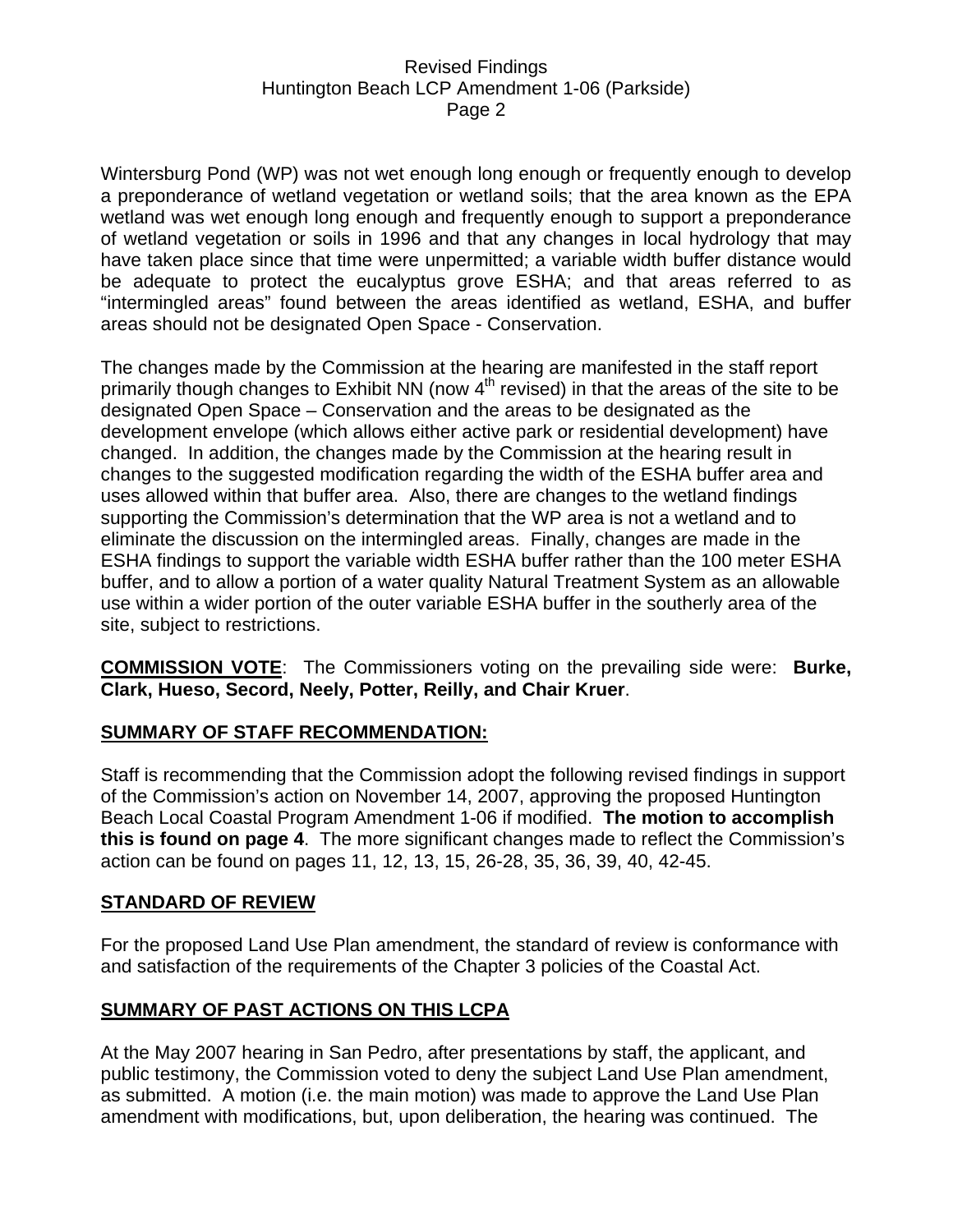LCPA was subsequently scheduled for Commission action at its July 9-13, 2007 hearing. The LCP amendment originally proposed changes to both the Land Use Plan (LUP) and the Implementation Plan (IP). On July 3, 2007, the City withdrew the IP portion of the LCPA. The Commission recognized the withdrawal of the IP amendment at its July 11, 2007 hearing. Also at its July 11, 2007 hearing, the Commission postponed action on suggested modifications for the LUP portion of the LCPA. At the November 14, 2007 hearing, the Commission approved the proposed LUP amendment with suggested modifications as revised at that hearing.

### **SUMMARY OF PUBLIC PARTICIPATION**

Section 30503 of the Coastal Act requires public input in Local Coastal Program development. During the preparation, approval, certification, and amendment of any local coastal program, the public, as well as all affected governmental agencies, including special districts, shall be provided maximum opportunities to participate. Prior to submission of a local coastal program for approval, local governments shall hold a public hearing or hearings on that portion of the program which has not been subjected to public hearings within four years of such submission. Prior to submittal of the LCPA to the Commission, the City held numerous public hearings on the proposed LCP amendment as shown on exhibit D.

All City staff reports were made available for public review in the Planning Department and in the Huntington Beach Public Library. Public hearing notices were mailed to property owners of record for the parcels that are the subject of the amendment as well as parcels within a 1,000 foot radius (including occupants), and notice of the public hearing was published in the Huntington Beach Independent, a local newspaper of general circulation.

### **ADDITIONAL INFORMATION**

Copies of the staff report are available online on the Coastal Commission's website at www.coastal.ca.gov or at the South Coast District office located in the ARCO Center Towers, 200 Oceangate, Suite 1000, Long Beach, 90802. To obtain copies of the staff report by mail, or for additional information, contact Meg Vaughn in the Long Beach office at (562) 590-5071. The City of Huntington Beach contact for this LCP amendment is Scott Hess, Director of Planning, who can be reached at (714) 536-5271.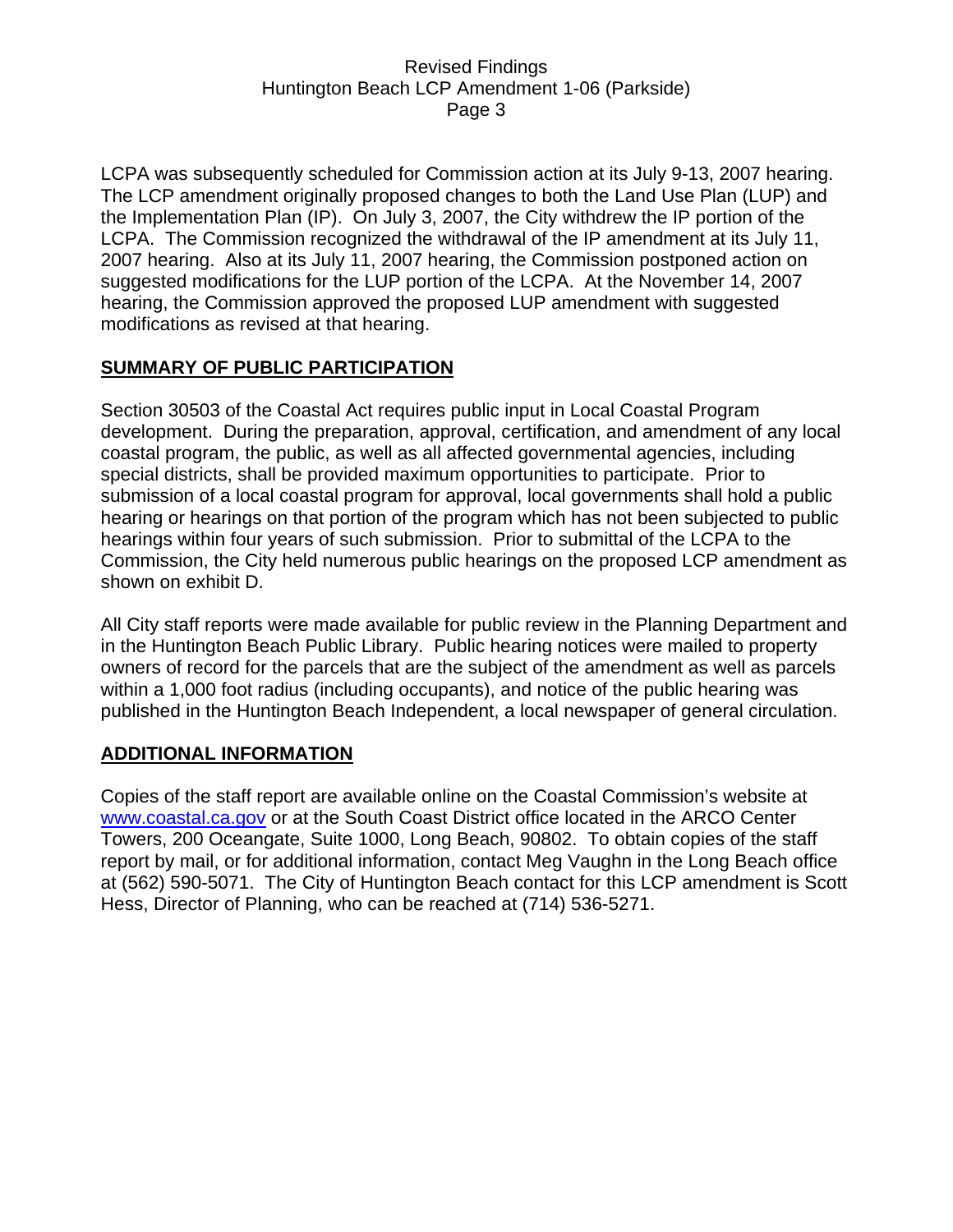### **I. MOTION AND RESOLUTION**

**NOTE:** Only those Commissioners on the prevailing side of the Commission's action are eligible to vote on the following motion.

#### **Motion**

*"I move that the Commission adopt the following revised findings in support of the Commission's approval of the City of Huntington Beach LCP Land Use Plan amendment No. 1-06 if modified as suggested."* 

Staff recommends a **YES** vote on the motion. Passage of this motion will result in the adoption of revised findings as set forth in this staff report. The motion requires a majority vote of the members from the prevailing side present at the November 14, 2007 hearing, with at least three of the prevailing members voting. Only those Commissioners on the prevailing side of the Commission's action are eligible to vote on the revised findings.

The Commissioners voting on the prevailing side to approve the LUP amendment if modified were: Commissioners **Burke, Clark, Hueso, Secord, Neely, Potter, Reilly, and Chair Kruer**.

#### **Resolution**

The Commission hereby adopts the findings set forth below approving if modified as suggested, the City of Huntington Beach LCP Land Use Plan Amendment 1-06 on the grounds that the findings support the Commission's decision of November 14, 2007 and accurately reflect the reasons for it.

### **II. SUGGESTED MODIFICATIONS**

Certification of City of Huntington Beach LCP Amendment Request No. 1-06 is subject to the following modifications.

The City's existing language is shown in plain text.

The City's proposed additions are shown in **bold text***.*

The City's proposed deletions are shown in plain text, strike out.

The Commission staff's original (November 2007) suggested additions are shown in *bold, italic, underlined text*.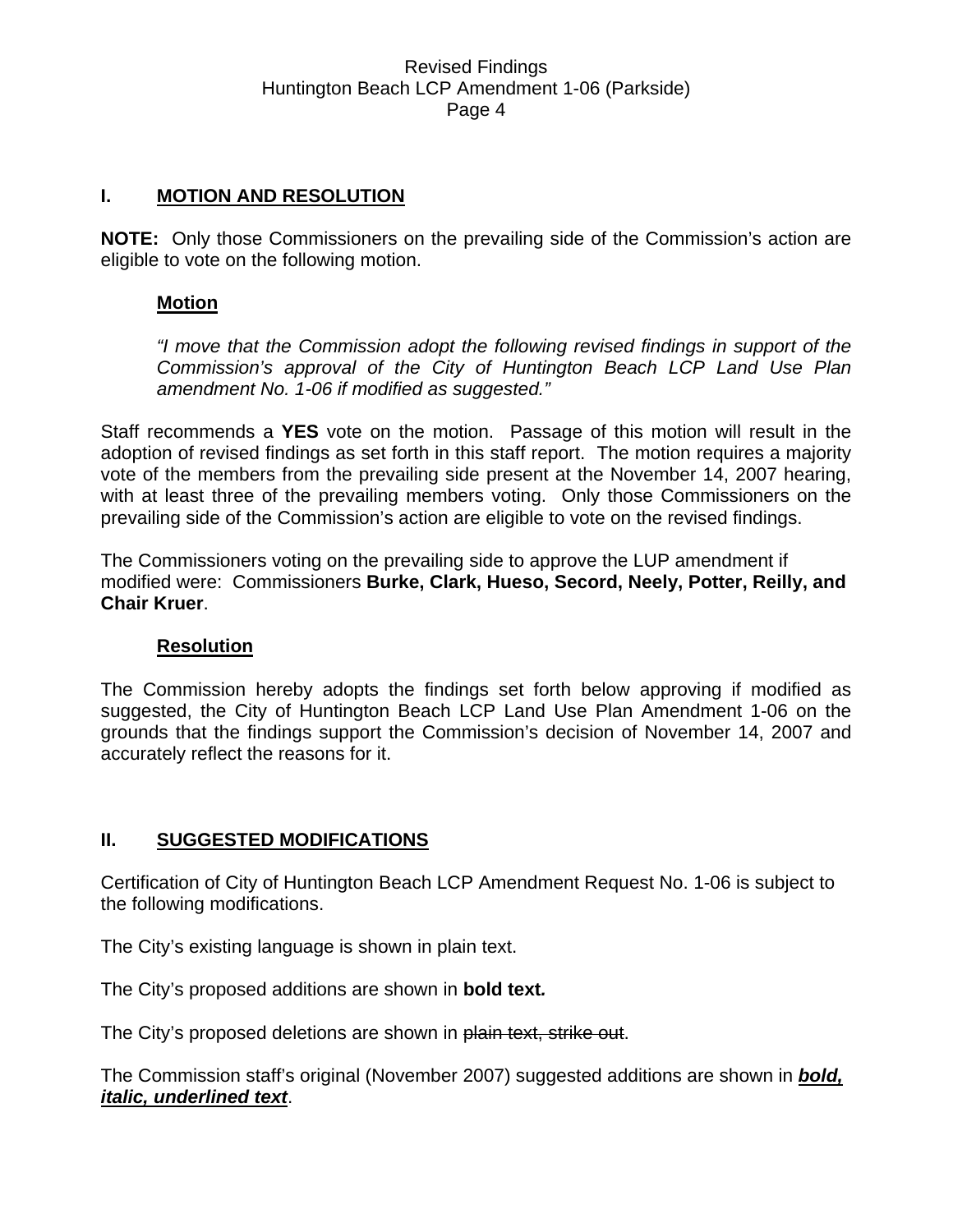The Commission staff's original (November 2007) suggested deletions are show in *bold, italic, underlined, strike out text.*

Additions to the November 2007 staff recommendation made by the Commission at the public hearing are shown in *bold, italic, double underlined text*.

Deletions to the November 2007 staff recommendation made by the Commission at the public hearing are shown in *bold, italic, double underlined, double strike out text*.

Staff Note: Three corrections are made where, due to typos, existing certified LUP language was left out. The corrections are: 1) replacing the word "residential" in suggested modification No. 1, 2) replacing the sub-section "Public" in the table in suggested modification No. 2, and, 3) inserting the hyphen in the land use category titles Open Space – Conservation and Open Space – Parks throughout.

# **LAND USE PLAN SUGGESTED MODIFICATIONS:**

# **SUGGESTED MODIFICATION NO. 1**

# Sub-Area Descriptions and Land Use Plan

The City's certified and proposed Land Use Plan (LUP) language, on page IV-C-11, under the heading: Zone 2 – Bolsa Chica, shall be modified as follows:

Existing Land Uses

Inland (Pacific Coast Highway and areas north to the Coastal Zone boundary.) The majority of Zone 2, the Bolsa Chica, is located outside the City's corporate boundary, within the County of Orange. The area is in the City's Sphere of Influence … A **44** *50* acre area between *Los Patos the residential development along Kenilworth Drive* and the *East Garden Grove* Wintersburg Flood Control Channel *is vacant and* includes a small section of the Bolsa Chica bluffs.

Coastal (Seaward of Pacific Coast Highway)

…

Coastal Element Land Use Plan

Inland (Pacific Coast Highway and areas north to the Coastal Zone boundary.)

The Coastal Element does not present a land use plan for the Bolsa Chica. The land area north of the Bolsa Chica, within the City's corporate and Coastal Zone boundaries, is built out consistent with its Coastal Element designation of low density *residential*. The area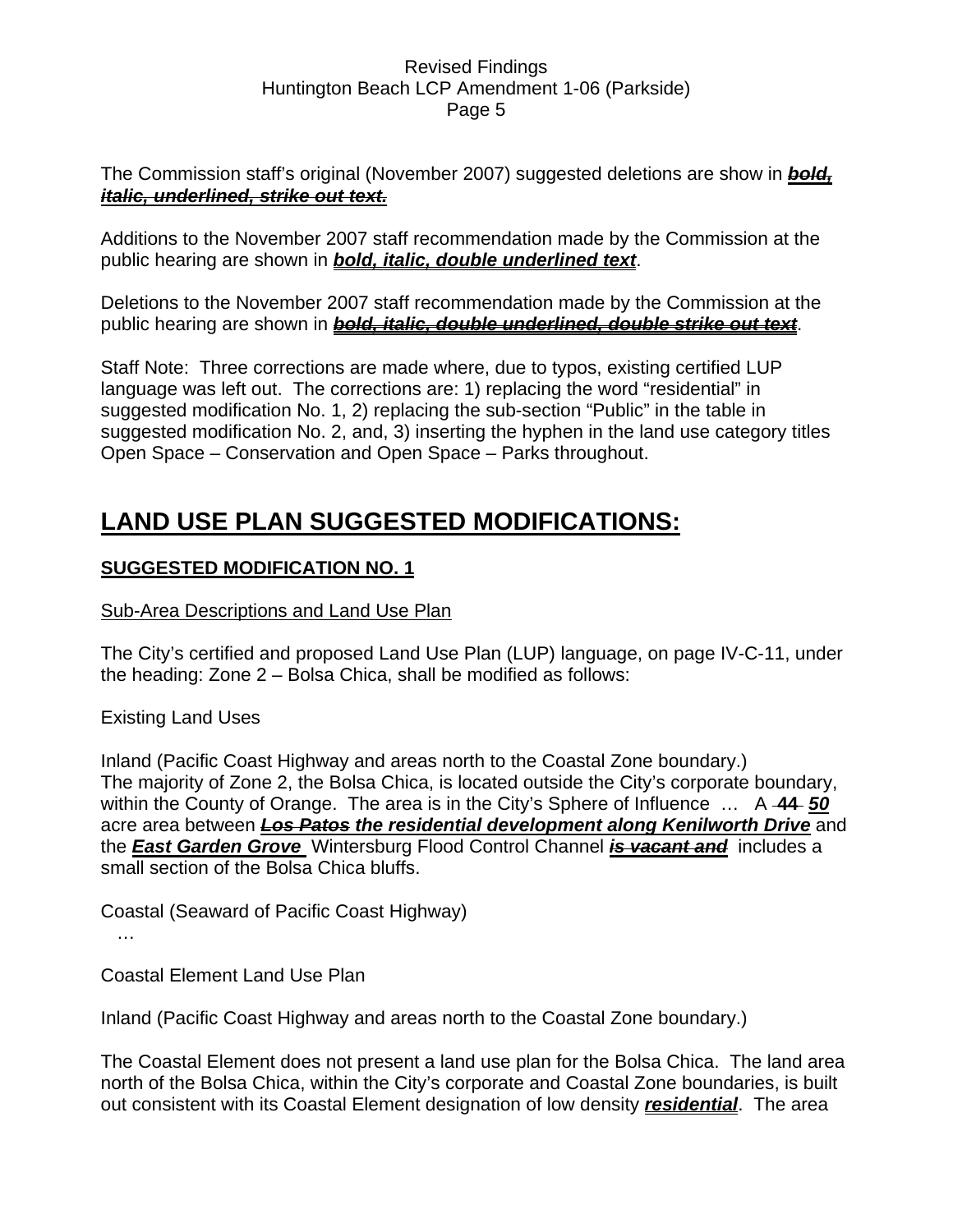west of the Bolsa Chica is also developed consistent with the Coastal Element Land Use designation of low density residential and multi-family residential. The vacant 44 acre area next to the Wintersburg Flood Control Channel retains its existing designation as an "Area of Deferred Certification." Prior to development of the site, an amendment to the City's Local Coastal Program will be required, subject to Coastal Commission approval; the amendment would take effect upon Commission certification. Portions of this zone are included in the Community District/Sub-area Schedule as sub-areas 4G and 4J.*The Coastal Element land use designation for the vacant 45 acre area next to the East Garden Grove-Wintersburg Flood Control Channel was recently certified as RL-7 (Low Density Residential) and OS-P (Open Space – Park). In addition, approximately 5 acres of land was annexed from the County of Orange into the City of Huntington Beach. This area is designated RL-7 (Low Density Residential) and OS-C (Open Space – Conservation).*

*The fifty (50) acre area (including the 5 acre area annexed by the City in 2004) adjacent to and immediately north of the East Garden Grove/Wintersburg Flood Control Channel and adjacent to and immediately west of Graham Street is land use designated Residential and Open Space – Conservation. (See Figure C-6a)*

*There are wetlands, a Eucalyptus Grove that is an Environmentally Sensitive Habitat Area because it provides important raptor habitat, and buffer areas, and intermingled raptor foraging habitat at this site. These areas are designated Open Space – Conservation.*

*The Wintersburg Channel Bikeway is identified at this site on the north levee of the flood control channel in the Commuter Bikeways Strategic Plan, which is the regional bikeways plan for Orange County (See page IV-C-49 and figure C-14).*

### **SUGGESTED MODIFICATION No. 2**

The table titled Zone 2 – Land Use Designations, on page IV-C-11, shall be modified as follows:

| Zone 2 - Land Use Designations |                                |
|--------------------------------|--------------------------------|
| Residential                    | RL-7 or RM or RH               |
| Open Space                     | OS-P                           |
|                                | OS-S                           |
|                                | OS-C                           |
| <b>Public</b>                  | P                              |
| "White Hole"                   | Area of Deferred Certification |
| Zone 2 - Specific Plan Areas   |                                |
| <b>None</b>                    |                                |
| Zone 2 - General Plan Overlays |                                |
| 4G, 4J, <b>4K</b>              |                                |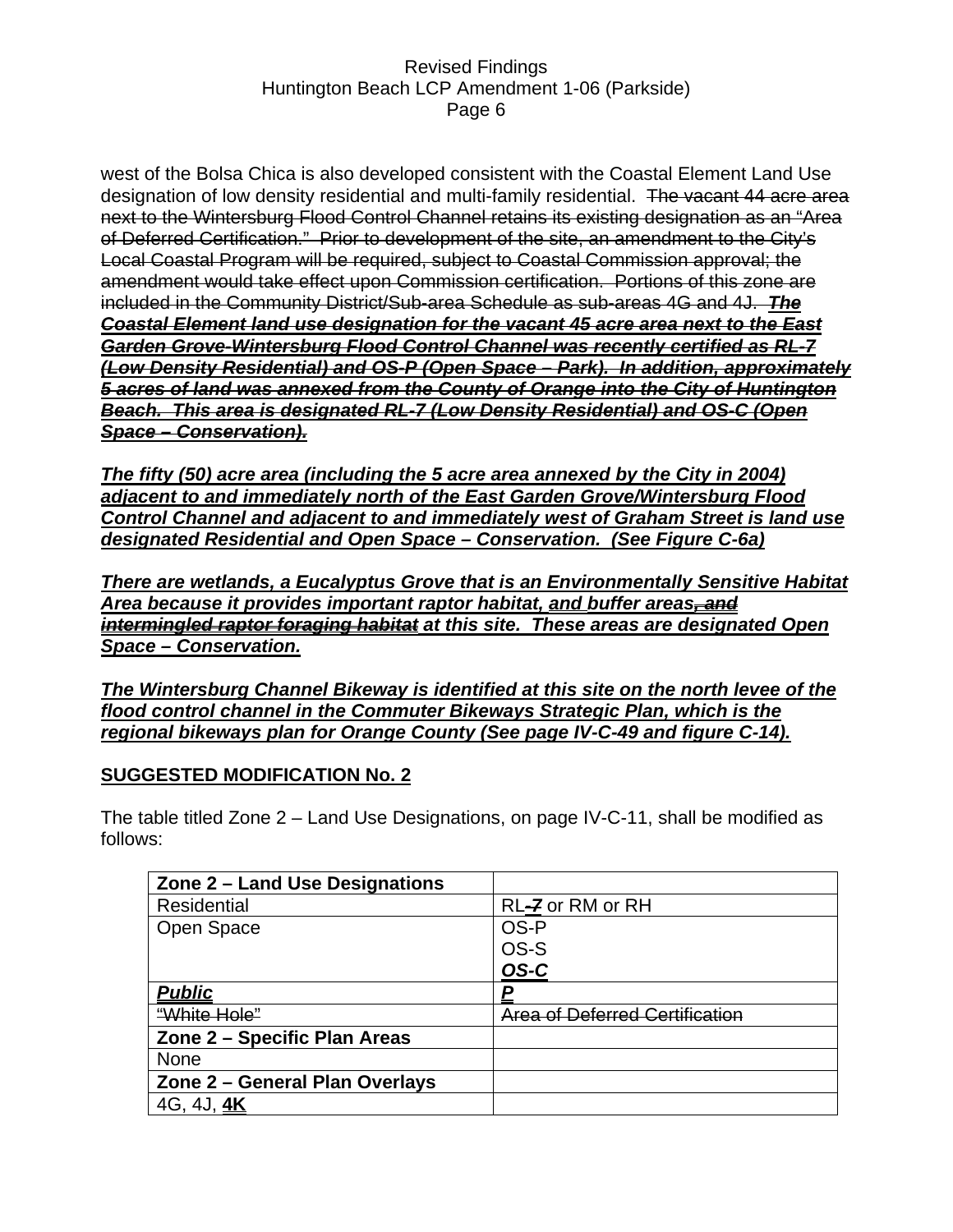### **SUGGESTED MODIFICATION NO. 3**

Figure C-6 of the City's Land Use Plan shall be modified to reflect the change in the City's corporate boundary and to accurately reflect the correct areas of the certified land use designations (Residential and Open Space Conservation) for the area.

#### **SUGGESTED MODIFICATION NO. 4**

New Figure C-6a shall be added to the City's Land Use Plan, which shall be a land use plan of the Parkside site and shall depict the approved land use designations on the site as shown on  $\frac{3^{4d}}{4^{4h}}$  revised exhibit NN.

#### **SUGGESTED MODIFICATION NO. 5**

Add new subarea 4-K to table C-2 (Community District and Subarea Schedule) as depicted below:

| <b>Subarea</b> | <b>Characteristic</b>               | <b>Standards and Principles</b>                                                                                                                                                                                                                                                                                                                                                                                                                                                                                                                                                                                                                                                                                                                                    |
|----------------|-------------------------------------|--------------------------------------------------------------------------------------------------------------------------------------------------------------------------------------------------------------------------------------------------------------------------------------------------------------------------------------------------------------------------------------------------------------------------------------------------------------------------------------------------------------------------------------------------------------------------------------------------------------------------------------------------------------------------------------------------------------------------------------------------------------------|
| $4 - K$        | <b>Permitted Uses</b>               | <b>Categories: Residential (R-L or R-M)</b><br><b>Open Space Conservation (OS-C)</b><br>See Figure C-6a                                                                                                                                                                                                                                                                                                                                                                                                                                                                                                                                                                                                                                                            |
|                | <b>Density/Intensity</b>            | <b>Residential</b><br><b>Maximum of fifteen (15) dwelling units per acre.</b>                                                                                                                                                                                                                                                                                                                                                                                                                                                                                                                                                                                                                                                                                      |
|                | Design<br>and<br><b>Development</b> | See Figure C-6a<br>A development plan for this area shall concentrate and<br>cluster residential units in the <b>north</b> eastern portion of<br>the site and include, consistent with the land use<br>designations and Coastal Element policies, the<br>following required information (all required information<br>must be prepared or updated no more than one year<br>prior to submittal of a coastal development permit<br>application):<br>1. A Public Access Plan, including, but not limited to<br>the following features:<br>❖ Class I Bikeway (paved off-road bikeway;<br>for use by bicyclists, walkers, joggers,<br>roller skaters, and strollers) along the<br>north levee of the flood control channel. If<br>a wall between residential development |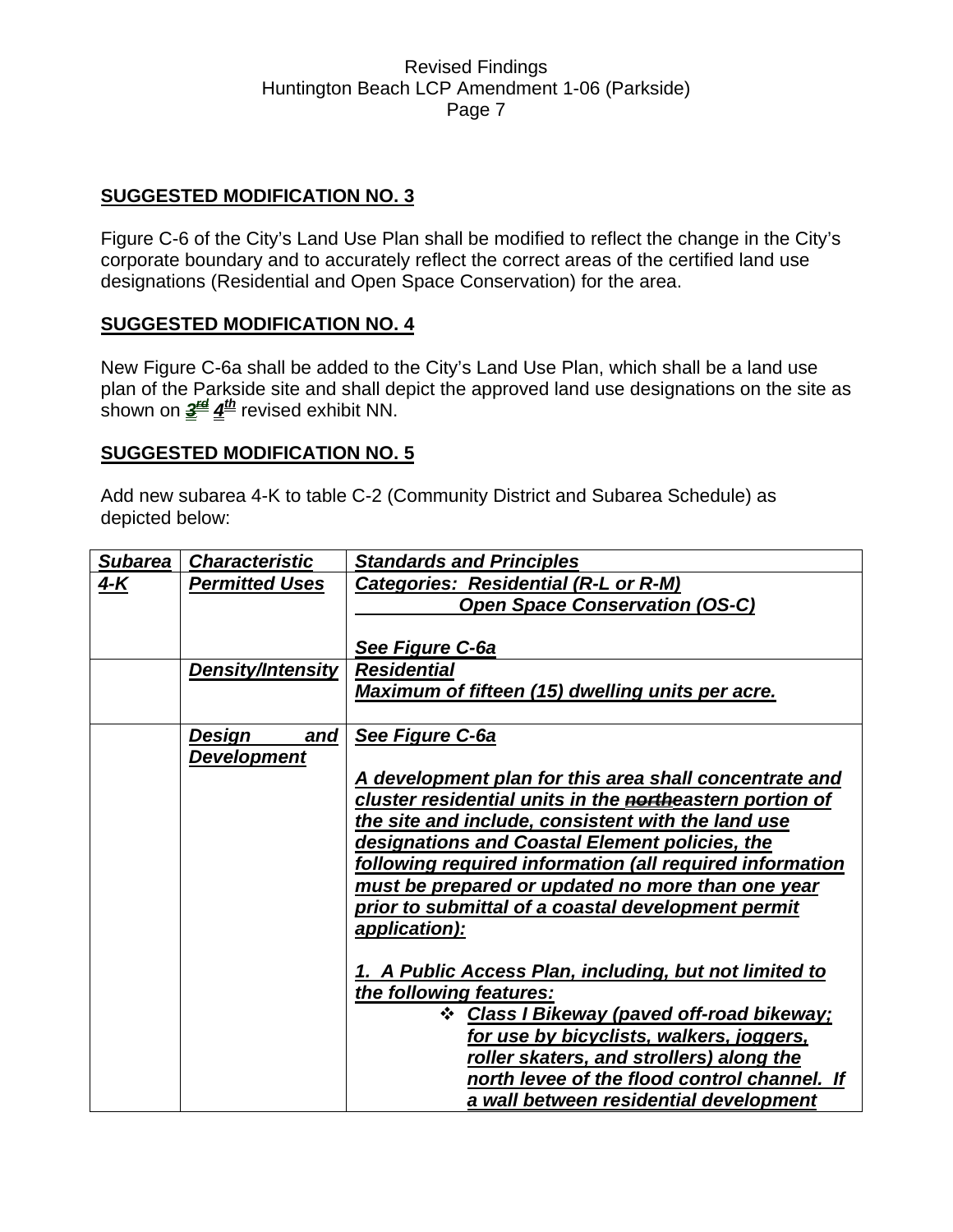|  | and the Bikeway is allowed it shall include           |
|--|-------------------------------------------------------|
|  | design features such as landscaped                    |
|  | screening, non-linear footprint, decorative           |
|  | design elements and/or other features to              |
|  | soften the visual impact as viewed from the           |
|  | Bikeway.                                              |
|  | <b>❖ Public vista point with views toward the</b>     |
|  | <b>Bolsa Chica and ocean consistent with</b>          |
|  | Coastal Element policies C 4.1.3, C 4.2.1,            |
|  | and C 4.2.3.                                          |
|  | <b>☆ All streets shall be ungated, public streets</b> |
|  | available to the general public for parking,          |
|  | vehicular, pedestrian, and bicycle access.            |
|  | All public entry controls (e.g. gates,                |
|  | gate/guard houses, guards, signage, etc.)             |
|  | and restrictions on use by the general                |
|  | public (e.g. preferential parking districts,          |
|  | resident-only parking periods/permits, etc.)          |
|  | associated with any streets or parking                |
|  | areas shall be prohibited.                            |
|  | <b>☆ Public access trails to the Class I Bikeway,</b> |
|  | open space and to and within the                      |
|  | subdivision, connecting with trails to the            |
|  | Bolsa Chica area and beach beyond.                    |
|  | ❖ Public access signage.                              |
|  | <b>❖</b> When privacy walls associated with           |
|  | residential development are located                   |
|  | adjacent to public areas they shall be                |
|  | placed on the private property, and visual            |
|  | impacts created by the walls shall be                 |
|  | minimized through measures such as open               |
|  | fencing/wall design, landscaped screening,            |
|  | use of an undulating or off-set wall                  |
|  | footprint, or decorative wall features (such          |
|  | as artistic imprints, etc.), or a combination         |
|  | of these measures                                     |
|  | 2. Habitat Management Plan for all ESHA, wetland, and |
|  | buffer areas and other areas designated Open Space-   |
|  | Conservation that provides for their restoration and  |
|  | perpetual conservation and management. Issues to be   |
|  | addressed include, but are not limited to, methods to |
|  | assure continuance of a water source to feed all      |
|  | wetland areas, enhancement of habitats and required   |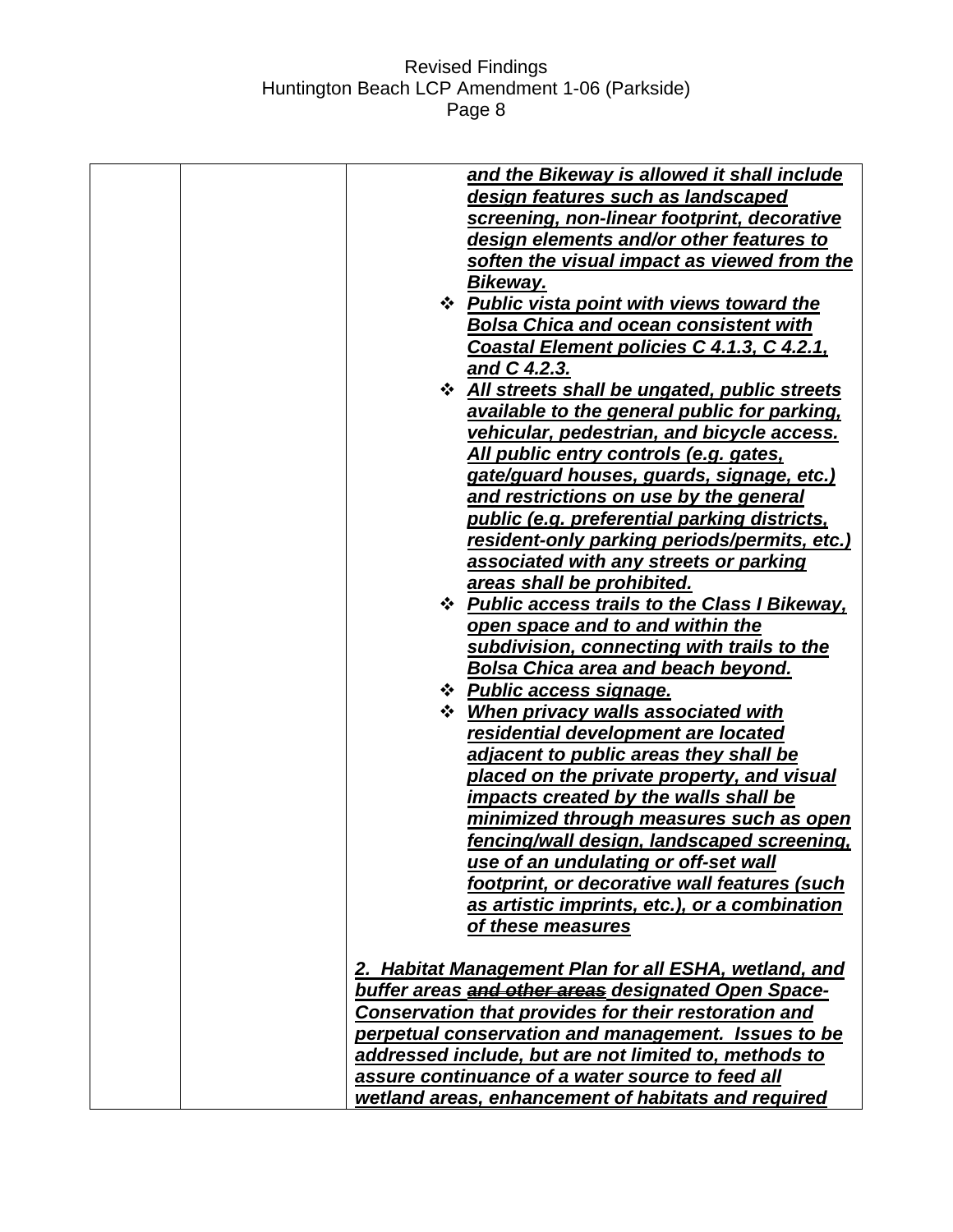|  | buffer areas, restoration and enhancement of wetlands              |
|--|--------------------------------------------------------------------|
|  | and environmentally sensitive habitats and required                |
|  | buffer areas, and fuel modification requirements to                |
|  | address fire hazard and avoid disruption of habitat                |
|  | values in buffers.                                                 |
|  |                                                                    |
|  | 3. Archaeological Research Design consistent with                  |
|  | Policies C5.1.1, C5.1.2, C5.1.3, C5.1.4, and C5.1.5 of this        |
|  | <b>Coastal Element.</b>                                            |
|  |                                                                    |
|  | 4. Water Quality Management Program consistent with                |
|  | the Water and Marine Resources policies of this Coastal            |
|  | Element. If development of the parcel creates                      |
|  | significant amounts of directly connected impervious               |
|  | surface (more than 10%) or increases the volume and                |
|  | velocity of runoff from the site to adjacent coastal               |
|  | waters, the development shall include a treatment                  |
|  | control BMP or suite of BMPs that will eliminate, or               |
|  | minimize to the maximum extent practicable, dry                    |
|  | weather flow generated by site development to adjacent             |
|  |                                                                    |
|  | coastal waters and treat runoff from at least the 85 <sup>th</sup> |
|  | percentile storm event based on the design criteria of             |
|  | the California Association of Stormwater Agencies                  |
|  | (CASQA) BMP handbooks, with at least a 24 hour                     |
|  | detention time. Natural Treatment Systems such as                  |
|  | wetland detention systems are preferred since they                 |
|  | provide additional habitat benefits, reliability and               |
|  | aesthetic values.                                                  |
|  |                                                                    |
|  | 5. Pest Management Plan that, at a minimum, prohibits              |
|  | the use of rodenticides, and restricts the use of                  |
|  | pesticides, and herbicides in outdoor areas, except                |
|  | necessary Vector Control conducted by the City or                  |
|  | County.                                                            |
|  |                                                                    |
|  | 6. Landscape Plan for non-Open Space Conservation                  |
|  | areas that prohibits the planting, naturalization, or              |
|  | persistence of invasive plants, and encourages low-                |
|  | water use plants, and plants primarily native to coastal           |
|  | <b>Orange County.</b>                                              |
|  | 7. Biological Assessment of the entire site.                       |
|  | 8. Wetland delineation of the entire site.                         |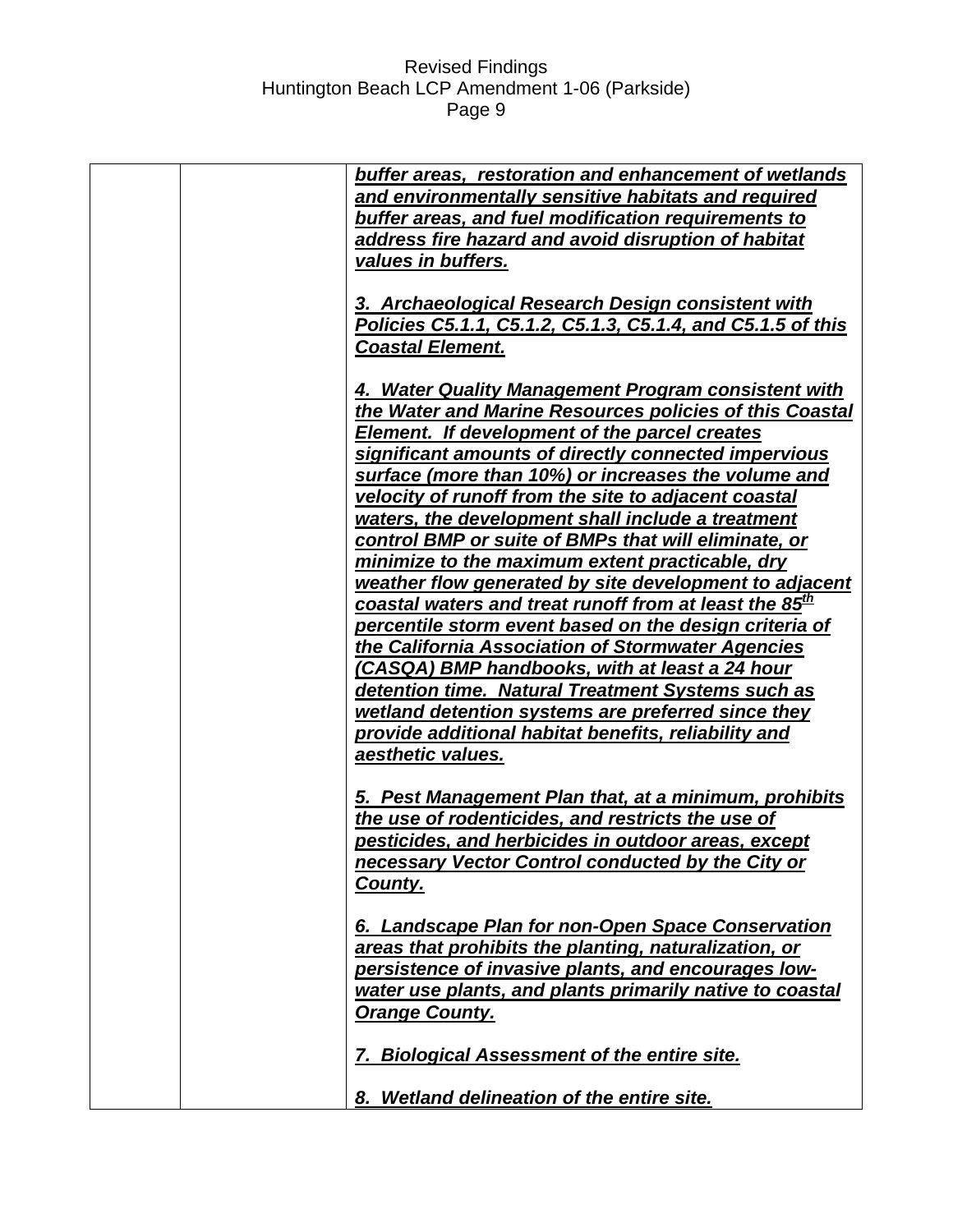| 9. Domestic animal control plan that details methods to<br>be used to prevent pets from entering the Open Space-<br>Conservation areas. Methods to be used include, but<br>are not limited to, appropriate fencing and barrier<br>plantings.<br>10. Hazard Mitigation and Flood Protection Plan,<br>including but not limited to, the following features:                                                                                                                          |
|------------------------------------------------------------------------------------------------------------------------------------------------------------------------------------------------------------------------------------------------------------------------------------------------------------------------------------------------------------------------------------------------------------------------------------------------------------------------------------|
| ❖ Demonstration that site hazards<br>including flood and liquefaction hazards<br>are mitigated;<br><b>❖</b> Minimization/mitigation of flood hazard<br>shall include the placement of a FEMA-<br>certifiable, vegetated flood protection<br>levee that achieves hazard mitigation<br>goals and is the most protective of<br>coastal resources including wetland<br><u>and ESHA;</u><br>* Assurance of the continuance,<br>restoration and enhancement of the<br>wetlands and ESHA. |
| <b>Residential:</b>                                                                                                                                                                                                                                                                                                                                                                                                                                                                |
| <b>Residential development, including appurtenant</b><br>development such as roads and private open space, is<br>not allowed within any wetland, ESHA, or required<br>buffer areas and area designated Open Space-<br>Conservation.                                                                                                                                                                                                                                                |
| <b>Uses consistent with the Open Space-Parks</b><br>designation are allowed in the residential area.                                                                                                                                                                                                                                                                                                                                                                               |
| All development shall assure the continuance of the<br>habitat value and function of preserved and restored<br>wetlands and environmentally sensitive habitat areas<br>within the area designated Open Space-Conservation.                                                                                                                                                                                                                                                         |
| <b>Open Space-Conservation:</b>                                                                                                                                                                                                                                                                                                                                                                                                                                                    |
| A. Wetlands:<br>Only those uses described in Coastal Element Policy C                                                                                                                                                                                                                                                                                                                                                                                                              |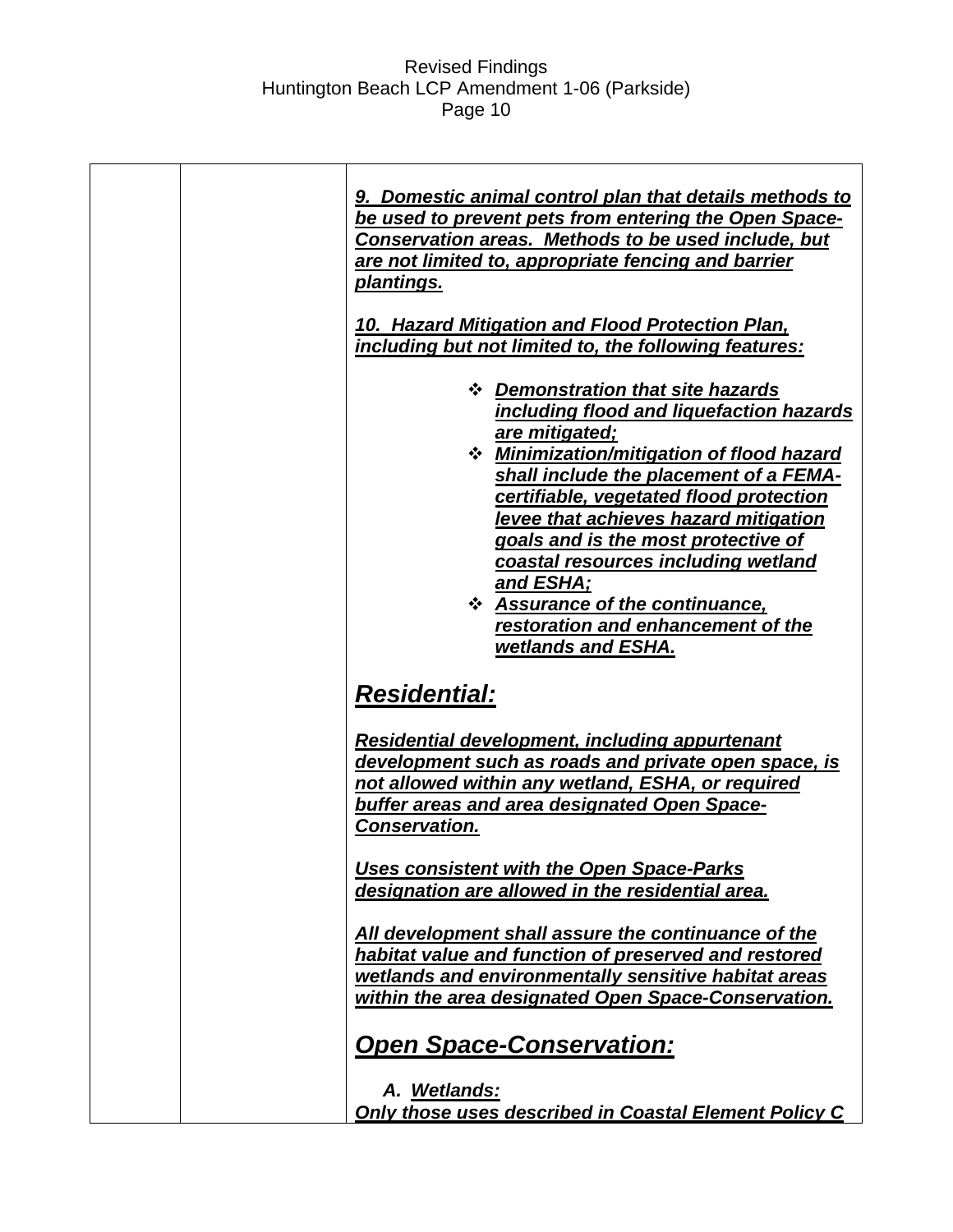|  | 6.1.20 shall be allowed within existing and restored      |
|--|-----------------------------------------------------------|
|  | wetlands.                                                 |
|  |                                                           |
|  | All development shall assure the continuance of the       |
|  | habitat value and function of wetlands.                   |
|  |                                                           |
|  | <b>Wetland Buffer Area:</b>                               |
|  | A buffer area is required along the perimeter of          |
|  | wetlands to provide a separation between development      |
|  | impacts and habitat areas and to function as              |
|  | transitional habitat. The buffer shall be of sufficient   |
|  | size to ensure the biological integrity and preservation  |
|  | of the wetland the buffer is designed to protect.         |
|  |                                                           |
|  | A minimum buffer width of 100 feet shall be               |
|  | established.                                              |
|  |                                                           |
|  | Uses allowed within the wetland buffer are limited to:    |
|  |                                                           |
|  | 1) those uses allowed within wetlands per Coastal         |
|  | <b>Element Policy C 6.1.20;</b>                           |
|  |                                                           |
|  | 2) a vegetated flood protection levee is a potential      |
|  | allowable use if, due to siting and design                |
|  | constraints, location in the wetland buffer is            |
|  | unavoidable, and the levee is the most protective         |
|  | of coastal resources including wetland and ESHA;          |
|  |                                                           |
|  | 3) No active park uses (e.g. tot lots, playing fields,    |
|  | picnic tables, bike paths, etc.) shall be allowed         |
|  | within 100 feet of wetlands preserved in the Open         |
|  | <b>Space Conservation area.</b>                           |
|  |                                                           |
|  |                                                           |
|  | <b>B. Environmentally Sensitive Habitat Areas:</b>        |
|  | Only uses dependent on the resource shall be allowed.     |
|  |                                                           |
|  | <b>Environmentally Sensitive Habitat Areas (ESHA)</b>     |
|  | <b>Buffer Areas:</b>                                      |
|  | A variable width buffer area is required along the        |
|  | perimeter of the ESHA and is required to be of sufficient |
|  |                                                           |
|  | size to ensure the biological integrity and preservation  |
|  | of the ESHA the buffer is designed to protect.            |
|  |                                                           |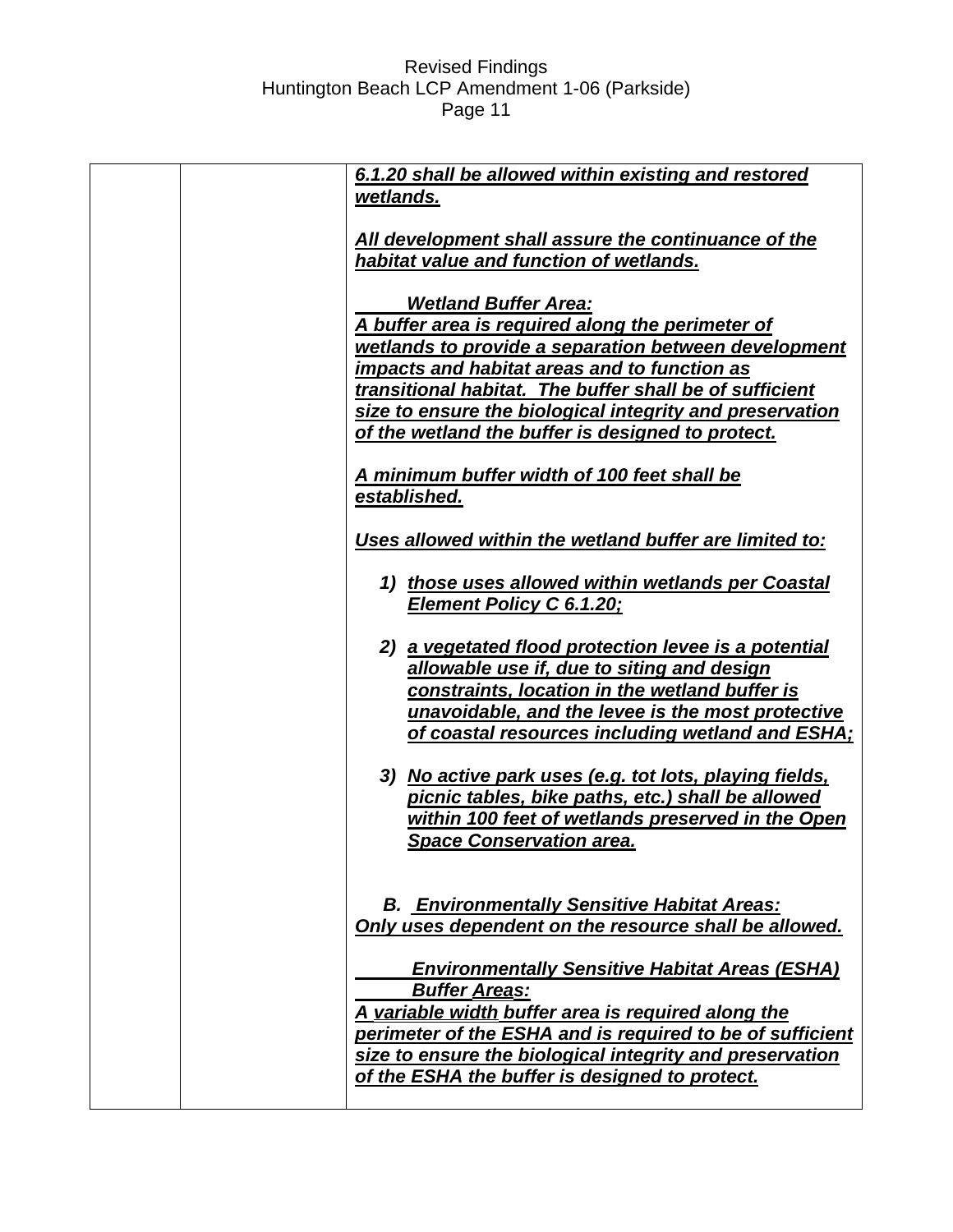| A minimum buffer width of 400 motors (328 foot) 297 to       |
|--------------------------------------------------------------|
| 650 feet shall be established between all residential        |
| development or active park use and raptor habitat            |
| within the eucalyptus groves.                                |
|                                                              |
| Uses allowed within the ESHA buffer are limited to:          |
|                                                              |
| 1) uses dependent on the resource;                           |
| 2) wetland and upland habitat restoration and                |
| management;                                                  |
| 3) vegetated flood protection levee that is the most         |
| protective of coastal resources including wetland            |
| and ESHA;                                                    |
| 4) within the northern grove ESHA buffer only -              |
| passive park use may be allowed if it is more than           |
| <u>150 feet from the ESHA, but only when it is</u>           |
| outside all wetland and wetland buffer areas, and            |
| does not include any uses that would be                      |
| disruptive to the ESHA. Uses allowed within the              |
| passive park areas shall be limited to:                      |
| a) nature trails and benches for passive                     |
| recreation, education, and nature study;                     |
| b) habitat enhancement, restoration, creation                |
| and management.                                              |
| 5) within the southern grove ESHA buffer only - a            |
| water quality Natural Treatment System may be                |
| allowed so long as it would not be disruptive to             |
| the ESHA, is outside all wetland and wetland                 |
| <u>buffer areas, is located in an area that is most</u>      |
| protective of coastal resources, and is at least             |
| 270 feet from the ESHA.                                      |
|                                                              |
| 56) In addition to the <b>100 meter</b> required ESHA buffer |
| described above, grading shall be prohibited                 |
| within 500 feet of an occupied raptor nest during            |
| the breeding season (considered to be from                   |
| February 15 through August 31);                              |
| C. Other Areas Designated Open Space                         |
| <b>Conservation</b>                                          |
|                                                              |
| <u>Uses allowed within areas designated Open Space</u>       |
| Conservation other than wetland and ESHA areas and           |
| their buffers are limited to:                                |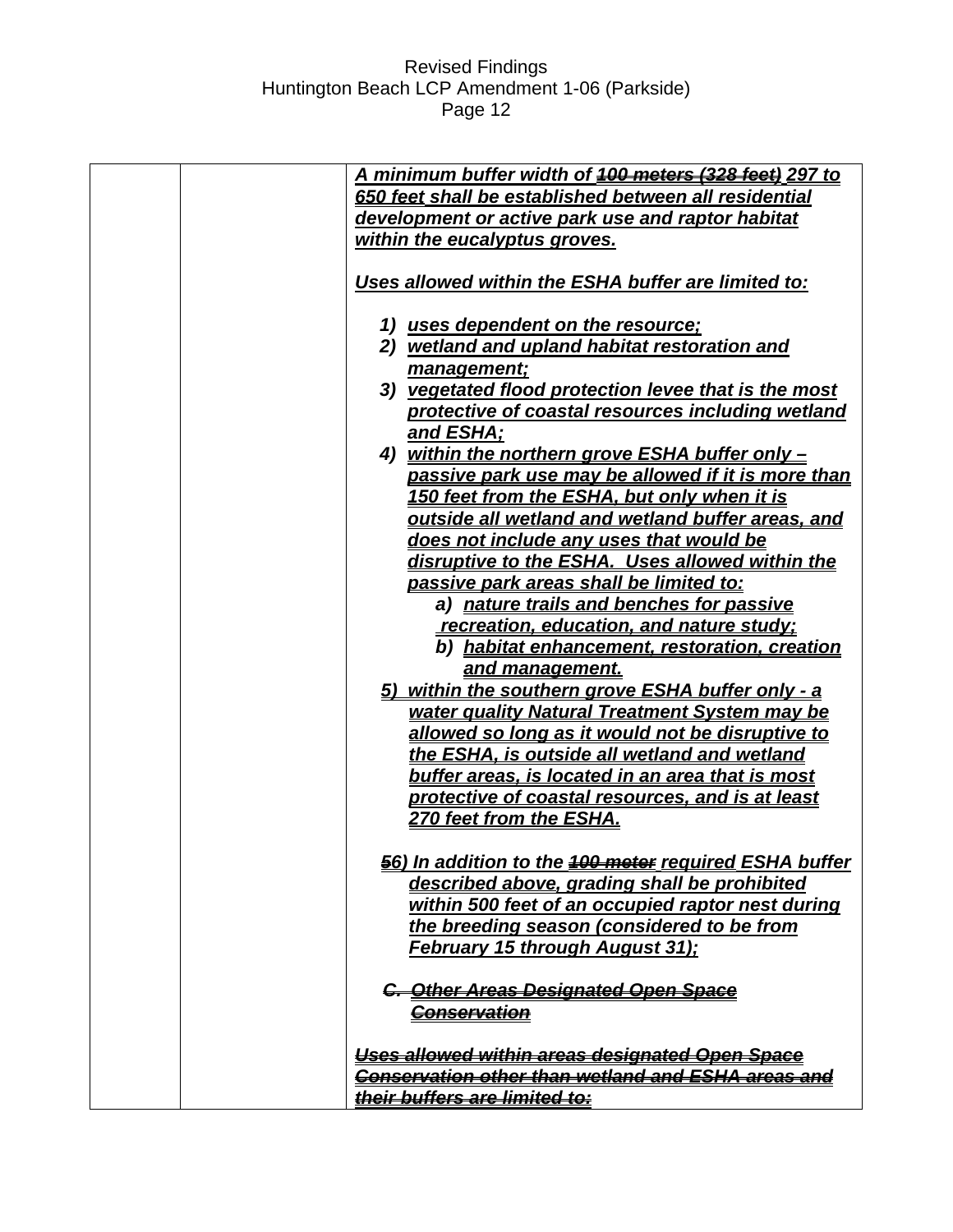| <u>far aducstian sna</u>                                                                                                                                                                                                                                                                 |
|------------------------------------------------------------------------------------------------------------------------------------------------------------------------------------------------------------------------------------------------------------------------------------------|
| <b>D.C.</b> Habitat Management Plan shall be prepared for<br>all areas designated Open Space-Conservation<br>which shall include restoration and enhancement<br>of delineated wetlands, wetland and habitat<br>mitigation, and establishment of appropriate<br>buffers from development. |
| <b>ED.</b> Protective Fencing: Protective fencing or<br>barriers shall be installed along any interface<br>with developed areas, to deter human and pet<br>entrance into all restored and preserved wetland<br>and ESHA buffer areas.                                                    |

### **SUGGESTED MODIFICATION No. 6**

On page IV-C-60 and IV-C-61, under the heading Visual Resources, The Bolsa Chica Mesas, revise to include visual resources within Parkside area as follows:

The northwestern side of the Bolsa Chica Ecological Reserve includes bluffs that rise to an upland area known as the Bolsa Chica Mesa. These bluffs are primarily under the County's jurisdiction (only a small part of the bluff lies in the City) but are within the City's Sphere of Influence for potential future annexation. The mesas constitute a significant scenic resource within the City's coastal Zone. *The 50 acre site (located west of and adjacent to Graham Street and north of and adjacent to the East Garden Grove Wintersburg Orange County flood Control Channel) known as the "Parkside" site affords an excellent opportunity to provide a public vista point. A public vista point in this location would provide excellent public views toward the Bolsa Chica and ocean. Use of the public vista point will be enhanced with construction of the Class I bike path along the flood control channel and public trails throughout the Parkside site.*

### **SUGGESTED MODIFICATION NO. 7**

On page IV-C-70 add the following language in the first paragraph under the heading Environmentally Sensitive Habitats, to include reference to the wetland and Eucalyptus ESHA on the Parkside site: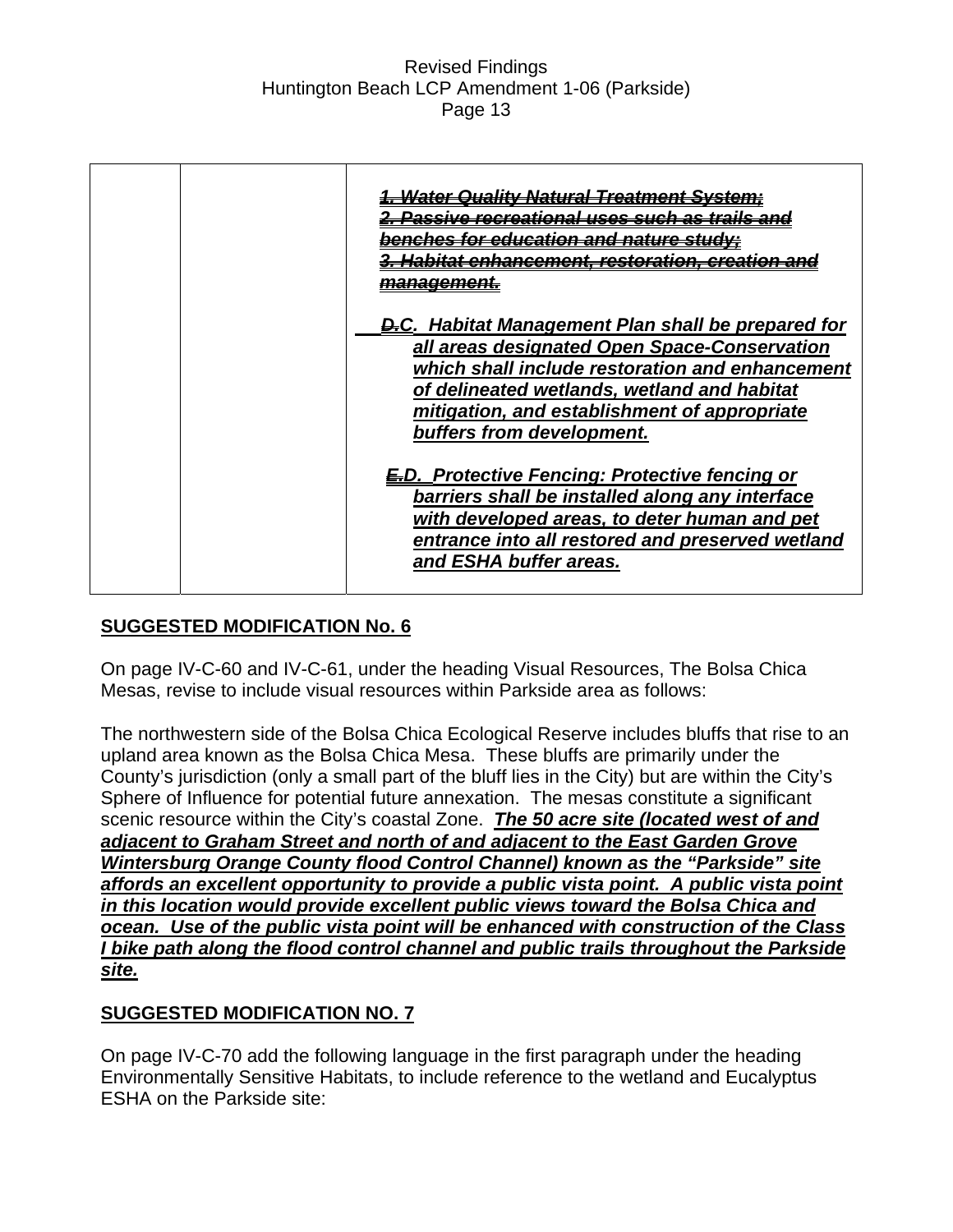... The City's Coastal Element identifies *two three* "environmentally sensitive habitat areas" within the City: 1) the Huntington Beach wetland areas, and 2) the California least tern nesting sanctuary*, and 3) the wetlands and Eucalyptus ESHA on the Parkside site.* (See Figure C-21*for location of No. 1 and 2).* The Coastal Element includes policies to protect and enhance environmentally sensitive habitat areas in accordance with the Coastal Act.

Also, on page IV-C-72 add the following new section describing the Eucalyptus ESHA and wetlands on the Parkside site, after the paragraph titled California Least Tern Nesting Sanctuary:

### *Parkside Eucalyptus ESHA and Wetlands (See Figure C 6a)*

*Historically, this site was part of the extensive Bolsa Chica Wetlands system and was part of the Santa Ana River/Bolsa Chica complex. In the late 1890s the Bolsa Chica Gun Club completed a dam with tide gates, which eliminated tidal influence, separating fresh water from salt water. In the 1930s, agricultural ditches began to limit fresh water on the site, and in 1959, the East Garden Grove-Wintersburg Flood Control Channel isolated the site hydrologically. Nevertheless, wetland areas remain present at the site. There are existing and previously delineated wetlands, and areas that have been filled without authorization and are capable of being restored. These areas as well as their buffer areas are designated Open Space-Conservation, and uses allowed within these areas are limited.*

*In addition, on the site's southwestern boundary, at the base of the bluff, is a line of Eucalyptus trees that continues offsite to the west. These trees are used by raptors for nesting, roosting, and as a base from which to forage. The trees within this "eucalyptus grove" within or adjacent to the subject site's western boundary constitute an environmentally sensitive habitat area (ESHA) due to the important ecosystem functions they provide to a suite of raptor species. The Eucalyptus trees along the southern edge of the Bolsa Chica mesa are used for perching, roosting, or nesting by at least 12 of the 17 species of raptors that are known to occur at Bolsa Chica. Although it is known as the "eucalyptus grove", it also includes several palm trees and pine trees that are also used by raptors and herons. None of the trees are part of a native plant community. Nevertheless, this eucalyptus grove has been recognized as ESHA by multiple agencies since the late 1970's (USFWS, 1979; CDFG 1982, 1985) not because it is part of a native ecosystem, or because the trees in and of themselves warrant protection, but because of the important ecosystem functions it provides. Some of the raptors known to use the grove include the white tailed kite, sharp-shinned hawk, Cooper's hawk, and osprey. Many of these species are dependent on both the Bolsa Chica wetlands and the nearby upland areas for their food. These Eucalyptus trees were recognized as ESHA by the Coastal Commission prior to its 2006 certification of this section of this LCP, most recently in the context of the Coastal Commission's approval of the adjacent Brightwater*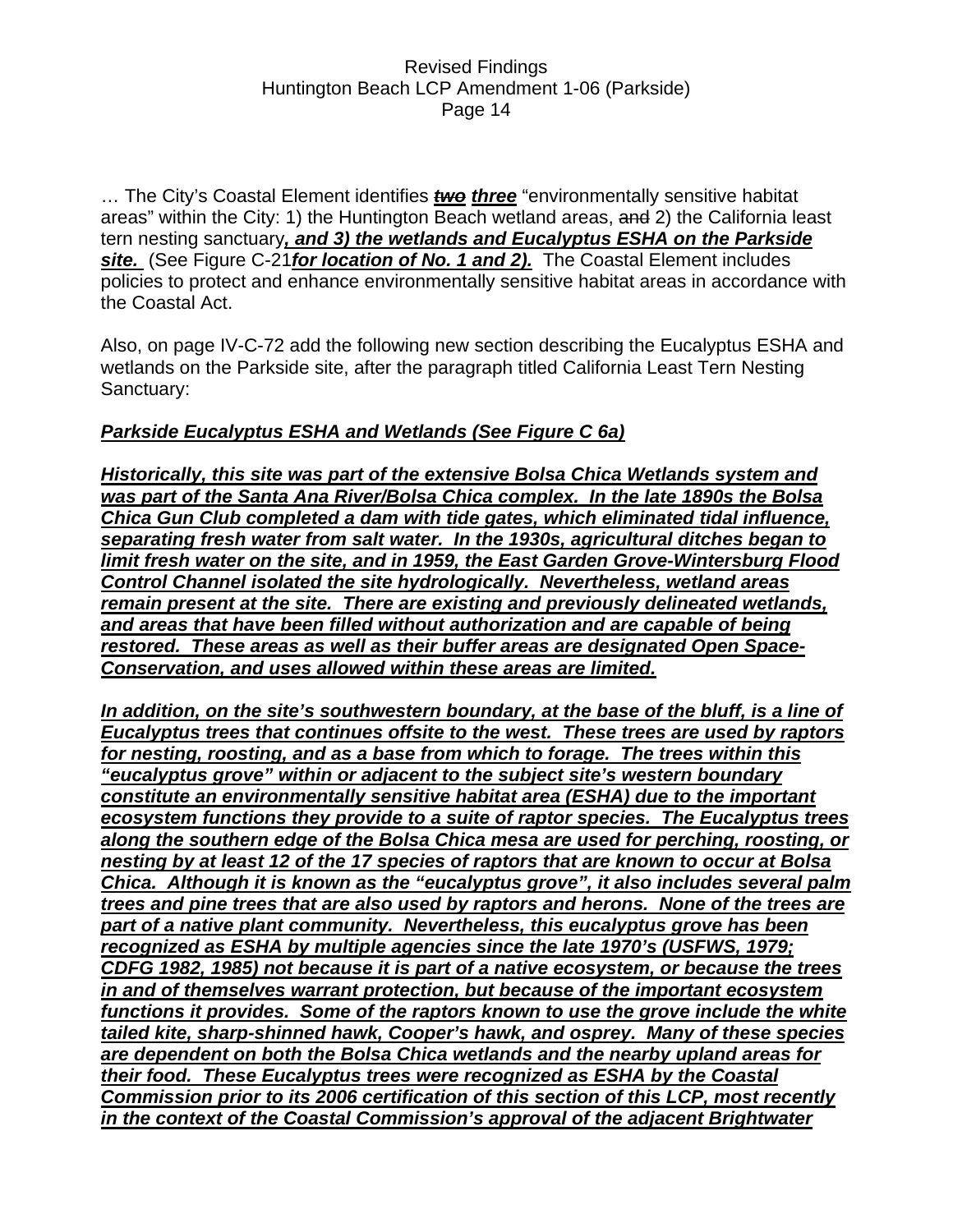### *development (coastal development permit 5-05-020).*

*The Eucalyptus grove in the northwest corner of the site, although separated from the rest of the trees by a gap of about 650 feet, provides the same types of ecological functions services as do the rest of the trees bordering the mesa. At*  least ten species of raptors have been observed in this grove and Cooper's hawks, a *California Species of Special Concern, nested there in 2005 and 2006. Due to the important ecosystem functions of providing perching, roosting and nesting opportunities for a variety of raptors, these trees also constitute ESHA. These areas as well as their buffer* **areas** *and intermingled foraging areas are designated Open Space-Conservation, and uses allowed within these areas are limited.*

*The wetlands, Eucalyptus ESHA areas, and buffer areas and intermingled raptor foraging areas, are designated Open Space-Conservation to assure they are adequately protected.*

### **SUGGESTED MODIFICATION NO. 8**

Add the following policy to the certified Land Use Plan, on page IV-C-100 as new policy C 1.1.3a:

# *C 1.1.3a*

*The provision of public access and recreation benefits associated with private development (such as but not limited to public access ways, public bike paths, habitat restoration and enhancement, etc.) shall be phased such that the public benefit(s) are in place prior to or concurrent with the private development but not later than occupation of any of the private development.*

### **SUGGESTED MODIFICATION NO. 9**

Add the following policy to the certified Land Use Plan, on page IV-C-105 as new policy C 2.4.7:

### *C 2.4.7*

*The streets of new residential subdivisions between the sea and the first public road shall be constructed and maintained as open to the general public for vehicular, bicycle, and pedestrian access. General public parking shall be provided on all streets throughout the entire subdivision. Private entrance gates and private streets shall be prohibited. All public entry controls (e.g. gates, gate/guard houses, guards, signage, etc.) and restrictions on use by the general public (e.g. preferential parking districts, resident-only parking periods/permits, etc.) associated with any streets or parking areas shall be prohibited.*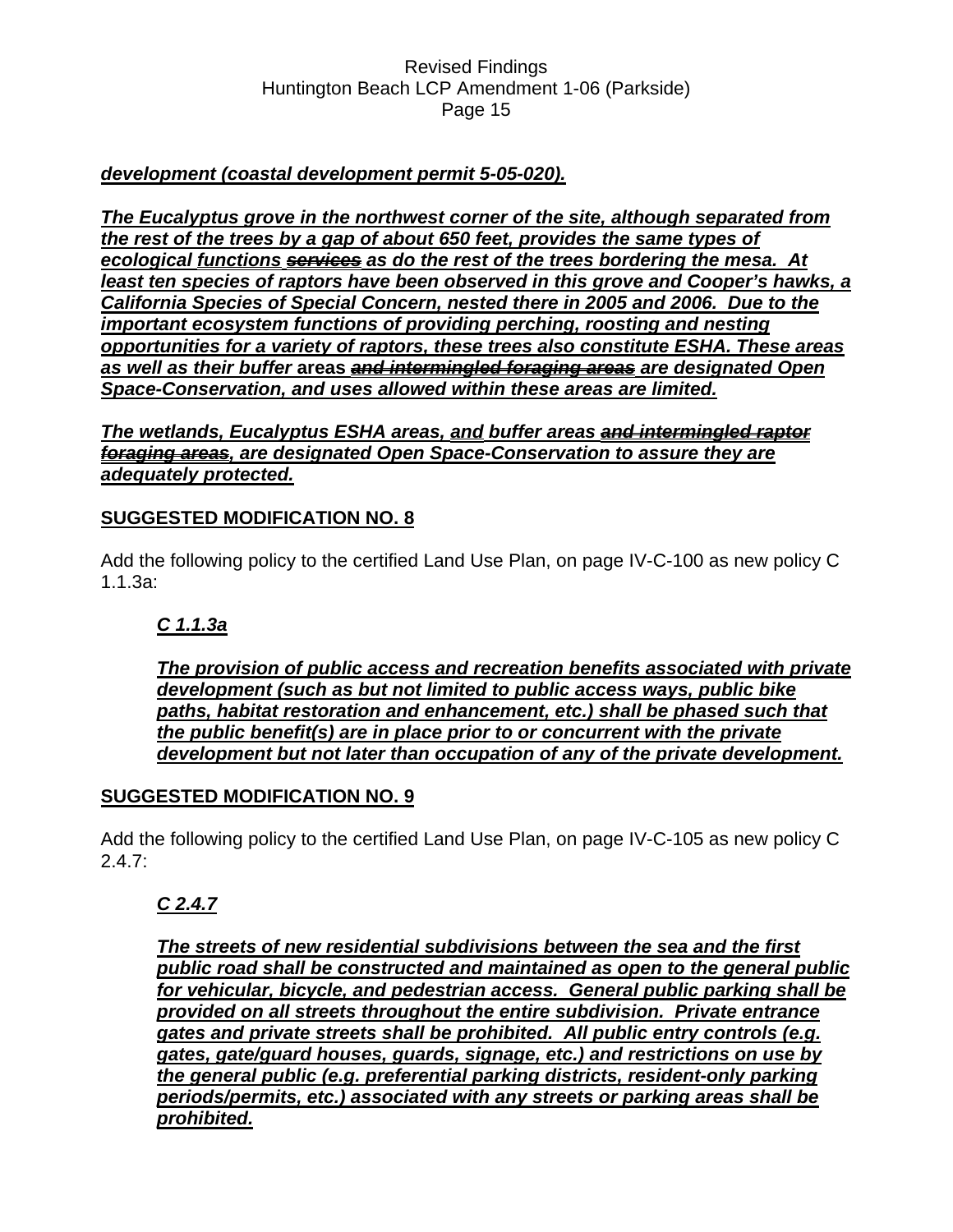### **SUGGESTED MODIFICATION NO. 10**

Modify the following existing LUP Water and Marine Resources policies as follows:

C 6.1.6

(modify third and fourth paragraph)

The City shall require that new development and redevelopment, as appropriate, employ nonstructural Best Management Practices (BMPs) and structural BMPs designed to minimize the volume, velocity and pollutant load of stormwater runoff, prior to runoff discharge into stormwater conveyance systems, receiving waters and/or other sensitive areas. *All development shall include effective site design and source control BMPs. When the combination of site design and source control BMPs is not sufficient to protect water quality, structural treatment BMPs along with site design and source control measures shall be required.* BMPs should be selected based on efficacy at mitigating pollutants of concern associated with respective development types.

To this end, the City shall continue implementation of the Municipal *Non Point Source Stormwater* National Pollution Discharge Elimination System (NDPES) *standards program permit (Santa Ana Regional Water Quality Control Board Order No. R8- 2002-0010, dated January 18, 2002, or any amendment to or re-issuance thereof)* of which the City is a co-permittee with the County of Orange through the Santa Ana Regional Water Quality Control Board. Per program parameters, continue to require a Water Quality Management Plan for all applicable new development and redevelopment in the Coastal Zone, …

### C 6.1.16

Encourage the Orange County Sanitation District to accept dry weather nuisance flows into the sewer treatment system prior to discharge. *New developments shall be designed and constructed to minimize or eliminate dry weather nuisance flows to the maximum extent practicable.*

### C 6.1.25

Require that new development and redevelopment minimize the creation of impervious areas*, especially directly connected impervious areas,* and, where feasible, reduce the extent of existing unnecessary impervious areas, and incorporate adequate mitigation to minimize the alteration of natural streams and/or interference with surface water flow. *The*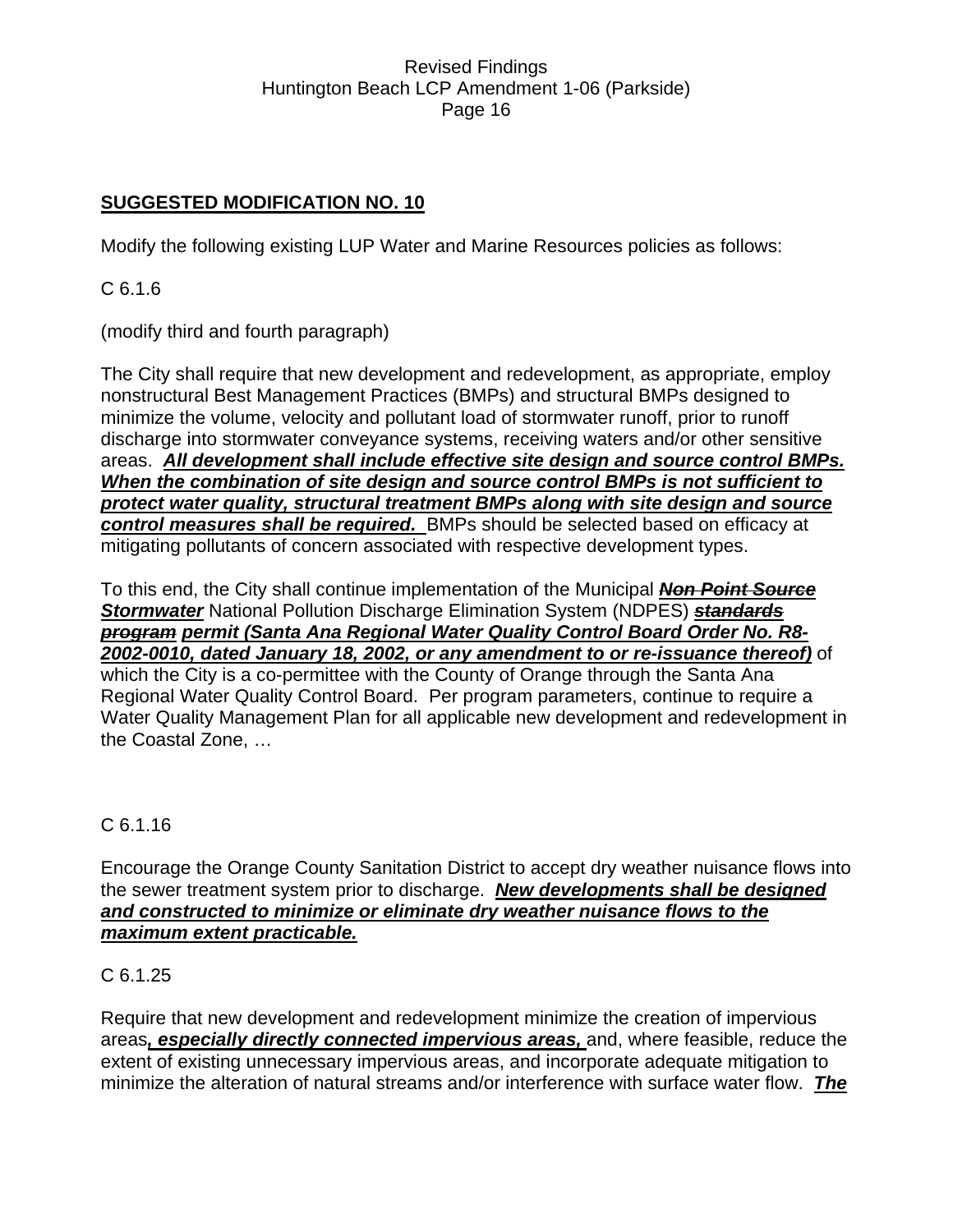### *use of permeable materials for roads, sidewalks and other paved areas shall be incorporated into new development to the maximum extent practicable.*

Add new policy C 6.1.30

*Natural or vegetated treatment systems (e.g. bio-swales, vegetative buffers, constructed or artificial wetlands) that mimic natural drainage patterns are preferred for new developments over mechanical treatment systems or BMPs (e.g. water quality treatment plants, storm drain inlet filters).*

### **SUGGESTED MODIFICATION NO. 11**

Add the following policy to the certified Land Use Plan, on page IV-C-123, as new policy C 7.2.7

*Any areas that constituted wetlands or ESHA that have been removed, altered, filled or degraded as the result of activities carried out without compliance with Coastal Act requirements shall be protected as required by the policies in this Land Use Plan.* 

### **III. FINDINGS FOR APPROVAL OF THE LAND USE PLAN AMENDMENT WITH SUGGESTED MODIFICATIONS**

The following findings support the Commission's action of November 14, 2006 approving Land Use Plan amendment 1-06 if modified as suggested. Changes to the findings contained in the staff recommendation dated November 1, 2007 necessary to reflect the Commission's action are indicated as follows:

Language added as a result of the Commission's action is shown in *bold, italic, double underline*.

Language deleted as a result of the Commission's action is shown in *bold, italic, double underline, double strike out*.

The Commission hereby finds and declares as follows:

### **A. Land Use Plan Amendment Description**

The proposed Local Coastal Program (LCP) amendment is a project-specific amendment designed to make possible a low density residential development up to a maximum 7 dwelling units per acre (dua) on a vacant, approximately 50-acre site comprising two legal lots, most of which is currently in agricultural production. Most of the site is currently uncertified, and the proposed LUP amendment would incorporate those areas into the City's existing LUP and establish land use designations for those areas as well as for the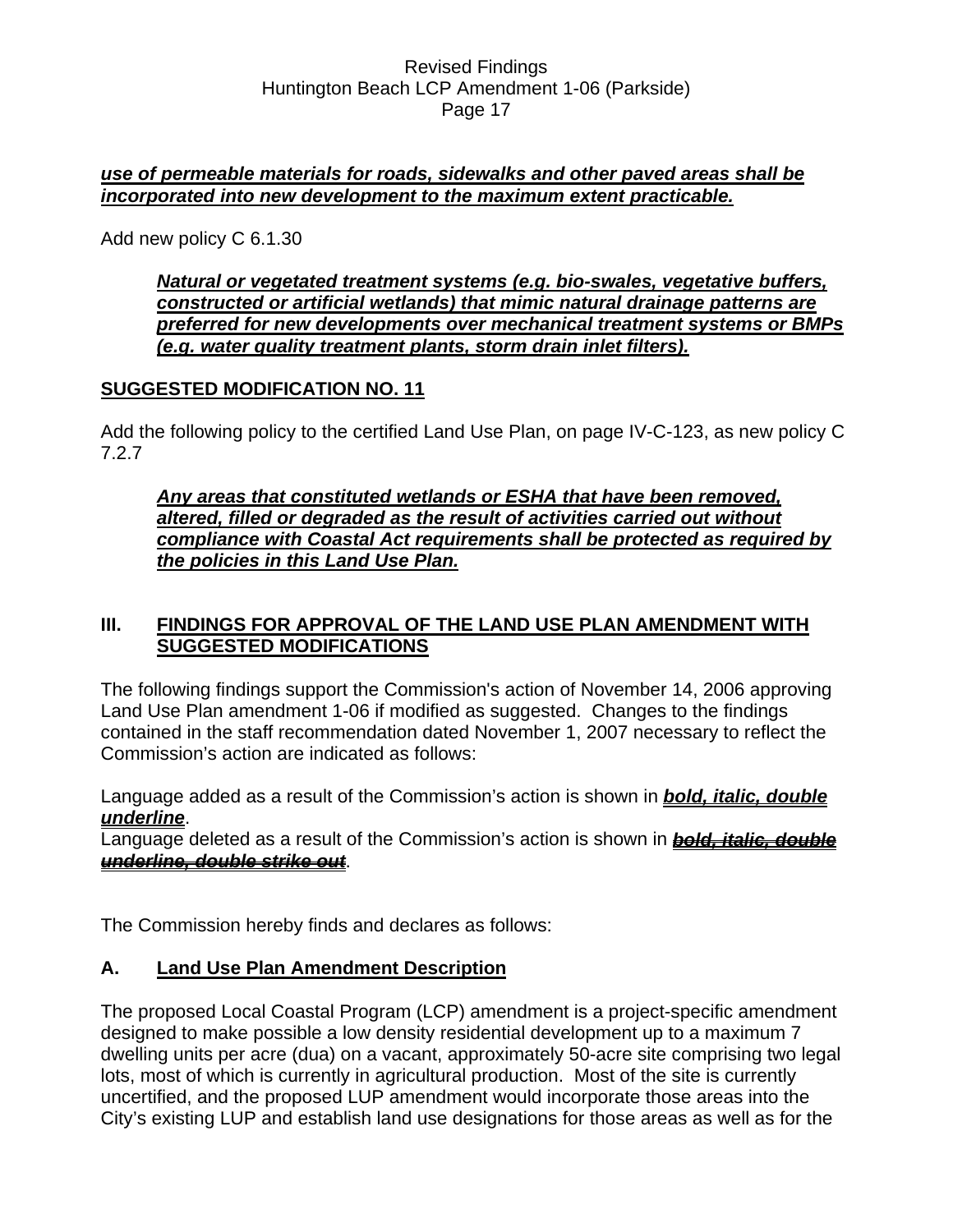currently certified parts of the site.

The geographic area that is the subject of this proposed LUP amendment can be divided into three areas. See Exhibit C4. The largest section is an area of the City that was deferred certification by the Commission at the time the City's Land Use Plan (LUP) was originally certified, in 1982, and that deferral carried through to the eventual LCP certification in 1985. The area of deferred certification (ADC) is approximately 40 acres.<sup>1</sup> This amendment request proposes to certify this area by bringing it within the City's existing LUP and applying land use designations to the area. Just northwest of the ADC is a 5 acre area that is currently certified (see footnote 1) and designated Open Space-Parks. The City has resubmitted this area for certification with the same designations. Finally, there is a five acre area southwest of the ADC that was under the jurisdiction of the County of Orange until it was annexed by the City in 2004. Like the ADC, the City proposed to certify that area by bringing it within the broader City LUP, and land use designations are proposed for this area as well. The proposed amendment would allow the majority of the site to be developed with low density residential development, and would also set aside a portion of the site for open space uses including parks and conservation.

The amendment does not propose to create any new land use designations that are not already used in the existing LUP. Each of the land use designations proposed already exist within the certified Land Use Plan (LUP). The land use designations that are proposed to be applied at the subject site have been applied elsewhere within the City's certified LUP. However, because the site is an area of deferred certification or was recently annexed, no land use designation has ever been approved by the Commission at the subject site (with the exception of the 5 acre area designated and zoned Open Space-Parks). The current zoning of approximately 38 acres of the site is Residential Low Density, which has not been certified by the Commission.

| Land<br>Use |                                                  | <b>Acres</b> |
|-------------|--------------------------------------------------|--------------|
| $RL - 7$    | Low Density Residential-Maximum 7 units per acre | 38.4 acres   |
| OS-P        | Open Space-Park                                  | 8.2 acres    |
| OS-C        | Open Space-Conservation                          | 3.3 acres    |

Specifically, the amendment request proposes the following land use designations (see exhibit C):

 $\overline{a}$  $1$  The staff report and Commission findings from the 1982 LUP certification are not entirely clear about how much area was deferred certification. However, the City has clearly depicted the area subject to this LCP amendment (through the exhibit to its resolution) and clearly "resubmitted" any portions of that area that may currently be certified. For purposes of this staff report, we refer to the uncertified area as being 40 acres, and the acreage of the other areas subject to this LUP amendment are calculated accordingly. However, if the City does not accept the Commission's certification with suggested modifications, and the current *status quo* remains, the Commission does not, by these descriptions, take any position on the issue of what area is currently certified and what area is ADC.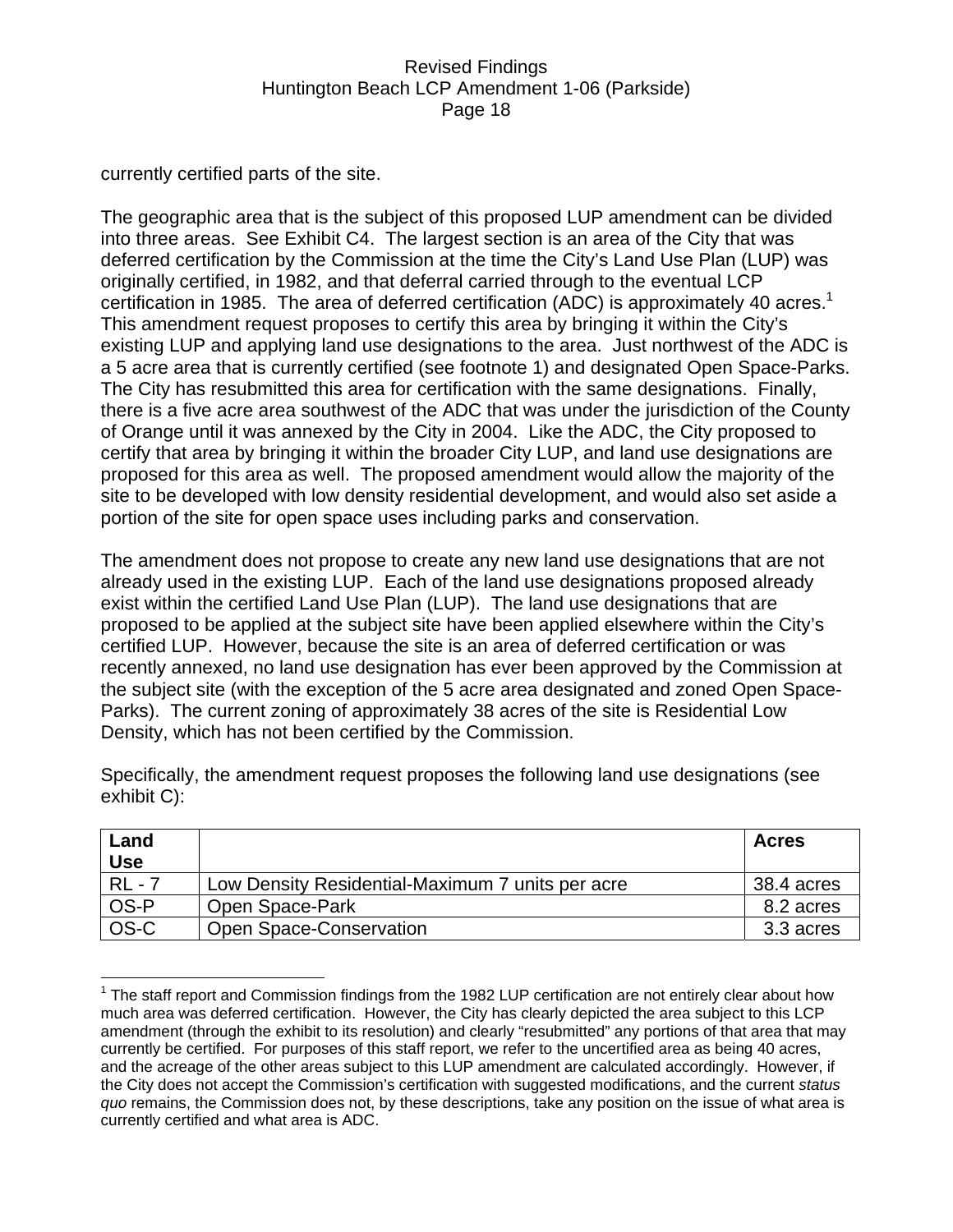As stated, the area of deferred certification is forty acres and the former County parcel is five acres. In addition to the 45 acre area, the City has also included in this amendment the five acre area that was not deferred certification. The certified area totals approximately 5 acres and is land use designated and zoned Open Space – Parks. Most of the certified five acre parcel is slope area and not usable as an active park area. The proposed amendment would retain that land use, and would expand that designation into the formerly deferred area, for a total of 8.2 acres of Open Space – Parks. This five acre segment brings the total size of the subject site to 50 acres (40 acre ADC, 5 acre former County parcel, 5 acre certified area).

Of the approximately 5 acre former County area, 1.7 acres are proposed to become low density residential and 3.3 acres are proposed to become Open Space – Conservation (these figures are included within the totals in the chart above).

In addition to establishing land use designations for the subject site, the amendment also proposes text changes to the LUP. The certified LUP includes a section of area-by-area descriptions. In this section of the LUP, the acreage figure is proposed to be changed to reflect the annexation of the former County parcel (from the current 44 acre figure to the proposed 50 acre figure). In addition, language describing the area as vacant and an area of deferred certification is proposed to be replaced with the following language:

*The Coastal Element land use designation for the vacant 45 acre area next to the East Garden Grove-Wintersburg Flood Control Channel was recently certified as RL-7 (Low Density Residential) and OS-P (Open Space – Park). In addition, approximately 5 acres of land was annexed from the County of Orange into the City of Huntington Beach. This area is designated RL-7 (Low Density Residential) and OS – C (Open Space – Conservation).* 

The subject area is currently comprised of two parcels: one 45 acre parcel (historic City parcel) and one 5 acre parcel (former County parcel).

### **B. Site Description and History**

The site address is 17301 Graham Street, Huntington Beach, Orange County. It is bounded by Graham Street to the east, East Garden Grove Wintersburg Flood Control Channel (EGGWFCC) to the south, unincorporated Bolsa Chica area to the west, and existing residential uses to the north (along Kenilworth Drive). The development to the north is located within the City. The land to the north and to the east of the project is located outside the coastal zone. The areas located east of Graham Street, south of the EGGWFCC, and immediately north of the subject site along Kennilworth Drive are all developed with low density residential uses. To the northwest, a multi-family condominium development, Cabo del Mar, exists. To the west of the subject site, are undeveloped properties known as the Goodell property and Signal Landmark property. To the southwest of the subject site lies the Bolsa Chica wetlands restoration area. The 3.3 acre area on the subject site proposed to be land use designated Open Space-Conservation is adjacent to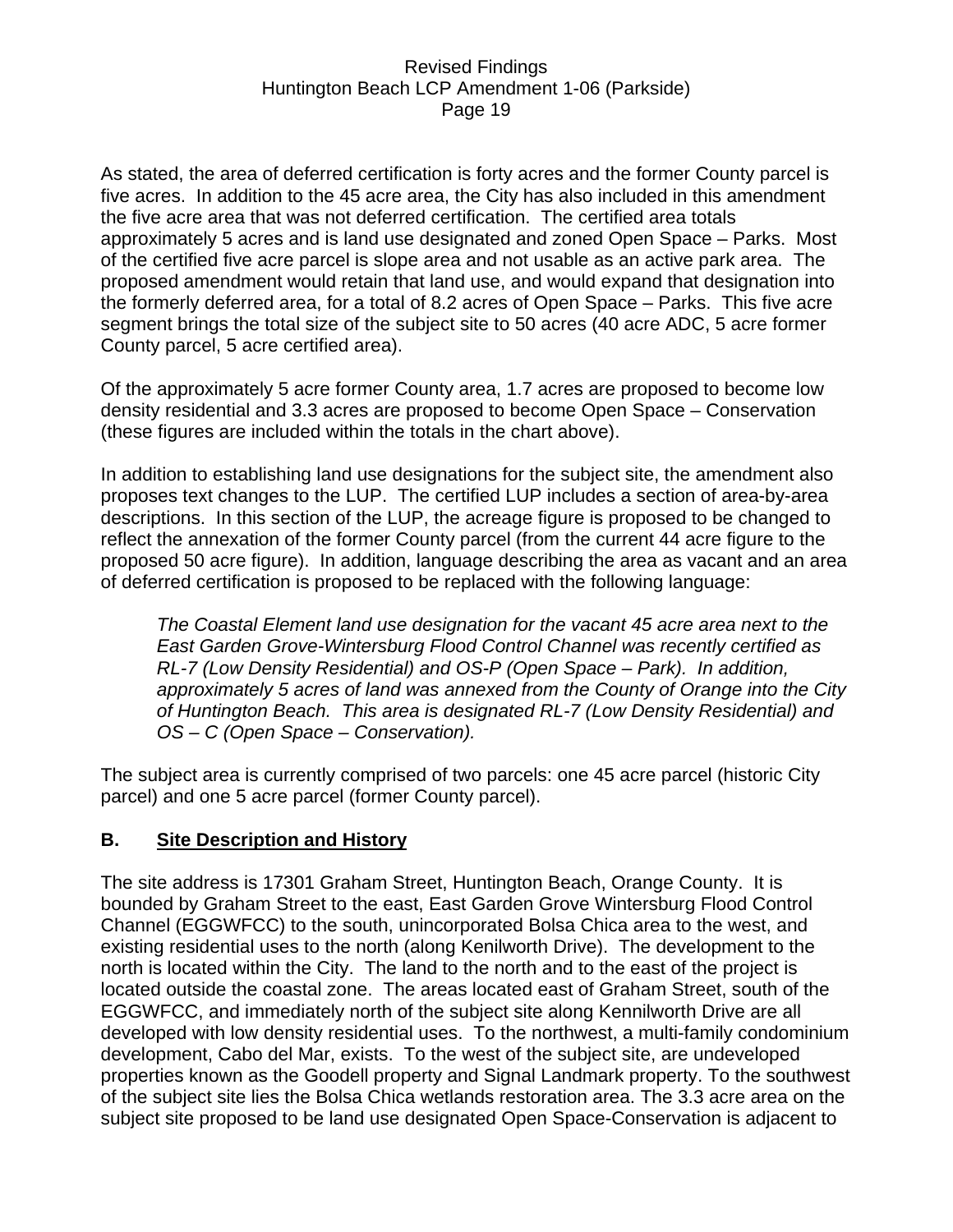the wetlands restoration area. West of the Goodell property is the site of the recently approved Brightwater development for 349 residential units (coastal development permit 5- 05-020). The Brightwater site, the Goodell property, and the Signal Landmark property are located on the Bolsa Chica mesa.

The majority of the subject site has been more or less continuously farmed since at least the 1950s.

The majority of the site is roughly flat with elevations ranging from about 0.5 foot below mean sea level to approximately 2 feet above mean sea level. The western portion of the site is a bluff that rises to approximately 47 feet above sea level. Also, generally near the mid-point of the southerly property line is a mound with a height of just under ten feet. The EGGWFCC levee at the southern border is approximately 12 feet above mean sea level.

Historically, the site was part of the extensive Bolsa Chica Wetlands system. In the southwest corner of the site, on the former County parcel, the City, property owner and Commission are in agreement that an approximately 0.45 acre wetland is present. In the 1980s, as part of the review of the County's proposed LUP for the Bolsa Chica, the Department of Fish and Game (CDFG) in the document titled "Determination of the Status of Bolsa Chica wetlands" (as amended April 16, 1982), identified this area as "severely degraded historic wetland – not presently functioning as wetland", and considered it within the context of the entire Bolsa Chica wetland system.

Also, in 1989, the U.S. Environmental Protection Agency (EPA) published its delineation of an approximately 8 acre wetland area in the northwest area of the site, near the base of the bluff. At the time of the EPA delineation, the area was being farmed. The topography of the agricultural field has been significantly altered since about 1998. As a result, the area delineated by EPA no longer is inundated or saturated for long periods except during exceptionally wet years. Water now tends to inundate an area near the flood control channel (designated "WP") and an area at the base of the western bluff (designated "AP"), both of which have been identified as wetlands by the Commission's staff ecologist.

In addition, on the site's western boundary, generally along the base of the bluff, are two groves of Eucalyptus trees. The trees are used by raptors for nesting, roosting, and as a base from which to forage.

At the time the City's LUP was first considered for certification, in 1981, the Commission denied certification, in part because the City proposed low density residential land use designation for the site that is the subject of the present amendment request and the Commission found the site to contain wetlands. The City re-submitted the LUP in 1982, but it made no change to the proposed low density residential land use designation for the subject site. Once again, the Coastal Commission in its action on the City's proposed Land Use Plan, denied the certification for the MWD site (as the subject site was previously known), finding that it did contain wetland resources and that the designation of this parcel was an integral part of the ultimate land use and restoration program for the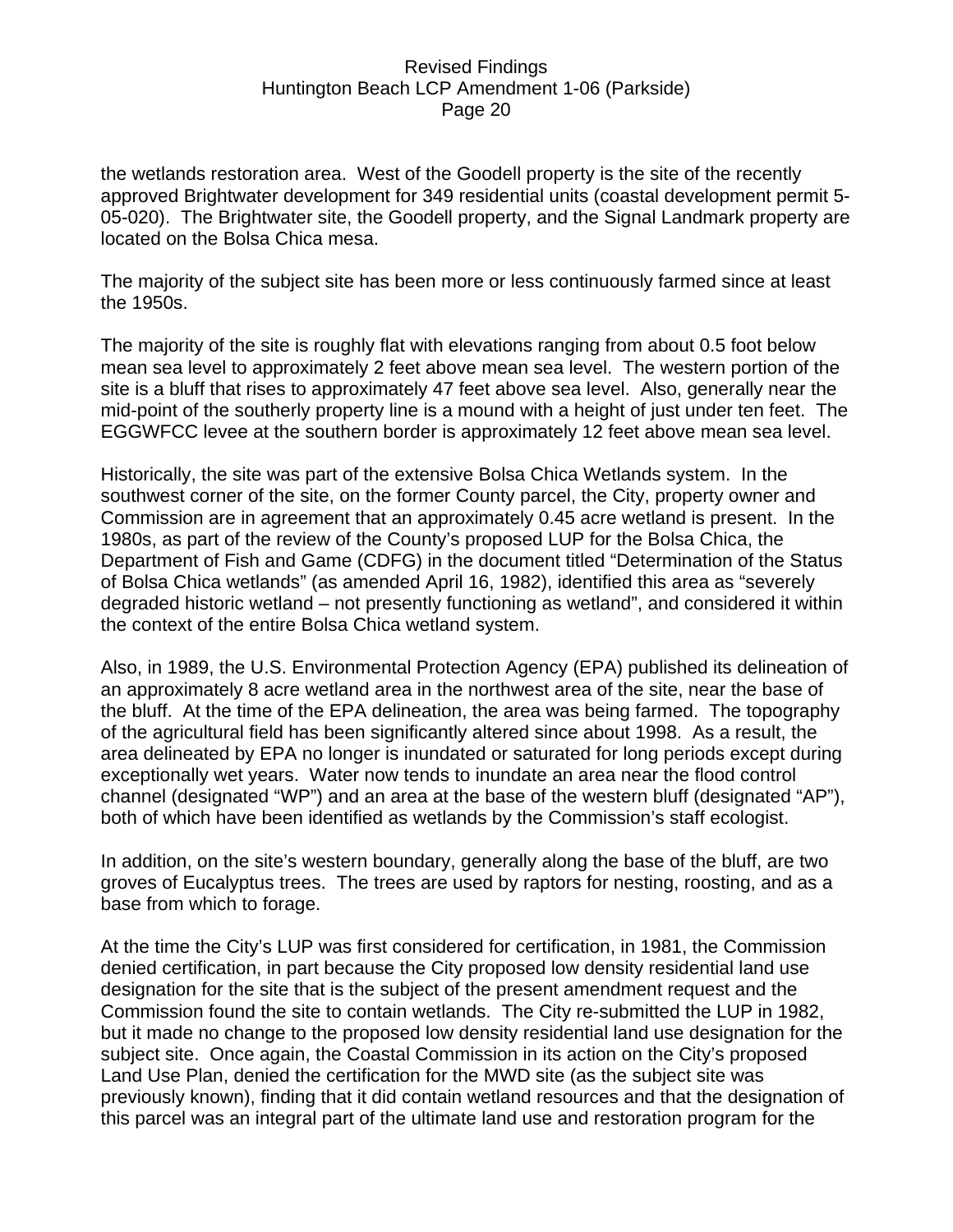Bolsa Chica. The Commission findings for denial of the LUP for this area note the importance of this area in relation to the Bolsa Chica LCP. Of the 3.3 acres proposed to be Open Space – Conservation, none is located within the 40 acre area that was deferred certification. The site was being farmed at the time of the Commission's denial of the low density residential land use designation for the subject site.

A related coastal development permit application had been submitted for the subject site, 5-06-327 Shea Homes, but that application has since been withdrawn similar to prior applications (previously submitted and then withdrawn were application Nos. 5-06-021, 5- 05-256 and 5-03-029 for the same development proposal), as well as an appeal of a City permit for the certified area (A-5-HNB-02-376). The appealed action remains pending, but the applicant waived the deadline for the Commission to act on the appeal. The Commission anticipates acting on the appeal in conjunction with a future permit application. The permit application and appeal request subdivision of the site to accommodate 170 single family residences, construction of the residences and associated infrastructure, preservation of the wetland identified on the former County parcel, and dedication and grading of active public park area.

# **C. LCP History**

The LCP for the City of Huntington Beach, minus two geographic areas, was effectively certified in March 1985. The two geographic areas that were deferred certification were the bulk of the subject site (known at that time as the MWD site – see footnote 1), and an area inland of Pacific Coast Highway between Beach Boulevard and the Santa Ana River mouth (known as the PCH ADC). The subject site is northeast of the Bolsa Chica LCP area. At the time certification was deferred, the subject area was owned by the Metropolitan Water District (MWD). The site has since been sold by MWD and is currently owned by Shea Homes. Both of the ADCs were deferred certification due to unresolved wetland protection issues. Certification of the subject site was also deferred due to concerns that it might be better utilized for coastal-dependent industrial facilities, since MWD at that time had a "transmission corridor" parcel within the Bolsa Chica Lowlands that it indicated could be used to connect seawater intake facilities located offshore to facilities located on its switchyard parcel in the City of Huntington Beach, through the subject parcel. This is no longer a possibility, since the State has taken over the lowlands, and given the development of the areas surrounding the subject parcel since 1982 (and pending development that has already been approved), this site is no longer appropriate for coastal dependent industry.

The PCH ADC was certified by the Commission in 1995. The wetland areas of that former ADC are land use designated Open Space – Conservation and zoned Coastal Conservation. No portion of the former PCH ADC is part of the current amendment request.

A comprehensive update to the City's LUP was certified by the Commission on June 14, 2001 via Huntington Beach LCP amendment 3-99. The City also updated the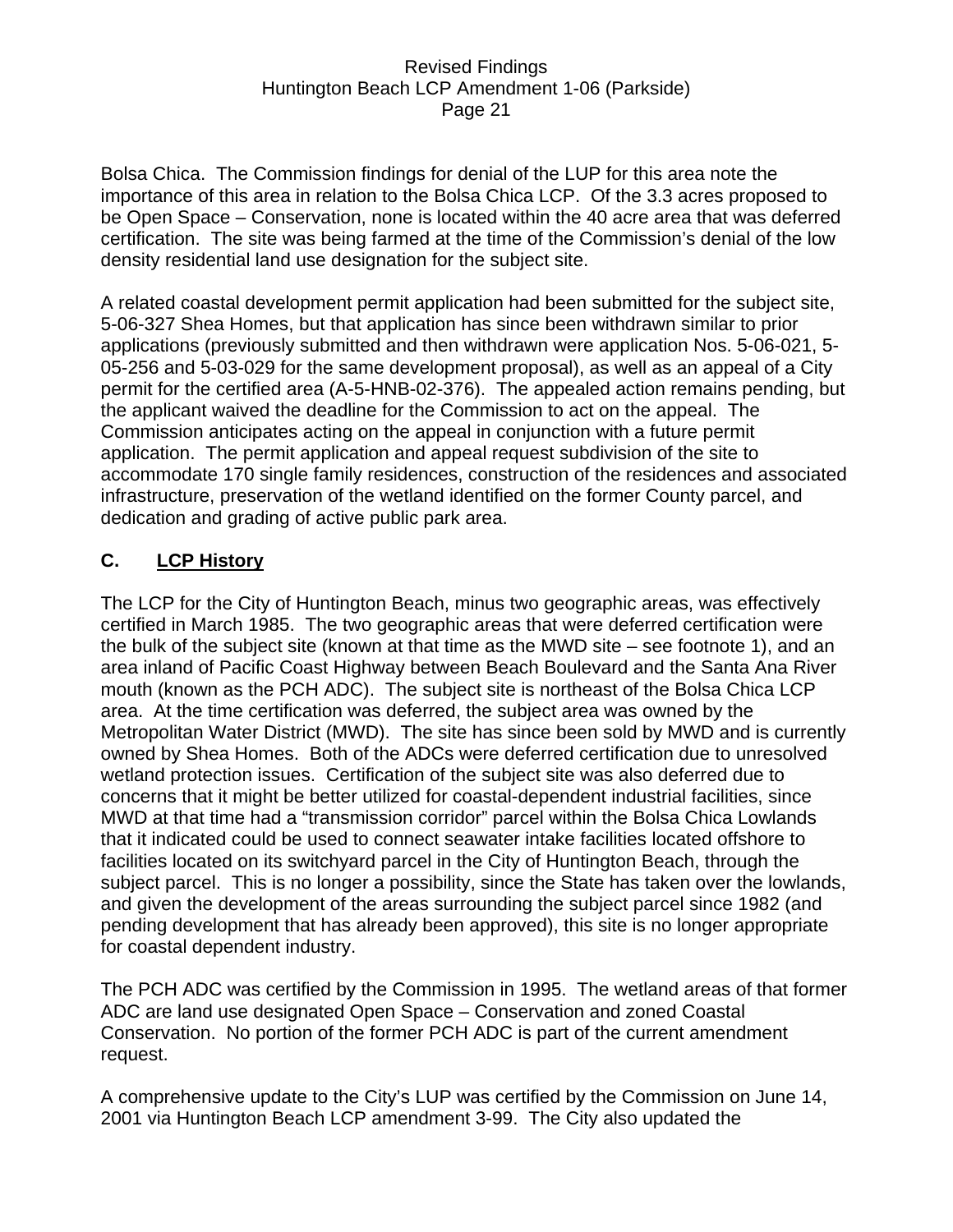Implementation Plan by replacing it with the Zoning and Subdivision Ordinance (while retaining existing specific plans for areas located within the Coastal Zone without changes). The updated Implementation Plan was certified by the Coastal Commission in April 1996 via LCP amendment 1-95. Both the LUP update and the IP update maintained the subject site as an area of deferred certification.

This LCP amendment was originally submitted as LCPA No. 2-02. LCPA 2-02 was subsequently withdrawn and re-submitted as LCPA 1-05. LCPA 1-05 was also withdrawn and re-submitted. The current amendment, LCPA 1-06 is the most recent submittal of the same amendment. No changes have been made to the amendment proposal during any of the withdrawal and re-submittals. The withdrawal and re-submittals were done in order to provide the property owner additional time to prepare and submit additional information regarding the presence of wetlands on-site and the use of the eucalyptus grove by raptors, and to allow Commission staff adequate time to review the additional information. LCPA 1-06 was received on April 13, 2006. On June 13, 2006, the Commission granted an extension of the time limit to act on LCPA No. 1-06 for a period not to exceed one year. The deadline for Commission action on LCPA No. 1-06 is July 12, 2008.

### **D. Land Use Plan Format**

The City's certified Land Use Plan includes a section of Goals, Objectives and Policies. These are organized by specific resources, including headings such as Land Use, Shoreline and Coastal Resource Access, and Recreational and Visitor Serving Facilities, among many others. These are the certified policies that apply City–wide within the coastal zone. Another section of the certified LUP is the Technical Synopsis. The Technical Synopsis is an area-by-area description of each segment of the City's coastal zone. This section includes the descriptions of the existing land use designations. It also includes, after a narrative description of the sub-areas, Table C-2. Table C-2 is titled "Community District and Sub-area Schedule" and it provides greater specificity of what is allowed and encouraged within each subdistrict. This greater level of specificity provides a more detailed, site specific description than would be provided if the land use designation or general policies were considered alone. Table C-2 provides language on how general policies and designations would apply to specific sub areas of the coastal zone. Taken all together, these work well as the standard for development in the coastal zone.

The format of the suggested modifications applies this same structure to the amendment site. Many of the issues addressed by suggested modifications would be required by the general LUP policies, but, consistent with the format of the LUP, the suggested modifications are intended to provide a greater level of detail that applies to the specific circumstances of the subject site. For example, although the City's public access policies may be adequate to require a bike path along the EGGWFCC levee, the LUP format calls the reader's attention to the fact that, at this particular site, a bike path is appropriate and is therefore being required in this amendment. If one were working from the policies alone, some opportunities at certain sites may not be recognized. The LUP's existing format significantly maximizes the protection of resources within the coastal zone. The suggested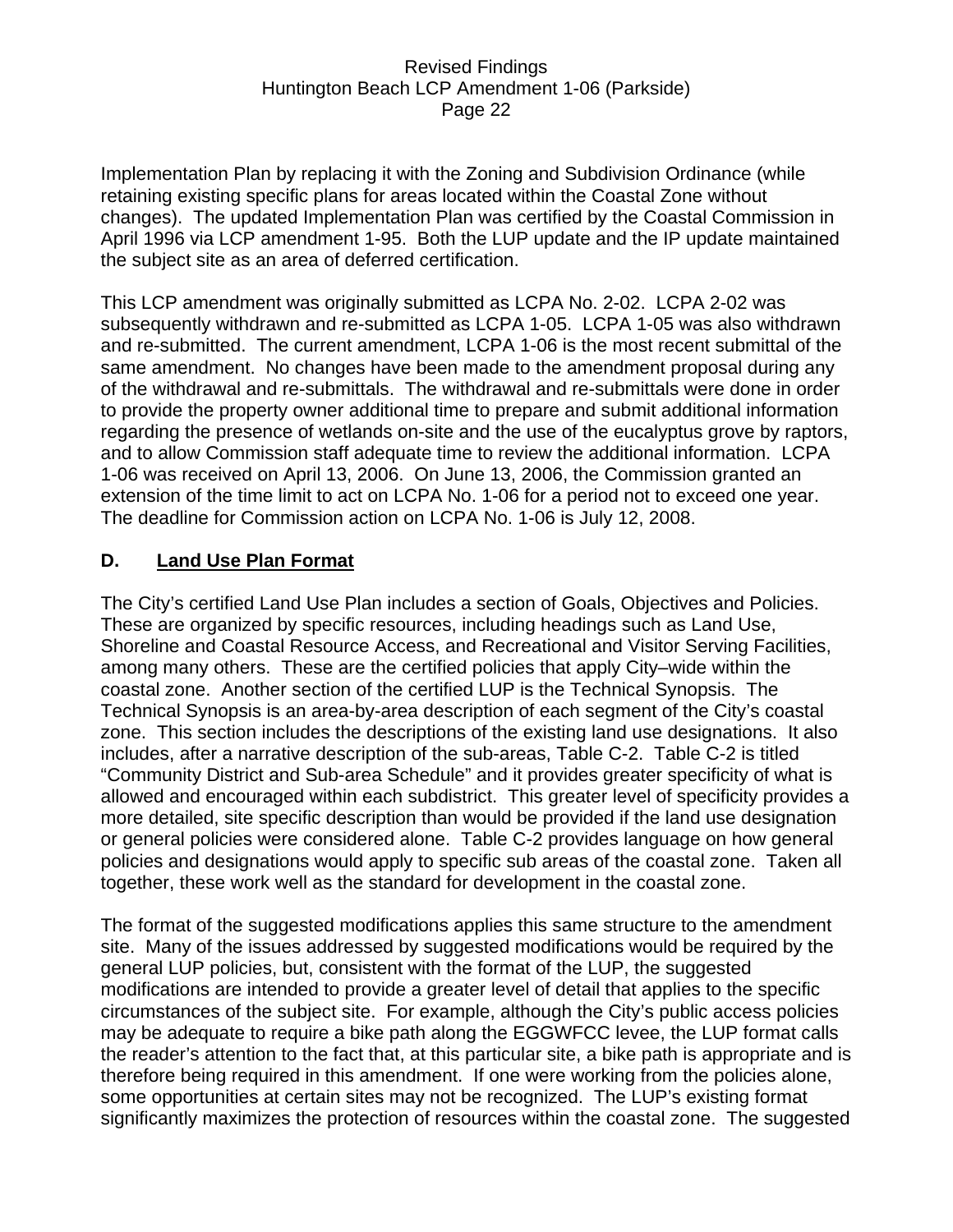modifications carry out that same format in order to assure protection of resources at the amendment site.

# **E. Approval of the Land Use Plan Amendment if Modified**

# **1. Incorporation of Findings for Denial of Land Use Plan as Submitted**

The findings for denial of the Land Use Plan as submitted are incorporated as if fully set forth herein. The Commission denied the LUPA as submitted at the Commission's May 10, 2007 hearing. The findings for denial of the LUPA as submitted that were provided in the May 2007 recommendation are found in *Appendix Attachment* A, **attached** to this staff report *(these findings may need revision to reflect the Commission's action in May 2007). Any required revised findings will be presented to the Commission for adoption at a later hearing.*

### **2. Wetland**

The proposed amendment includes an Open Space Conservation designation on a 3.3 acre area within the former County parcel. The 3.3 acre area includes an undisputed wetland area (see  $\frac{3}{4}$  *4th* revised exhibit NN). The proposed Conservation designation is appropriate for this area. However, additional wetland areas exist at the subject site that are not proposed to be protected with the Open Space Conservation (OSC) designation and are addressed in the following findings.

Wetlands often provide critical habitat, nesting sites, and foraging areas for many species, some of which are threatened or endangered. In addition, wetlands can serve as natural filtering mechanisms to help remove pollutants from storm runoff before the runoff enters into streams and rivers leading to the ocean. Further, wetlands can serve as natural flood retention areas.

Another critical reason for preserving, expanding, and enhancing Southern California's remaining wetlands is because of their scarcity. As much as 75% of coastal wetlands in southern California have been lost, and, statewide up to 91% of wetlands have been lost.

Section 30121 of the Coastal Act states:

*"Wetland" means lands within the coastal zone which may be covered periodically or permanently with shallow water and include saltwater marshes, freshwater marshes, open or closed brackish water marshes, swamps, mudflats, and fens.* 

The Commission has further specified how wetlands are to be identified through regulations and guidance documents. Section 13577(b)(1) of the Commission's regulations states, in pertinent part:

*Wetlands shall be defined as land where the water table is at, near, or above the*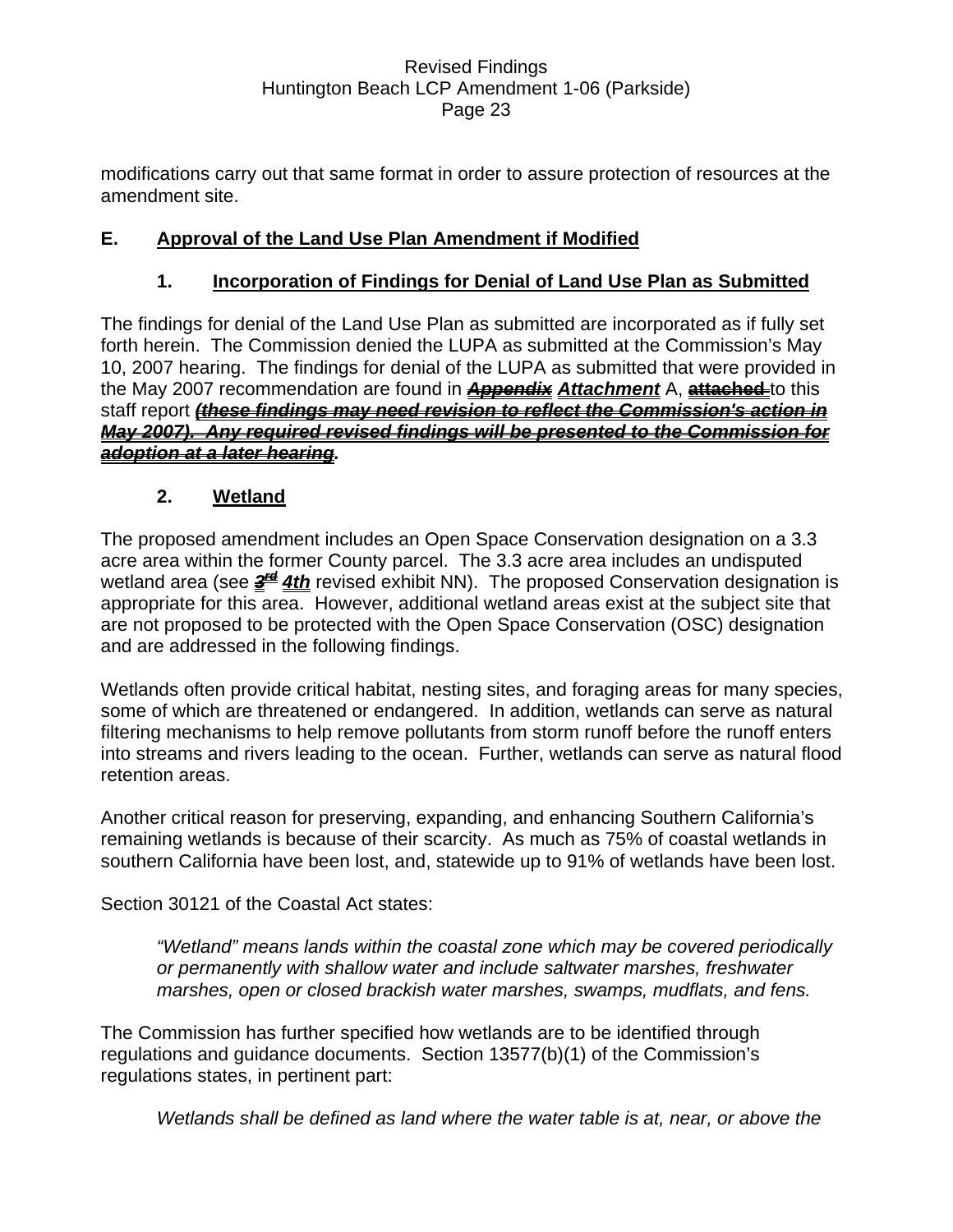land surface long enough to promote the formation of hydric soils or to support the *growth of hydrophytes … For purposes of this section, the upland limit of a wetland shall be defined as:* 

- *(A) the boundary between land with predominantly hydrophytic cover and land with predominantly mesophytic or xerophytic cover;*
- *(B) the boundary between soil that is predominantly hydric and soil that is predominantly nonhydric; or*
- *(C) in the case of wetlands without vegetation or soils, the boundary between land that is flooded or saturated at some time during years of normal precipitation, and land that is not*

Section 30231 of the Coastal Act states, in pertinent part:

*The biological productivity and the quality of … wetlands … appropriate to maintain optimum populations of marine organisms and for the protection of human health shall be maintained and, where feasible, restored through, among other means, … preventing depletion of ground water supplies and substantial interference with surface water flow, maintaining natural vegetation buffer areas that protect riparian habitats, …* 

#### Section 30233(a) of the Coastal Act states:

*The diking, filling, or dredging of open coastal waters, wetlands, estuaries, and lakes shall be permitted in accordance with other applicable provisions of this division, where there is no feasible less environmentally damaging alternative, and where feasible mitigation measures have been provided to minimize adverse environmental effects, and shall be limited to the following:* 

- *1) New or expanded port, energy, and coastal-dependent industrial facilities, including commercial fishing facilities.*
- *2) Maintaining existing, or restoring previously dredged, depths in existing navigational channels, turning basins, vessel berthing and mooring areas, and boat launching ramps.*
- *3) In open coastal waters, other than wetlands, including streams, estuaries, and lakes, new or expanded boating facilities and the placement of structural pilings for public recreational piers that provide public access and recreational opportunities.*
- *4) Incidental public service purposes, including but not limited to, burying cables and pipes or inspection of piers and maintenance of existing intake and outfall lines.*
- *5) Mineral extraction, including sand for restoring beaches, except in environmentally sensitive areas.*
- *6) Restoration purposes.*
- *7) Nature study, aquaculture, or similar resource dependent activities.*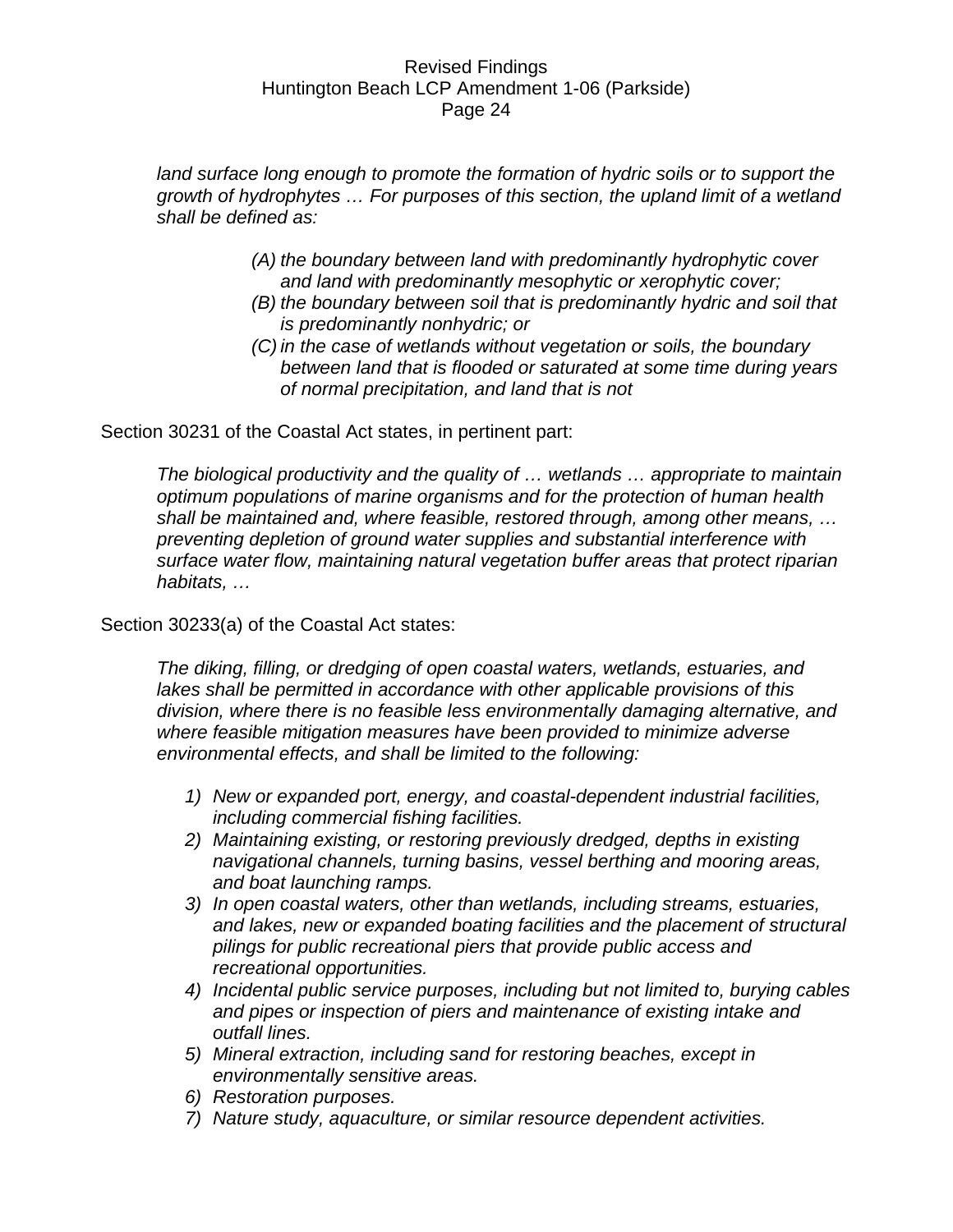Section 30250 of the Coastal Act states, in pertinent part:

#### *(a) New residential … development … shall be located … where it will not have significant adverse effects, either individually or cumulatively, on coastal resources.*

In addition, the City's LUP includes Policy C 6.1.20, which limits filling of wetlands to the specific activities outlined in Section 30233 of the Coastal Act. And LUP policy C 7.1.4 states, in pertinent part: *"Require that new development contiguous to wetlands or environmentally sensitive habitat areas include buffer zones."*

The Coastal Commission staff ecologist has reviewed considerable amounts of information regarding the extent of wetlands at the site, much of which are listed in his memorandum which is attached as Exhibit K. The property owner has submitted numerous documents intended to demonstrate that there are no wetlands on site, beyond the wetlands recognized on the former County parcel (i.e. the CP wetlands). Local citizens have submitted documents intended to demonstrate that there are significantly more wetlands on site than that recognized in the CP wetlands. These citizens are concerned by the prospect that development may be allowed to occur within wetlands at the site if the LUP amendment were approved as submitted (and as reflected in the related coastal development permit application 5-06-327, Shea Homes, and appeal A-5-HNB-02-376). In addition, the staff ecologist has reviewed historical information regarding the subject site and surrounding area. All this information has been reviewed by the staff ecologist and is considered in his memoranda attached as Exhibits K, LLL, and QQQ to this staff report and are hereby incorporated into these findings in their entirety.

The Commission's Mapping/GIS Program Manager has also reviewed numerous historic and more recent aerial photographs and topographical information. The purpose of the Mapping/GIS Program Manager's review was to identify changes due to landform alterations such as grading and filling, and to attempt to delineate disturbed areas dating from the time the Coastal Commission's jurisdiction began at the project site (1/1/77). The results of his review are reflected in his memoranda dated 7/2/07 and 10/25/07, attached as exhibits MMM and RRR of this staff report and which are hereby incorporated into these findings in their entirety.

In brief summary, results of the review of the aerial photos and topographic maps indicates that topography has changed on site, particularly in the area delineated by the EPA as wetlands in their 1989 publication (generally in the northwest area of the site). Changes are also identified in the area of the former equestrian facility (generally in the southwestern portion of the site between the CP and WP wetland areas).

In the aerial photo taken on May 21, 1970, the western extension of Slater Avenue is visible just north of the flood control channel embankment on the subject property. The 1970 photo establishes a pre-Proposition 20, pre-Coastal Act baseline for gauging the extent of land alterations and other changes that occurred later (post Coastal Act, 1/1/77).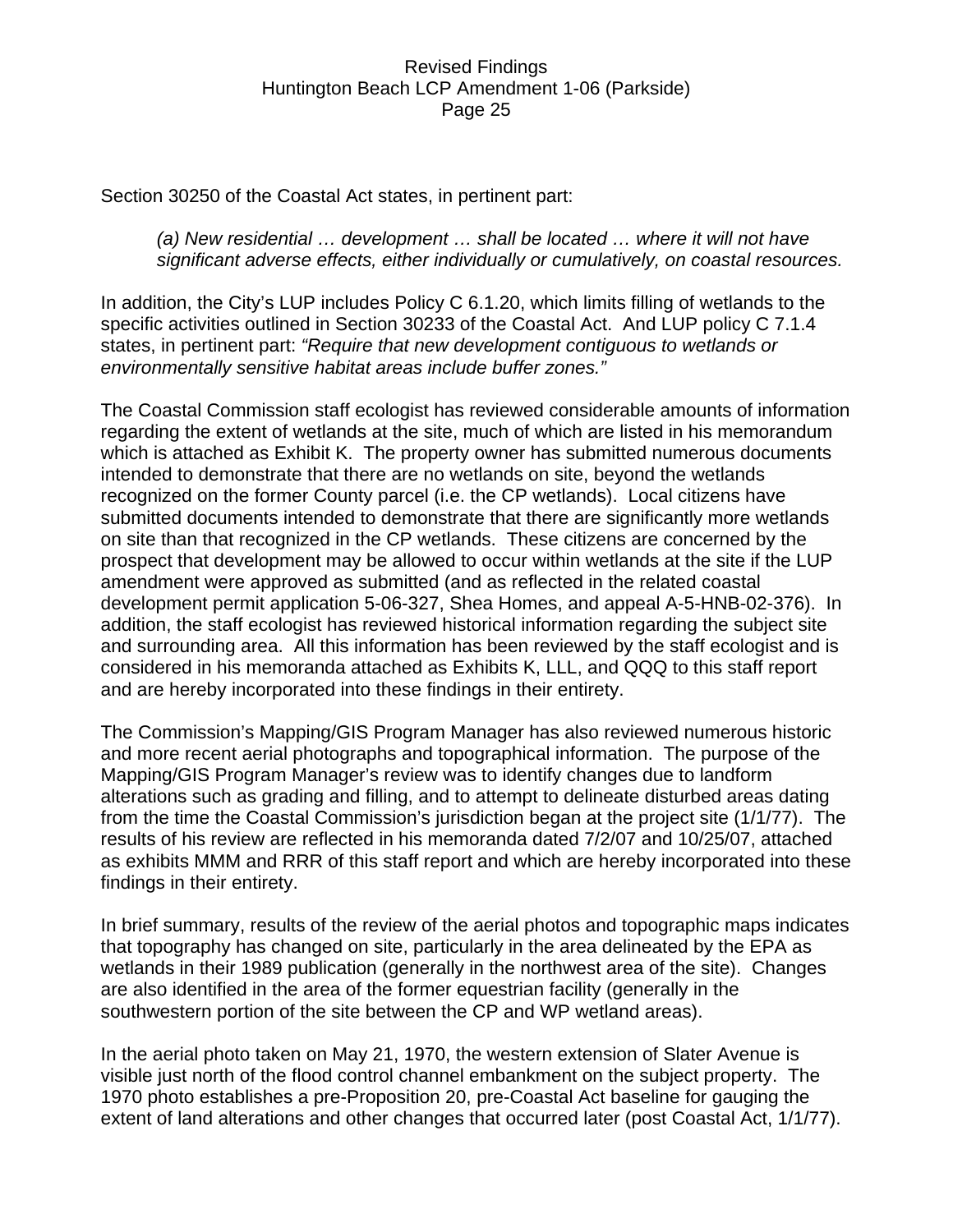A clearly distinguishable topographic depression in the area of the EPA wetlands is depicted on topographic maps from 1970, 1980, and 1996. However, by 2005 that depression was no longer present in the same configuration. The lowest area had been displaced to the west abutting the base of the mesa and the historic EPA wetland area had been relatively flattened. In the area of the former equestrian facility, the aerial photos and topographic maps also show disturbance. In the images from 1981 on, fill is evident in the area that was developed as an equestrian facility. It appears that fill first appears in conjunction with establishment of the equestrian facility, with additional fill being placed over the life of the facility. The extent of fill has migrated, primarily to the north, but also, to some extent, to the southwest.

### *Existing* WP and AP *Areas Wetlands*

With regard to existing wetlands, based on his review of the available data, the Commission's staff ecologist determined that additional wetland areas exist at the subject site. The Commission's staff ecologist considered first questions of whether additional wetland areas exist at two specific areas of the subject site. The results of the staff ecologist's review regarding the presence of additional wetland at the two specific sites (described below as areas AP and WP) are reflected in his Memorandum, dated 7/27/06, attached as exhibit K to this staff report. For the reasons listed in that memorandum and below, the Commission concurs and adopts its ecologist's conclusions with regard to the area known as the Agricultural Pond (AP) *these two specific areas of additional wetlands*. *The t T*wo specific areas *of were evaluated for the presence of* additional wetland **area. at** *I* The two sites are referred to as the Wintersburg Pond or WP, which is adjacent to the East Garden Grove Wintersburg Flood Control Channel (EGGWFCC) levee along the southern edge of the site; and the Agricultural Pond or AP, located near the base of the bluff along the western edge of the property. The proposed LUP amendment would designate these wetland areas Low Density Residential and Open Space-Parks. These land use designations allow grading, and the construction of houses, roads, and active parks, which *wc*ould necessitate the dredging and filling of the wetlands *if wetlands are present in these areas*. Such uses within wetlands are inconsistent with Section 30233 of the Coastal Act and with LUP Policy C 6.1.20 which limits filling of wetlands to the specific activities outlined in Coastal Act Section 30233.

The memorandum dated July 27, 2006 from the Commission's staff ecologist states: "The available data suggest that portions of the agricultural field … are inundated or saturated at a frequency and duration sufficient to support a preponderance of wetland plant species … Such areas meet the definition of wetlands under the Coastal Act and the Commission's Regulations."

There are three factors or "parameters" that are used to determine whether or not a wetland exists: the presence of hydrophytic vegetation, the presence of hydric soils, and the presence of wetland hydrology. The Commission finds an area to be wetland if any one of the three parameters is present. Usually, the presence or absence of hydrophytes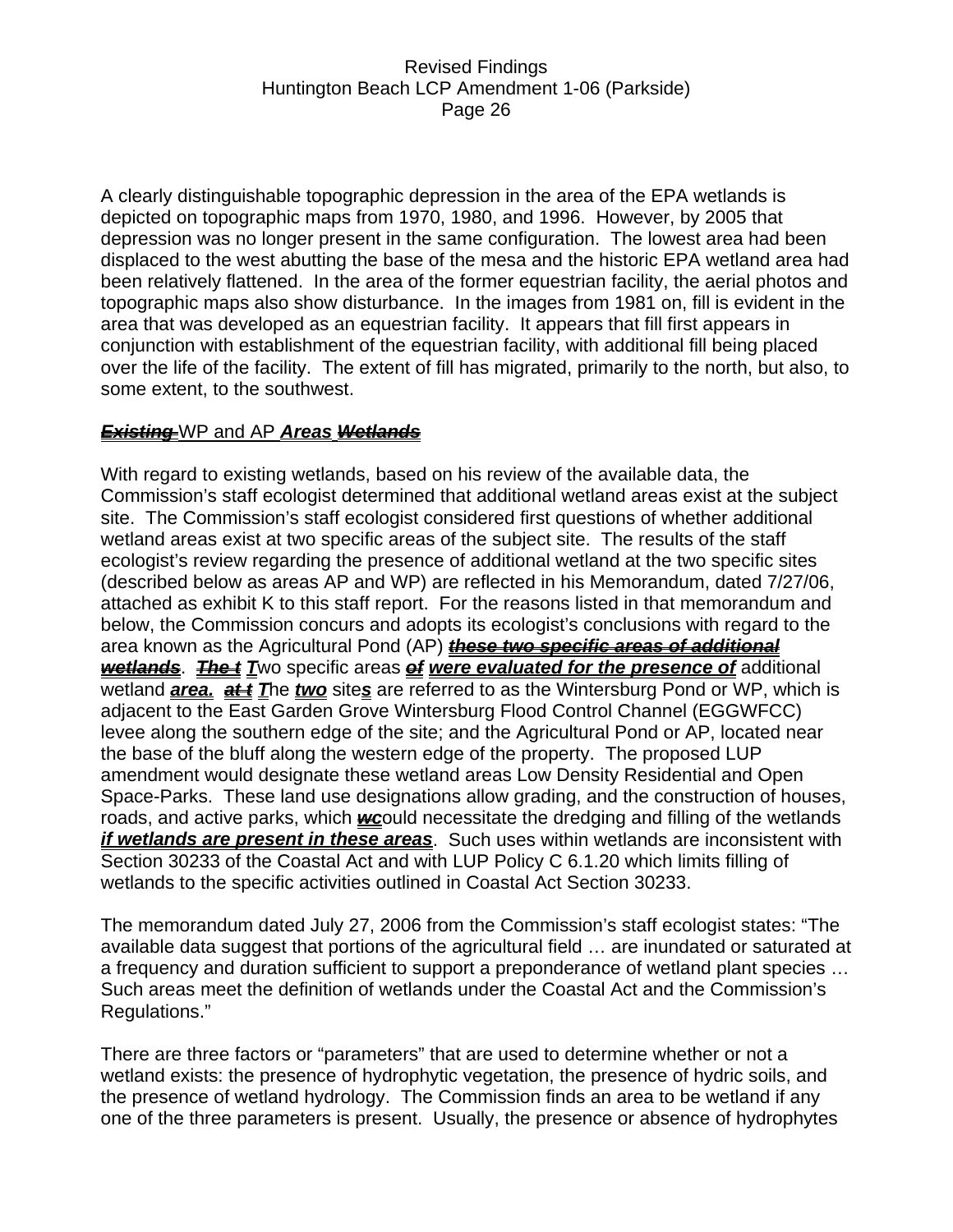or hydric soils is sufficient to determine whether a wetland exists. However, those two indicators are not necessary, as they do not actually define a wetland. Rather, an area is defined as a wetland based on whether it is wet enough long enough that it would support either of those two indicators. Therefore, the removal of vegetation by permitted activities does not change a wetland to upland.

Section 30121 of the Coastal Act provides the statutory definition of wetlands: "…lands within the coastal zone which may be covered periodically or permanently with shallow water and include saltwater marshes, freshwater marshes …" Section 13577(b)(1) of the California Code of Regulations provides the regulatory definition of wetlands: "… land where the water table is at, near, or above the land surface long enough to promote the formation of hydric soils or to support the growth of hydrophytes" Thus, the Coastal Act and the Regulations provide that a determination of the presence of wetlands may be made based on whether an area demonstrates the presence of sufficient water to promote hydric soils or to support hydrophytes, whether or not the soils and vegetation are present under existing conditions.

Because this area was historically a salt marsh and because the site has been historically farmed and continues to be farmed as of the adoption of these findings, the typically used field indicators cannot be relied upon. The grading and repeated discing and plowing associated with the existing agricultural use destroys hydric soil features and prevents the development of natural vegetation. *Nevertheless, t T*he evidence presented in the ecologist's memo and summarized below *indicates suggests* that the AP and WP areas are wet enough long enough to "support the growth" of hydophytes. *Thus* If so, the WP and AP areas *would* meet*s* the definition of wetlands contained in the Commission's regulations. *Furthermore T*he WP and AP *would* also meets the Coastal Act definition of wetlands *if they are in that it is* "periodically covered in shallow water." *However, based on all the evidence presented (including the memoranda prepared by Commission staff, information submitted by the City, the property owner, the public, and public testimony) the Commission found that the area of the WP is not wet enough long enough or frequently enough for the development of a preponderance of hydrophytic vegetation or hydric soils. Therefore, the Commission finds that the area known as WP is not a wetland.*

The wetland conclusion is based on two lines of evidence: (1) an examination of the vegetation at a nearby location that is similar in history, physical characteristics, and hydrology to the depressions in the agricultural field,<sup>2</sup> and (2) an informed estimate of the

**EXECUTE:**<br><sup>2</sup> In the second to last footnote in Dr. Dixon's memo, he notes that the topography of the reference site is actually similar to that of WP as it existed in 2003, not at present. More recently a box plough was used to fill area WP, which is apparent in 2006 topographic maps. The box plough fill is under investigation by Commission staff as an alleged violation. Accordingly, relying on the topography prior to the alleged violation yields the appropriate comparison. Additionally, the hydrology section of Dr. Dixon's memo states that LSA biologists stated that WP didn't pond until after about 1973. However, if this is due to changes in topography that occurred before 1973, it is again appropriate to focus on the post-1973 topography, as that represents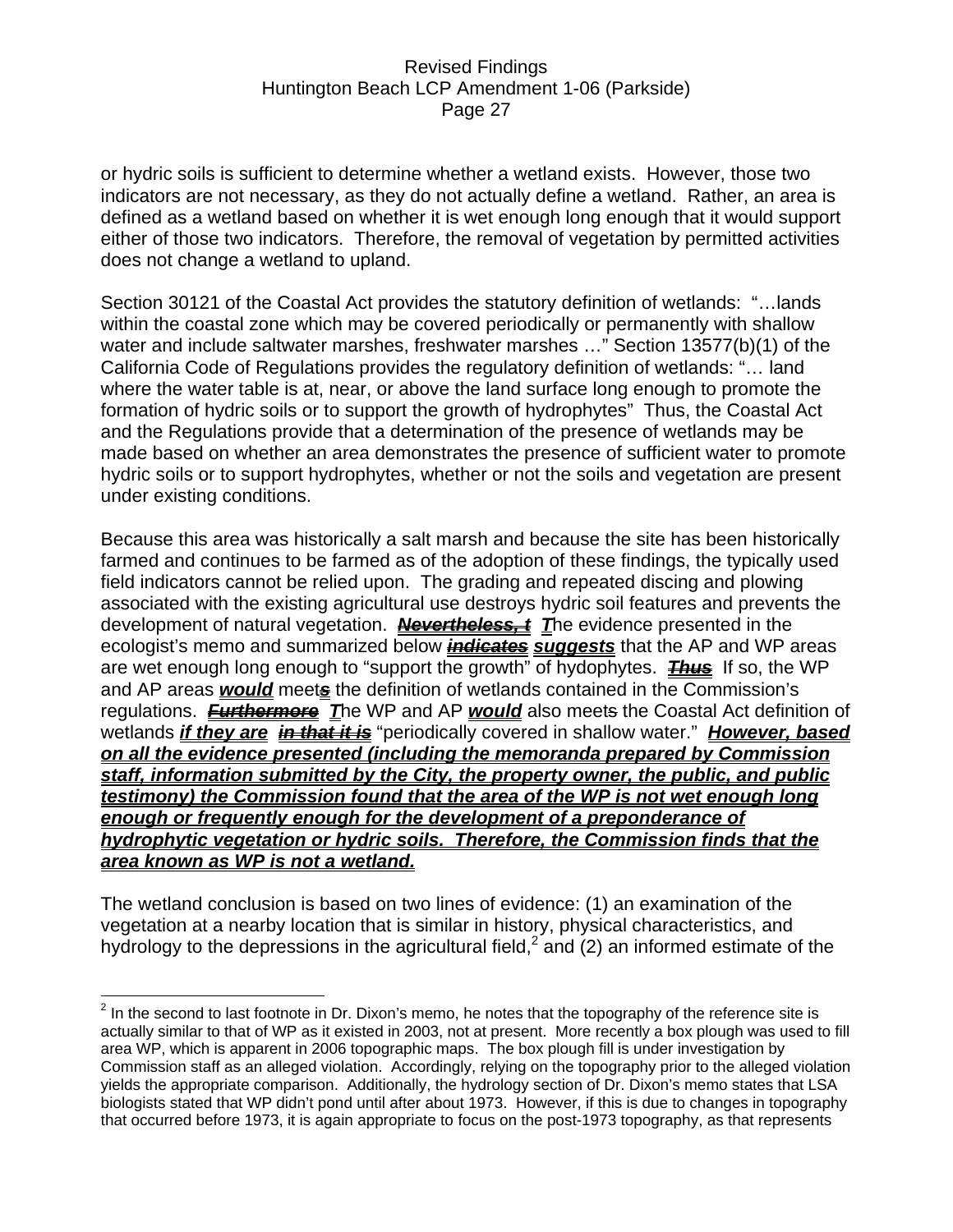frequency *and duration* of continuous inundation *for long duration (at least 7 days)* at various sites.

Areas WP and AP were matched by the Commission's staff ecologist, with wetland areas on the County parcel that were similar in elevation and topography. Inundation in the agricultural *pond (AP) areas* and at the reference wetlands was similar in pattern, further suggesting that the latter is a good proxy for the former. Therefore, since the dominant vegetation at the reference areas is mostly comprised of wetland species, it is reasonable to expect that the agricultural area*s WP and* AP would also support a predominance of hydrophytes in the absence of farming (i.e. that *they are it is* wet enough *long enough*  **and frequently enough** to support such vegetation).

Although, prior to about 1990, inundation hadn't been apparent in the depression adjacent to the EGGWFCC (WP area) and inundation occurred there less frequently than in the area of the AP, in recent years, *ample the Commission considered evidence information regarding whether the exists to show that* WP is inundated for *a frequency and duration to develop wetland characteristics. long duration following significant rainfall. Weighing the conflicting information submitted, the Commission found that the WP was not wet enough to meet the definition of "wetland" under the Coastal Act and the Commission's Regulations.*

Establishing the extent of wetlands at the site, given its history of farming and disturbance, is not straightforward. The best approach for this site regarding *areas* WP and AP known to the Commission at this time is to base the wetland boundary on current conditions as inferred from recent topography and the available photographs of recent inundation*, and rainfall records*.

### EPA Delineated Wetland (1989)

 $\overline{a}$ 

Prior to about 1990, it appears from aerial photographs that significant inundation was generally confined to the area delineated as wetland (just east of the area of the AP) by the EPA in its 1989 publication. Based on analysis of aerial photographs dating from 1958 to 1985, the property owner's biological consultant concluded that inundation in that area tended to have a different footprint in different years and, based on this observation, he argued that no particular area should be identified as a wetland. However, all his estimated wetland polygons in the western portion of the agricultural field appear to fall within the area delineated by the EPA. In the absence of wetland vegetation, the drawing of wetland boundaries is an approximate exercise based on a small and haphazard collection of aerial photographs or ground observations and estimates of topography. Given the approximate nature of such delineations, it appears the consultant's results are actually additional evidence that the EPA delineation was reasonable at the time it was made. However, it appears that the area of the EPA delineation (8.3 acres) was based on

current conditions. Conditions prior to 1973 may be irrelevant if topographical conditions changed prior to 1973, as such changes were pre-Coastal Act and therefore not Coastal Act violations.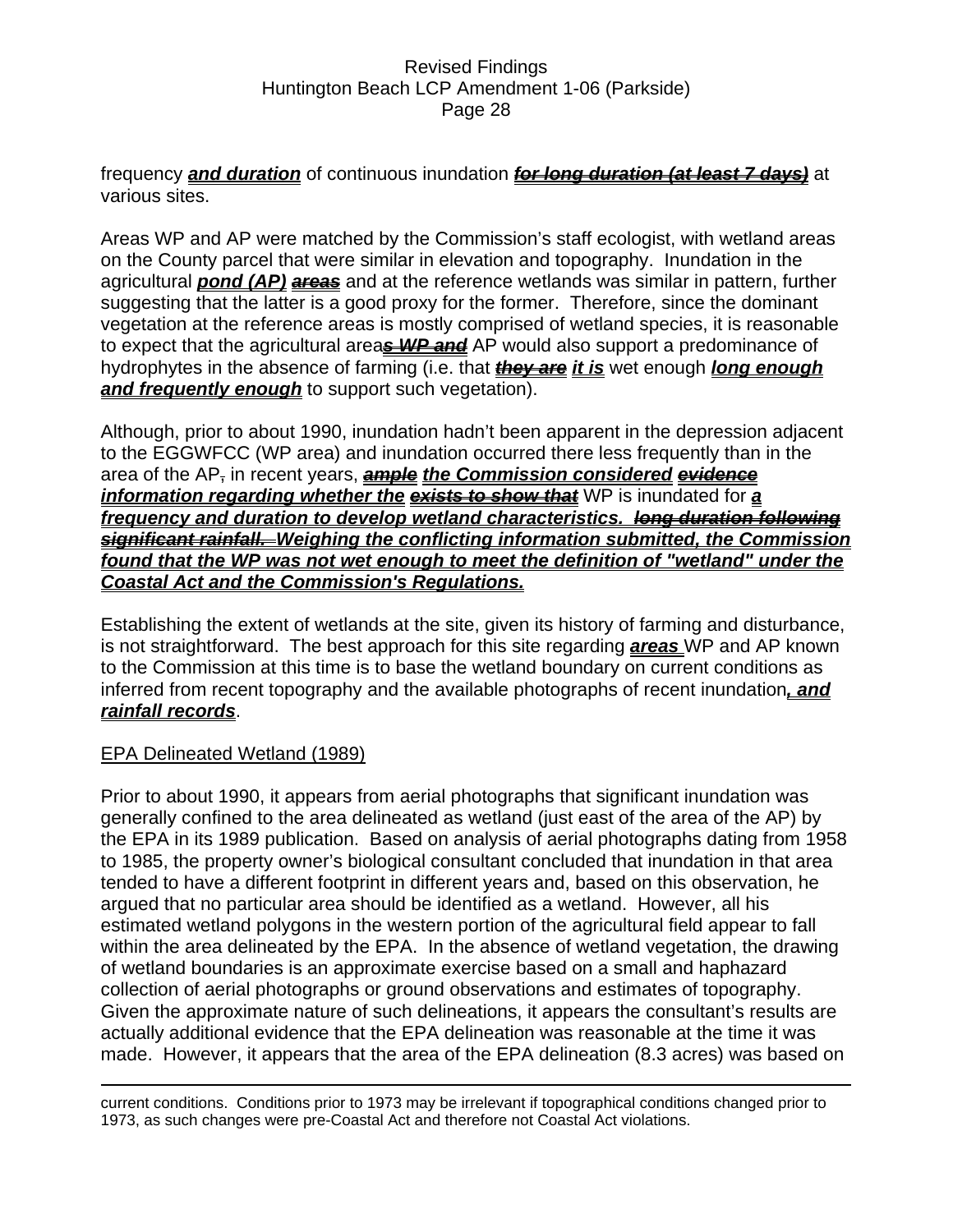extra-normal site circumstances. As described in the October 25, 2007 memorandum prepared by the Commission's staff ecologist, the 8.3 acre estimate of the wetland size appears to have been based largely on observations made during the period when increased runoff from off-site was temporarily directed onto the subject site. This appears to have occurred during the construction of the Cabo del Mar condominiums on the adjacent property from sometime after 1978 until sometime before 1986. If one considers the area delineated by EPA under normal conditions (i.e. no excess off site drainage directed on-site), a more likely estimate for the wetland area can be made. Based on the Bilhorn (1987) and EPA (1989) estimates of wetland area during the period of construction of the Cabo del Mar condominiums, estimates of water availability during the period of interest, and the estimated size of ponded areas in available photographs, a reasonable estimate of the average area that ponded is 4.0 acres. The 1987 and 1989 studies by Bilhorn and EPA were based on field work done prior to 1987. The October 25, 2007 memorandum is attached to this staff report as exhibit QQQ and is hereby incorporated by reference as though fully set forth herein.

As discussed in detail below, the EPA wetland is no longer present.

### Existing CP Wetland

Substantial evidence suggests that the wetland area of the CP is larger than what has been recognized in the LCP amendment submittal. The wetland area recognized by the City and property owner on what is known as the former County parcel totals 0.45 acres. However, additional CP area should be included in the CP wetland acreage. This wetland area was filled without authorization from the Commission. In a letter dated 9/7/82 from the Department of Fish and Game (DFG) to Coastal Commission staff, the DFG determined the area, prior to placement of the unpermitted fill, to be wetlands, and recommended removal of the fill and revegetation (see exhibit BBB). Pursuant to Coastal Development Permit No. 5-82-278, the unpermitted fill was to have been removed and the area revegetated.

Based on comparison of topographic (1980) and vegetation maps (Vegetation Communities, Exhibit 26 of the Bolsa Chica Land Use Plan, dated January 1982) created before the unpermitted fill was placed, with topographic maps (1986 and 1982) created subsequent to the time the fill was placed, the elevation of the subject area was increased by at least 2 feet. Because of the unpermitted fill, the pickleweed within the filled area was no longer viable. Development approved pursuant to Coastal Development Permit 5-82- 278 included removal of the unpermitted fill to an elevation of approximately three inches below the grade of the existing adjacent pickleweed stand [area of the recognized CP wetland] and revegetation of the area with one or more of the following species: pickleweed, spiny rush, frankenia, sea lavender, and shoregrass. However, elevations in the fill area are not consistent with pre-fill elevations. Rather, topographic maps prepared subsequent to the unpermitted fill and subsequent to the issuance of Permit 5-82-278 depict the fill area at an elevation at least two feet above the adjacent CP wetland. This leads to the conclusion that removal of the fill and revegetation never occurred. Were it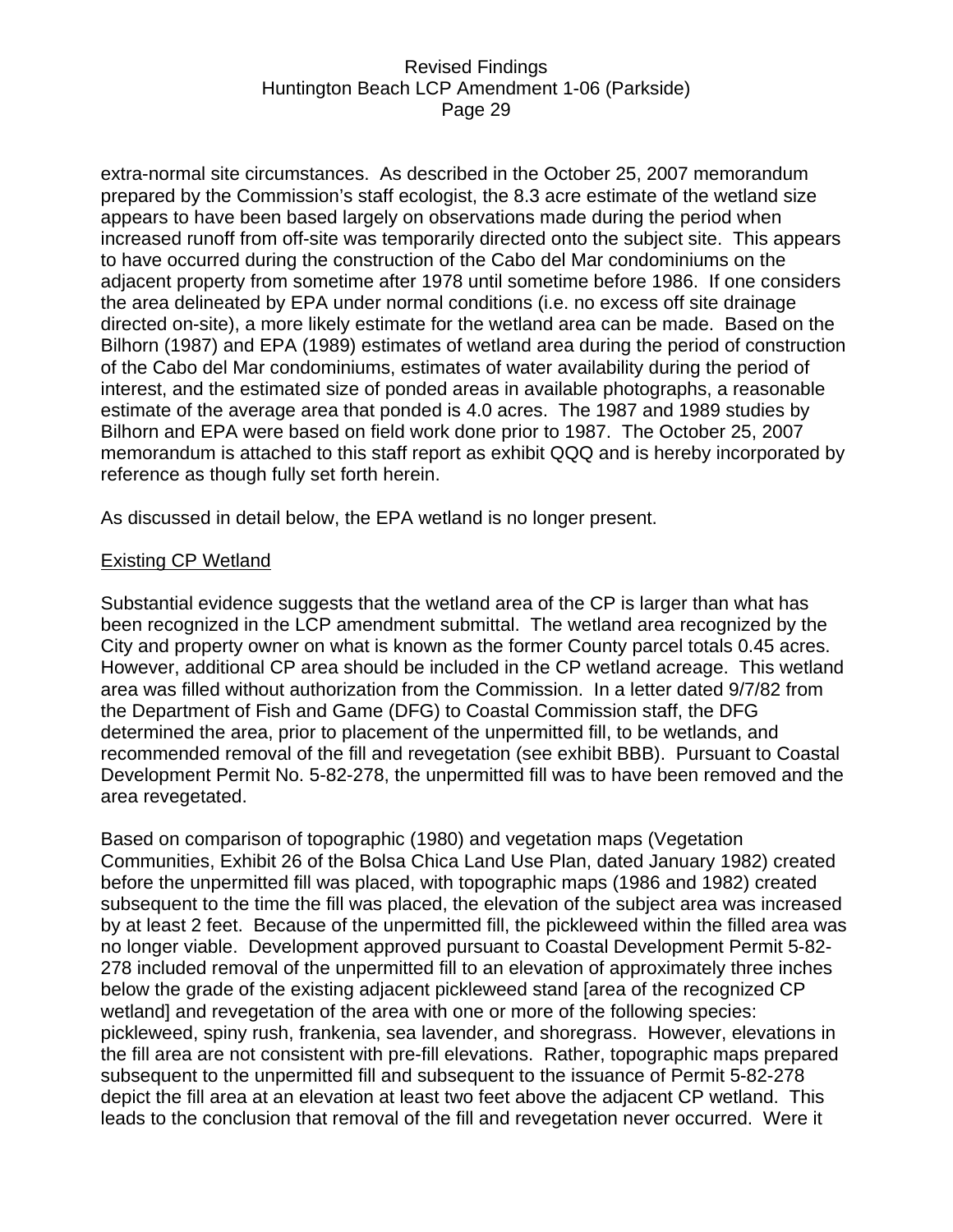not for this unpermitted development, the area would have remained wetlands area. Unpermitted development cannot be used as a basis to justify development in areas where, were it not for the unpermitted development, such development would not be allowed. Thus, consideration of appropriate land use designation must consider site conditions as if the unpermitted development had not occurred. Therefore, this area is considered a wetland. As proposed, the amendment would allow land uses like residential and related uses, like roads, within wetland areas. Thus, the proposed land use designation is not consistent with Section 30233 of the Coastal Act.

#### Potential Unpermitted Development

 $\overline{a}$ 

Unpermitted development cannot be used as a basis to justify development in areas where, were it not for the unpermitted development, such development would not be consistent with the requirements of the Coastal Act. The site, as has been mentioned, has historically been farmed. Discerning changes in topography on the order of a few feet to fractions of a foot over the course of 30 years and ascertaining that such changes are not due to normal farming activities at a site where farming activities are on-going is problematic. Nevertheless it is important to assure that if wetland areas have been eliminated due to unpermitted activity, that those areas are considered as if the unpermitted activity had not occurred. Thus, if areas that would have met the Commission's definition of a wetland have been altered such that they no longer meet that definition only due to unpermitted activity, that area must be afforded the same protection as would be required had the unpermitted activity not illegally altered the wetlands.

It has been suggested that the land alterations in the area of the EPA delineated wetland were the result of "normal farming activity" and so could not be considered unpermitted development in terms of the need for a coastal development permit. However, any activities, whether normal farming activities or other, that would result in the fill of wetlands cannot be exempt from the need to obtain approval of a coastal development permit. Regarding "leveling of land as a normal farming activity", a joint EPA and Department of the Army memorandum<sup>3</sup> states: "grading activities that would change any area of water of the United States, including wetlands, into dry land is not exempt." Furthermore, Section 323.4(a)(1)(iii)(D) of the Army Corps of Engineers regulations pertaining to discharge of dredged or fill material into the waters of the United States, states that the term plowing "does not include the redistribution of soil, rock, sand or other surficial material in a manner which changes any area of the water of the United States to dry land." The Commission agrees and finds that if a wetland is filled and no coastal development permit has been obtained, the fill activity constitutes unpermitted development.

In a letter dated July 9, 2007 submitted to the Commission at its July 2007 hearing from the California Farm Bureau Federation (see exhibit XXX), raises three issues regarding the LCPA staff report: 1) staff's recommendation relies on an EPA study, but there may no

<sup>&</sup>lt;sup>3</sup> Memorandum: Clean Water Act Section 404 Regulatory Program and Agricultural Activities; United States EPA and United States Department of the Army, May 3, 1990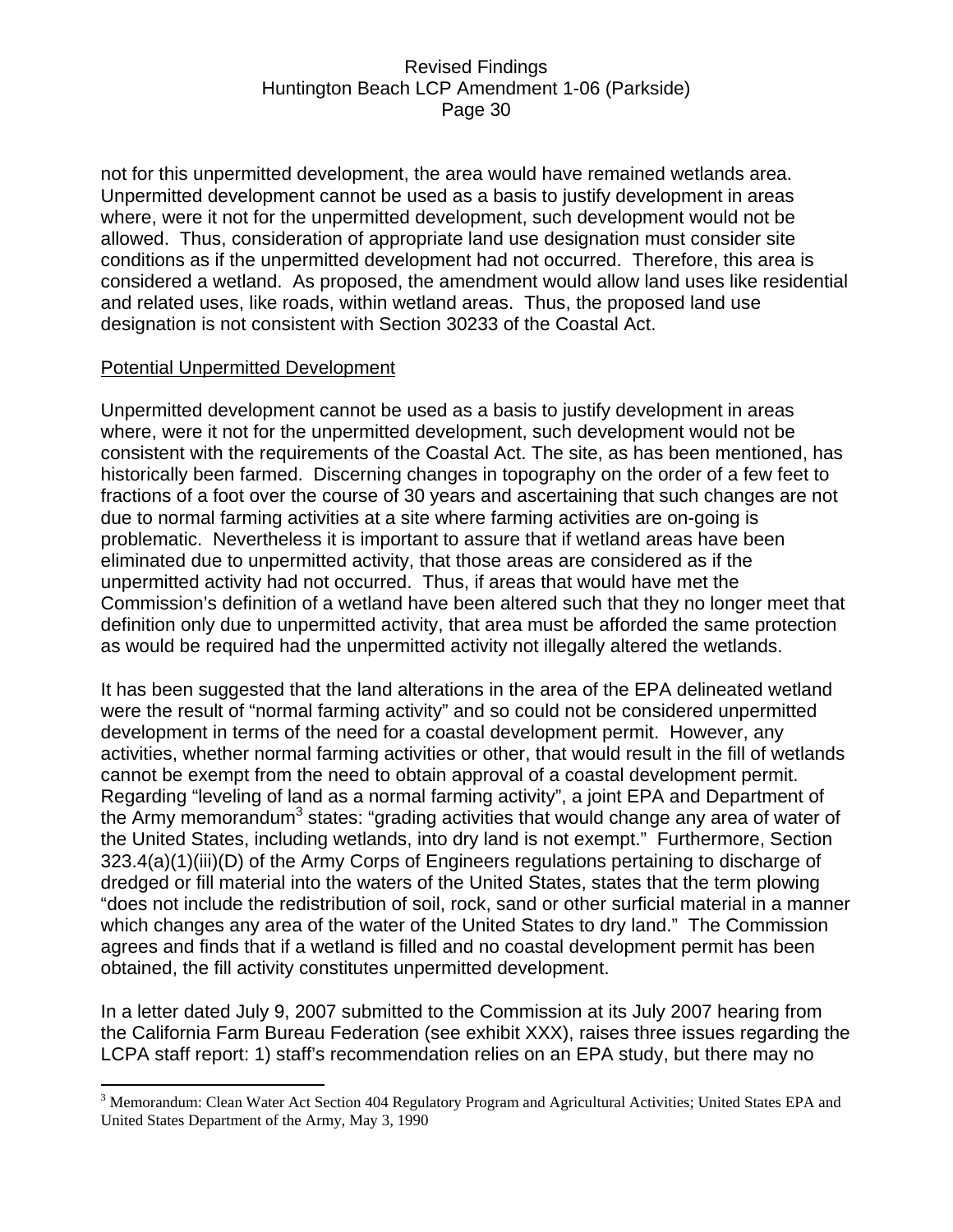longer be any federal jurisdiction authority based on more recent EPA guidance documents; 2) the subject site's status of "prior converted cropland"; and 3) what constitutes "normal farming activities."

Regarding more recent EPA guidance documents the letter states: "In light of new USEPA and USACOE memorandums and the Staff Report's reliance on these agencies' findings, there may no longer be any federal jurisdictional authority over the disputed wetlands. In turn, this may alter key conclusions in the staff report." The documents referenced describe procedures to be followed in determining when the EPA/USACE have jurisdiction in implementing the Clean Water Act. The guidance documents assist only in determining when a Section 404 permit is necessary from the EPA and have no bearing on a past wetland delineation and cannot be interpreted as negating a past delineation. Furthermore, one of the referenced documents (Memorandum: Clean Water Act Section 404 Regulatory Programs and Agricultural Activities) states: "For example, if a farmer has been plowing, planting and harvesting in wetlands, he can continue to do so without the need for a Section 404 permit, **so long as he does not convert the wetlands to dry land** [emphasis added]." Thus, even by the standards cited by the Farm Bureau, farming that converts a wetland to dry land is not exempt from the requirement to obtain Section 404 review.

Furthermore, the 1989 EPA wetland delineation assessed the presence of wetlands and found that wetlands did exist at the site. Commission staff have reviewed that study as well as a great deal of other information (as cited in the Commission staff memoranda) and, as is outlined in the staff memoranda, found the EPA wetland delineation valid (with adjustments as described elsewhere). A change in other agencies' guidance documents has no bearing on the results of the earlier wetland delineation.

The letter also raises the question of whether the subject site should be considered "prior converted cropland". The Farm Bureau letter states: "Farm Bureau also believes that the Coastal Commission should apply and document the site specific facts of this issue against USACOE RGL 90-7 and USEPA's applicable regulations and guidance documents regarding prior converted cropland." The letter further states: "However, attention should be given to the disputed area's present and recent past characteristics and use as prior converted crop land." The letter refers to a November 20, 1998 letter from the Natural Resource Conservation Service designating the subject site as prior converted cropland. That November 20, 1998 Natural Resource Conservation Service letter states that it based its determination that the site is "prior converted cropland" on two factors: 1) the site has been farmed prior to 1985, and, 2) designation of the property as "Prior Converted Cropland" by the Army Corps of Engineers in 1992, review of their designation in 1998 and an independent report from Lisa Kegarice of Tom Dodson and Associates in December of 1997 have determined that this property meets the criteria for Prior Converted Cropland." However, the Commission's staff ecologist's memo dated July 27, 2006 (exhibit K) includes review of the Natural Resource Conservation Service's 1998 letter (among many other documents) and addresses the issue of "prior converted cropland" at length. As described in greater detail in the Commission ecologist's 7/27/06 memo, the decision to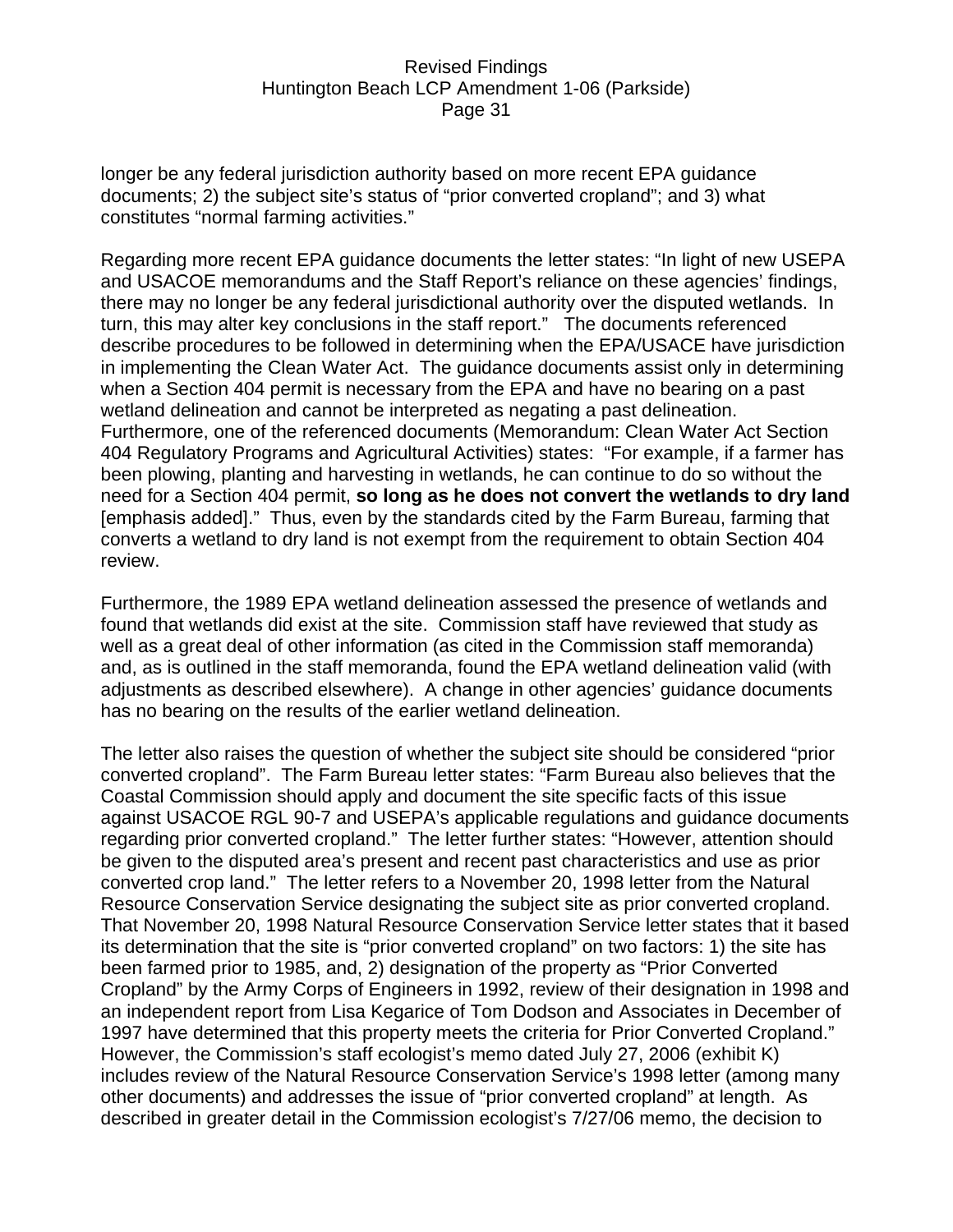dismiss the site from regulation under the Clean Water Act, was based on the faulty work contained in the Kegarice report of 1997 and the fact that errors in that report have been perpetuated without challenge until now. Furthermore, designation of a site as prior converted cropland simply allows on-going farming to continue. The proposed LUP amendment would not continue farming at the site, so that designation, even if it had been accurately applied, is moot when considering allowing non-farming uses such as the proposed residential and active park uses.

Finally, the Farm Bureau letter questions Commission staff's assessment that activities that have occurred on site are not normal farming activities. On-going farming activities, such as plowing and discing, that are consistent with the continuance of existing wetlands constitute normal farming activities. However, methods, such as grading, that go beyond normal farming activities have occurred on site, resulting in the loss and/or fill of wetlands, and do not constitute normal farming activities.

Moreover, members of the public have also presented evidence to suggest that activities that are employed at the site do not constitute normal farming activities. And, they have argued, those activities have, over time, substantially reduced the presence and extent of areas that would otherwise have met the Coastal Act definition of wetland. Such activities include, but may not necessarily be limited to, use of a bulldozer and a box plough to move earth in the area of the agricultural field. The Commission concurs that use of such earth moving equipment, particularly when it results in the fill of wetlands, is not typically associated with normal farming activities. Development, including earth movement on a scale that requires a bulldozer or box plough, in an area of known wetland presence (i.e. 1989 EPA wetland delineation; Commission's 1982 and 1984 actions deferring certification of the site; DFG Study of Wetlands at Bolsa Chica), without an approved coastal development permit constitutes unpermitted development.

Also, other non-farming activities have historically occurred on the site. In 1982 the Commission approved the above mentioned coastal development permit No. 5-82-278. The approved development was located near the southwest corner of the site, straddling the former City/County boundary (see exhibit BBB). Fill (1,500 to 3,000 cubic yards) for an expanded parking area was explicitly approved as part of that coastal development permit. Evidence shows that only the area of the expanded parking lot that was explicitly described in the approved permit was approved for placement of fill under that coastal development permit approval. If so, any additional fill in the area of the remaining equestrian facility would constitute unpermitted fill.

The development described in the application for the coastal development permit requests the following: placement of mobile home as a caretaker facility; **additional** stable facilities [emphasis added]; grading and fill of a parking facility for approximately 50 cars; removal of fill and revegetation [described previously]; and placement of a fence around the revegetated area. The City's 1981 Conditional Use Permit for the project (CUP No. 81-13) refers to a request to **expand** [emphasis added] an existing horse facility. The City's CUP staff report states: "The **existing** [emphasis added] temporary horse stable on the site has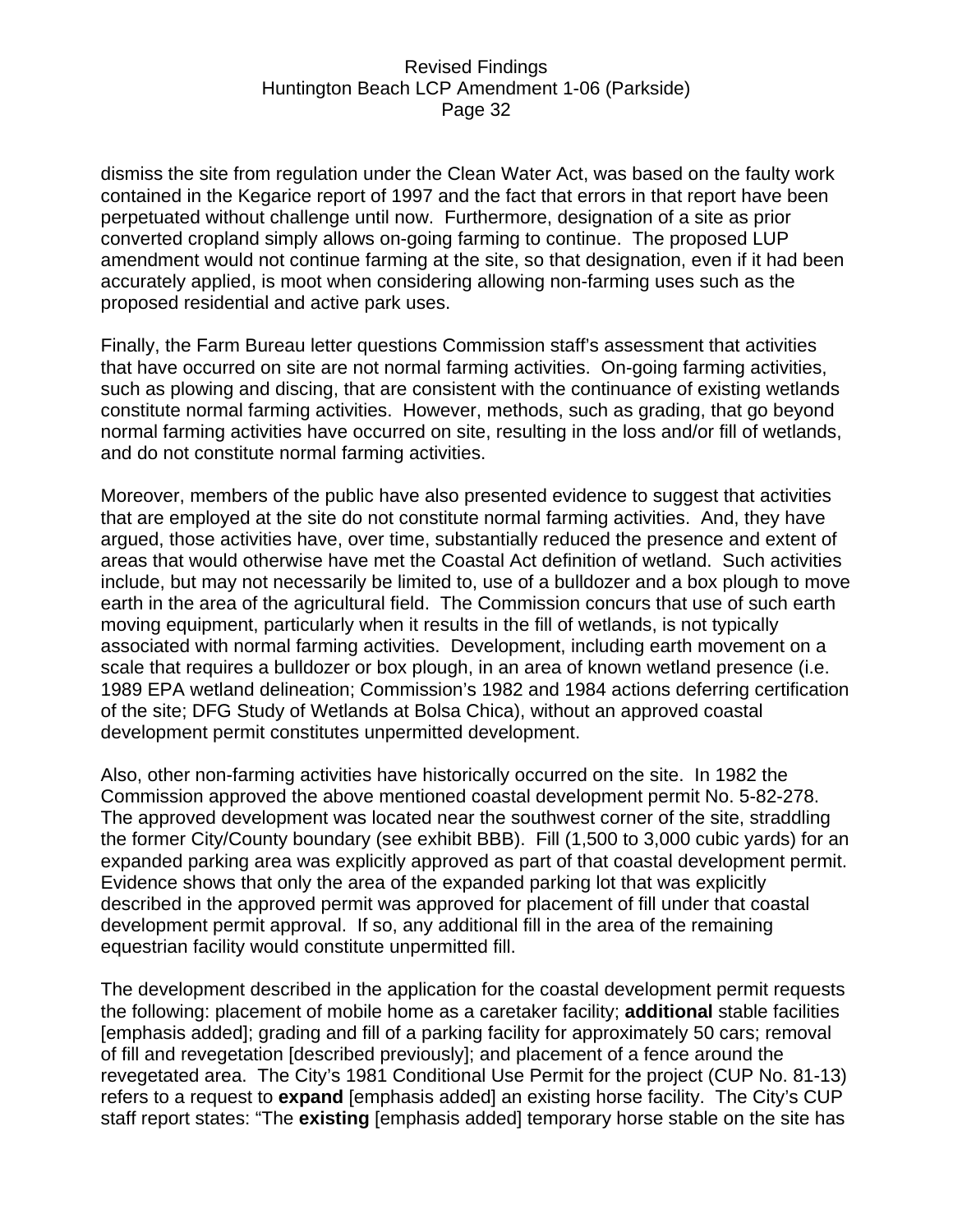been in operation since 1966." and "According to the applicant most of the **existing** [emphasis added] facilities were installed prior to 1977. These characterizations of portions of development existing prior to the Commission's jurisdiction in the area (which began on 1/1/77) were carried over into the Coastal Commission staff report for 5-82-278. However, review of aerial photos indicates that the equestrian facility was not present until 1978, after the Commission's jurisdiction in the area began. Both the City and County of Orange planning staff have reviewed their records for permits for the stable facility that predate 1978, but have found no permits earlier than 1981<sup>4</sup>.

Regardless of whether or not any portion of the equestrian facility pre-dates the Coastal Act, review of historic aerial photos and topographic maps indicate subsequent actions at the subject site have resulted in fill beyond the footprint and/or at higher elevations than what was approved under coastal development permit 5-82-278. Any fill placed on the site, other than that specifically approved for the 50 space parking area approved under cdp 5- 82-278, is unpermitted.

It should be noted that a coastal development permit application was submitted in 1993, 5- 93-376 (Hole in the Wall Stable). The 1993 application requested approval of continued use of the existing equestrian facility (formerly Smokey's Stables). At that time Commission staff determined the request was exempt from the need for a coastal development permit because it simply requested continued use of an existing facility, no construction or grading/fill was proposed (see exhibit DDD). It appears the request was mischaracterized in that the equestrian facilities present in 1993 were larger still than even those requested in 1982.

In addition, at the direction of Commission staff, the current property owner submitted a coastal development permit application for discing the site in 1999 (5-99-303, Shea Homes). In response to that application, staff informed the applicant at that time that no permit was needed "based on the property's prior usage for agricultural purposes." (see exhibit NNN). However, staff's determination that no permit was necessary was based on a 1998 letter from CDFG (Exhibit YYY), stating that, based on a consultant's report, no wetlands were present and the likelihood of wetland restoration on site was slim. But that CDFG assessment relied, not on an actual wetland delineation by CDFG, but rather on the flawed analysis contained in a wetlands assessment of the site conducted by Tom Dodson and Associates (Kegarice, 1997)<sup>5</sup>. Thus, staff's determination that no permit was needed was in error, based on faulty information prepared by others.

Furthermore, staff's determination that no permit was necessary was also based on the characterization by the applicant (Shea Homes) that the development requested was discing of the site. The letter from staff indicating no permit was necessary responded only

 $\overline{a}$ 

<sup>&</sup>lt;sup>4</sup> The County approved CUP No. 80-92 to permit the establishment of a commercial stable on the County portion of the site on 2/26/81.

 $<sup>5</sup>$  See exhibit K, Memo from the Commission's staff ecologist explaining why that analysis is flawed and does</sup> not reflect actual site conditions.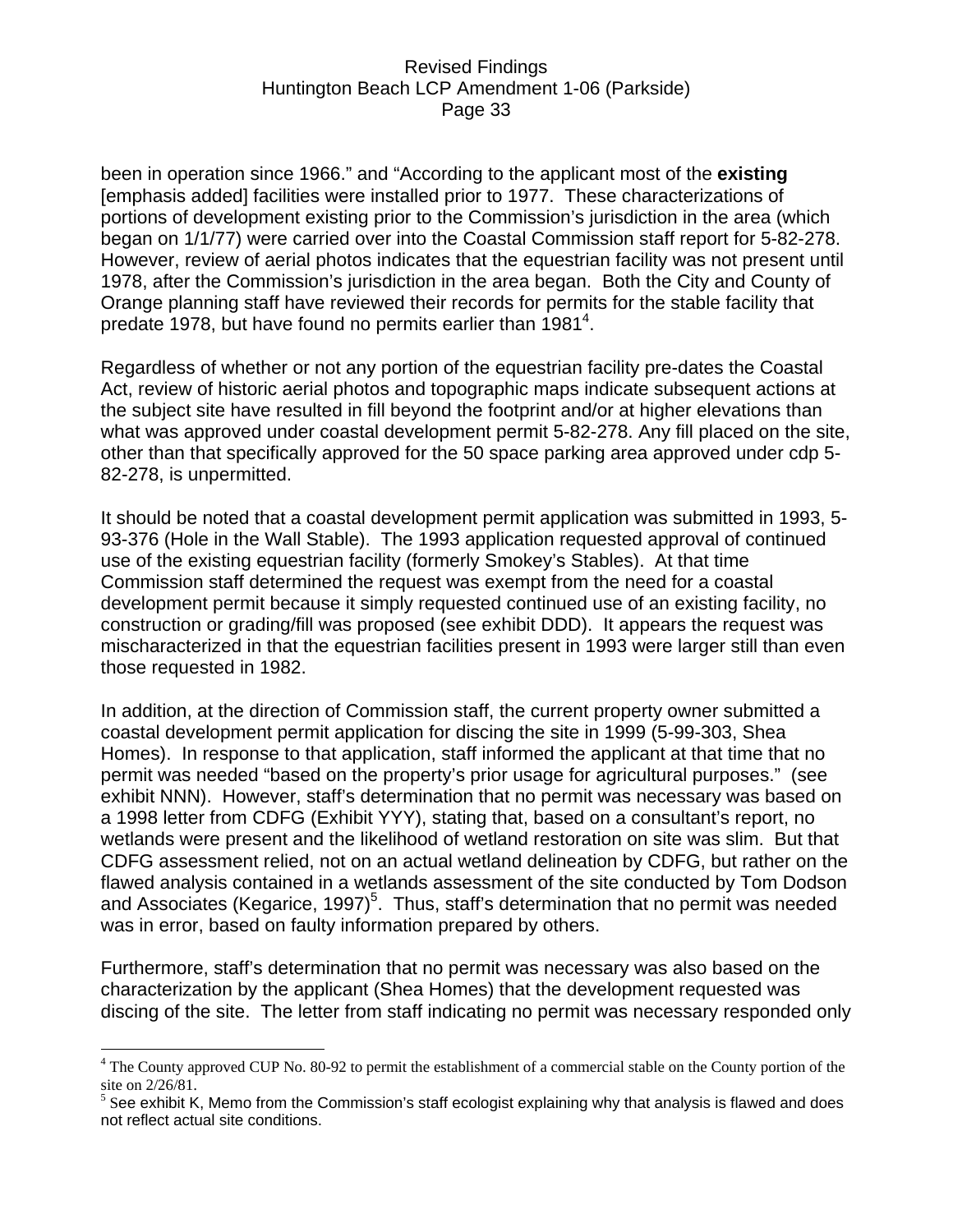to the request to continue shallow discing of the farmed area. However, the site has been subjected to farming practices that go beyond what can be considered "normal farming activities" and which were not described as part of the project description in the permit application. Supporting this conclusion are recently documented incidents at the site that include use of a bulldozer and a box plough. In addition, in his memorandum dated 7/2/07 (exhibit MMM), regarding the history of the EPA wetland area, the Commission's Mapping/GIS Program Manager concludes dramatic changes have occurred in this decade. The 7/2/07 memorandum states "Although agriculture has gone on in this area since the 1930's, the elevations have consistently indicated a topographic depression here. Aerial photography shows repeated instances of ponding in the area. In this decade the topography has changed dramatically, with the obliteration of the depression in its original location and the creation of a smaller, narrower depression at the western margin of the agricultural field."

However, other than permit 5-82-278 and the two circumstances mentioned above, no other permit history for the site has been discovered. The question of whether development occurred without benefit of an approved coastal development permit is particularly important due to the history of wetlands on site. There is evidence to suggest that areas where topography has been modified may have supported wetlands. If wetlands were present at the time of past development, the Coastal Act requires that those wetlands be protected. Review of historic aerial photos of the site, comparison of various historic and recent topographic maps of the site, photos of earth moving equipment not normally associated with farming activities, and earth moving in the area of previously delineated wetlands (i.e. EPA) also raise significant questions as to whether the site has been altered in ways that would have required a coastal development permit.

Construction of the Cabo del Mar condominiums – outside the coastal zone, but adjacent to the subject site – appears to have included development that extended onto the subject site and thus, within the coastal zone. Prior to the development of the Cabo del Mar condominiums (c. 1983 – 1985), a portion of the runoff from the approximately 22-acre site drained onto the Parkside property and contributed to the hydrology of the wetland mapped by EPA. At some point after the Cabo del Mar construction, the drainage was directed to new drain pipes that were installed across the subject site. Section 30231 of the Coastal Act requires that all wetlands be maintained by preventing substantial interference with surface water flow. Construction of the drainage pipes impacted one source of water that fed the EPA wetland, inconsistent with Section 30231 of the Coastal Act. Such development would have required a coastal development permit from the Coastal Commission. However, no such permit was obtained.

Regarding the EPA wetland area, evidence suggests that this wetland relied on surface water rather than groundwater. Any loss of runoff would have a negative effect on the wetland that was historically present in the EPA area and on the wetlands that are currently present.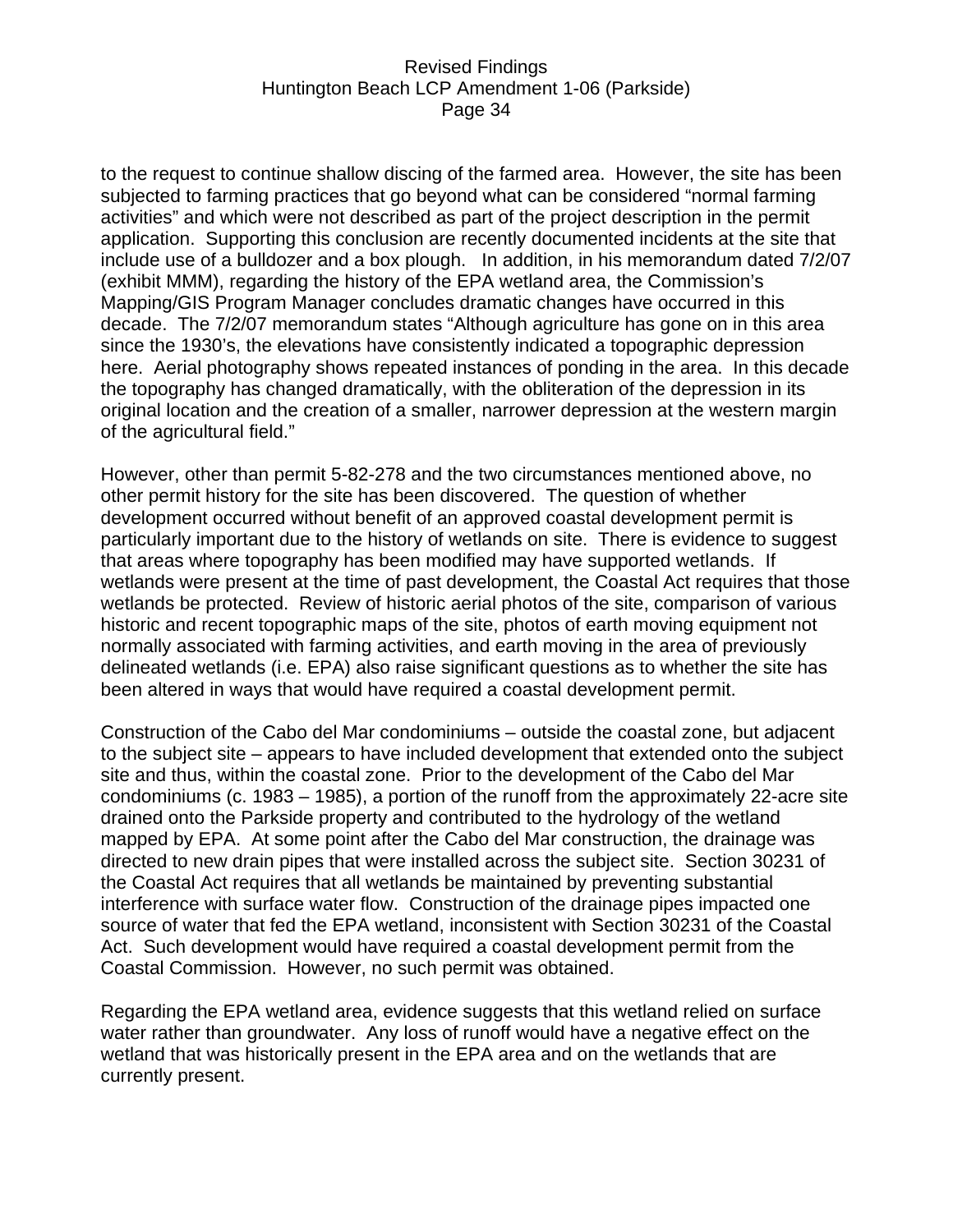### Open Space Conservation Area

In summary, in order to be most protective of wetlands, the additional wetland area, beyond what is proposed to be designated Open Space-Conservation, must be recognized and appropriately designated under this LUP amendment. At a minimum, that would include the AP<sub>**-WP**</sub> and expanded CP areas, and portions of the wetland area identified by the EPA in a document published in 1989. Although it is very likely the area between the former equestrian facility and the WP would be considered wetland area now were it not for unpermitted development, that determination cannot be conclusively made. *Nevertheless, the AP, WP, expanded CP and the 4 acre area within the EPA delineated area and their respective buffers, when taken together with the area to be designated Open Space Conservation due to ESHA resources, the required buffer, and raptor foraging area, increase the area that must be designated Open Space Conservation.*

The area delineated by the EPA as wetland totaled approximately 8.3 acres. However, as described in the October 25, 2007 memorandum prepared by the Commission's staff ecologist, the 8.3 acre figure appears to have been based on observations during a period when construction activities on an adjacent property resulted in a temporary direction of excess off-site drainage onto the subject site. Several lines of evidence suggest that a reasonable estimate for the size of the wetland before and after the construction is about 4.0 acres. Unpermitted development resulted in the loss of the 4-acre EPA wetland area. Section 30233 of the Coastal Act requires that loss of wetlands due to fill must be mitigated. The Commission typically requires mitigation at a ratio of 4:1 (area of mitigation to wetland area lost). The loss of EPA wetland due to unpermitted activity must be mitigated. However, the unpermitted land manipulations that resulted in the loss of the EPA wetland area also contributed to the creation of wetlands in the area of the *WP and* AP. Thus, it would be appropriate to allow *the area of the WP (0.95 acres) and* the area of the AP (0.61 acres) to be applied toward the total area of wetland creation necessary to mitigate the loss of the 4-acre EPA wetland area (4 acres lost  $x$  4 = 16 acres of wetland area to be created; *0.95 acres [WP] + 0.61 acres [AP] = 1.56 acres;* 16 – *0.61 1.56* acre = *15.39 14.44* acres of wetland area still to be created). Therefore, in addition to the *area of WP and* AP, an additional *14.44 15.39* acres of wetland creation on site would be required to mitigate the loss of the 4-acre EPA wetland.

Thus, area that must be preserved on site includes the AP, *WP and* expanded CP areas, EPA wetland area (as adjusted and mitigated), ESHA areas, wetland and ESHA buffer area*, and raptor foraging mitigation area*. Preservation and/or restoration of the AP, **WP**, expanded CP and restored and mitigated EPA wetlands may require supplemental water.

### *The Commission finds the designation should apply across the western portion of the subject site to adequately protect the significant coastal resources present on-*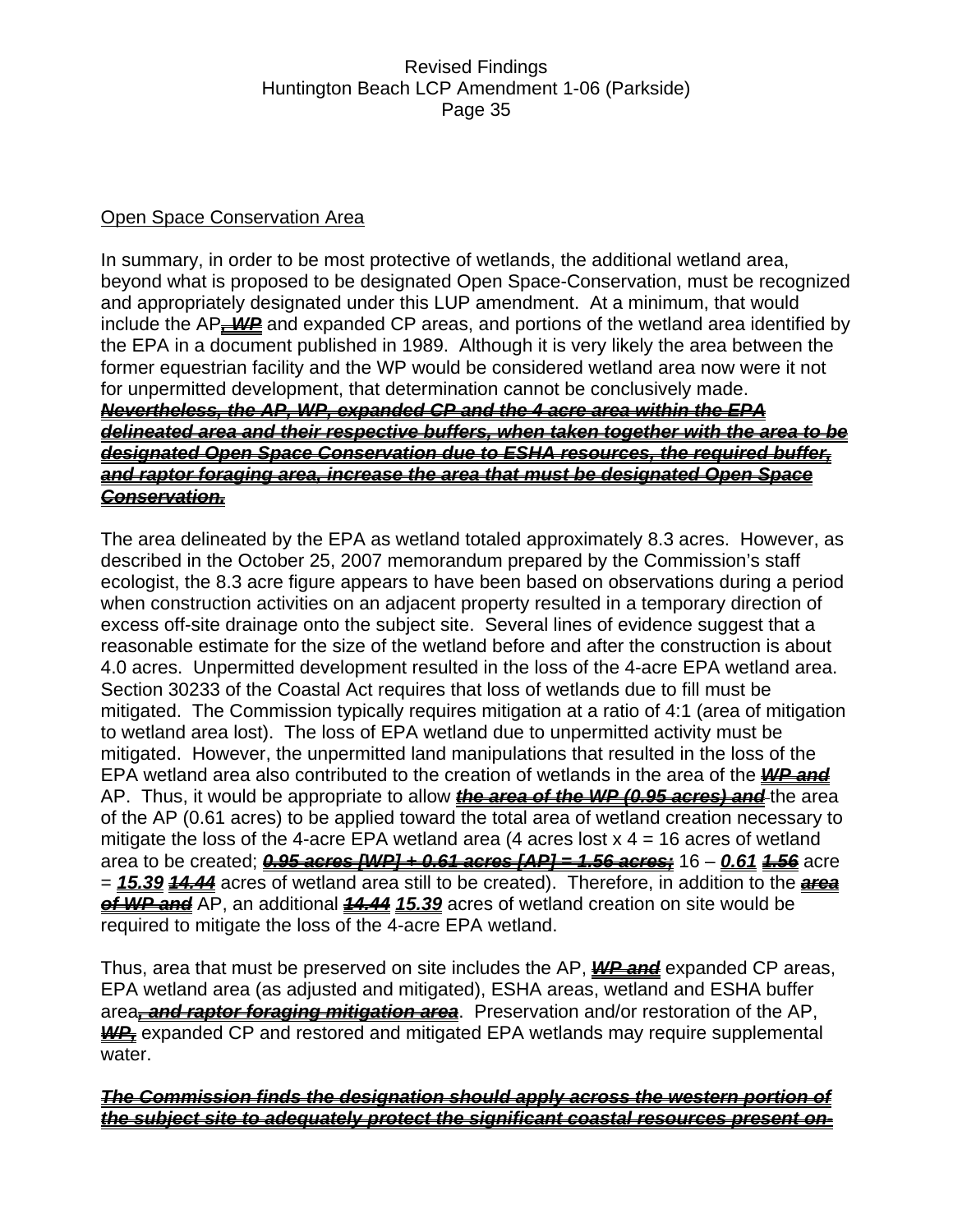*site and downstream of the subject property. More specifically, the Open Space Conservation designated area would extend from the southern property line along the EGGWFCC from a point east of the necessary buffer for the WP area, across the site to the northern property line at a point east of the necessary buffer for the EPA delineated wetlands and east of the necessary buffer for the northern Eucalyptus grove.* The area to be designated Open Space Conservation is depicted on *3rd 4th* revised Exhibit NN.

*Although there are pockets of land within the area the Commission finds must be designated OS-C that are not wetland, ESHA or their necessary buffer areas, they are isolated fragments that could not reasonably be developed for residential or active park uses without significant disturbance to the other resource areas nearby. These intermingled areas were known to be wetlands in the 19th and early half of the 20th century and there remains some unresolved question as to whether some of that area would have delineated as wetland more recently if more data were available and/or past land alteration hadn't occurred. Furthermore, taken together with the area that must be designated OS-C to protect ESHA, wetland and their buffers, as well as area necessary for raptor foraging mitigation, there is really no developable area within the area to be designated OS-C. Therefore, that entire area is most appropriately designated as OS-C.*

*In addition, substantial evidence suggests that other wetland areas existed on site prior to what appears to have been unpermitted development. The Commission typically requires mitigation for wetland impacts, generally at a ratio of 4:1. If wetland areas beyond those specifically described above on site were lost due to unpermitted activity, not only would the wetland areas need to be protected and restored, but mitigation for the interim loss of habitat values would be required. The amount of wetland impact and the need for mitigation would most appropriately be determined at the time a coastal development permit for the site is considered. However, it is imperative that land use designations approved under this LCP amendment not preclude appropriate wetland preservation, restoration and mitigation on site. To that end, it is important to assure that adequate area is land use designated so that such activities/uses (i.e. preservation and mitigation) are viable and in no way precluded. The most appropriate land use designation for wetland preservation, restoration, and mitigation is Open Space Conservation. In order to assure that enough area is set aside for all required future wetland preservation, restoration, and mitigation (as well as the area necessary to protect on site ESHA resources described elsewhere) t T*he Commission finds that only if modified consistent with the land use designations depicted on  $\frac{3}{2}$   $4<sup>th</sup>$  revised exhibit NN, can the proposed LUP amendment be found to be consistent with Sections 30233 and 30231 of the Coastal Act which require protection of wetlands.

Moreover, the entire area was originally deferred certification due to the historic presence of wetland on site. In deferring certification originally, the Commission found: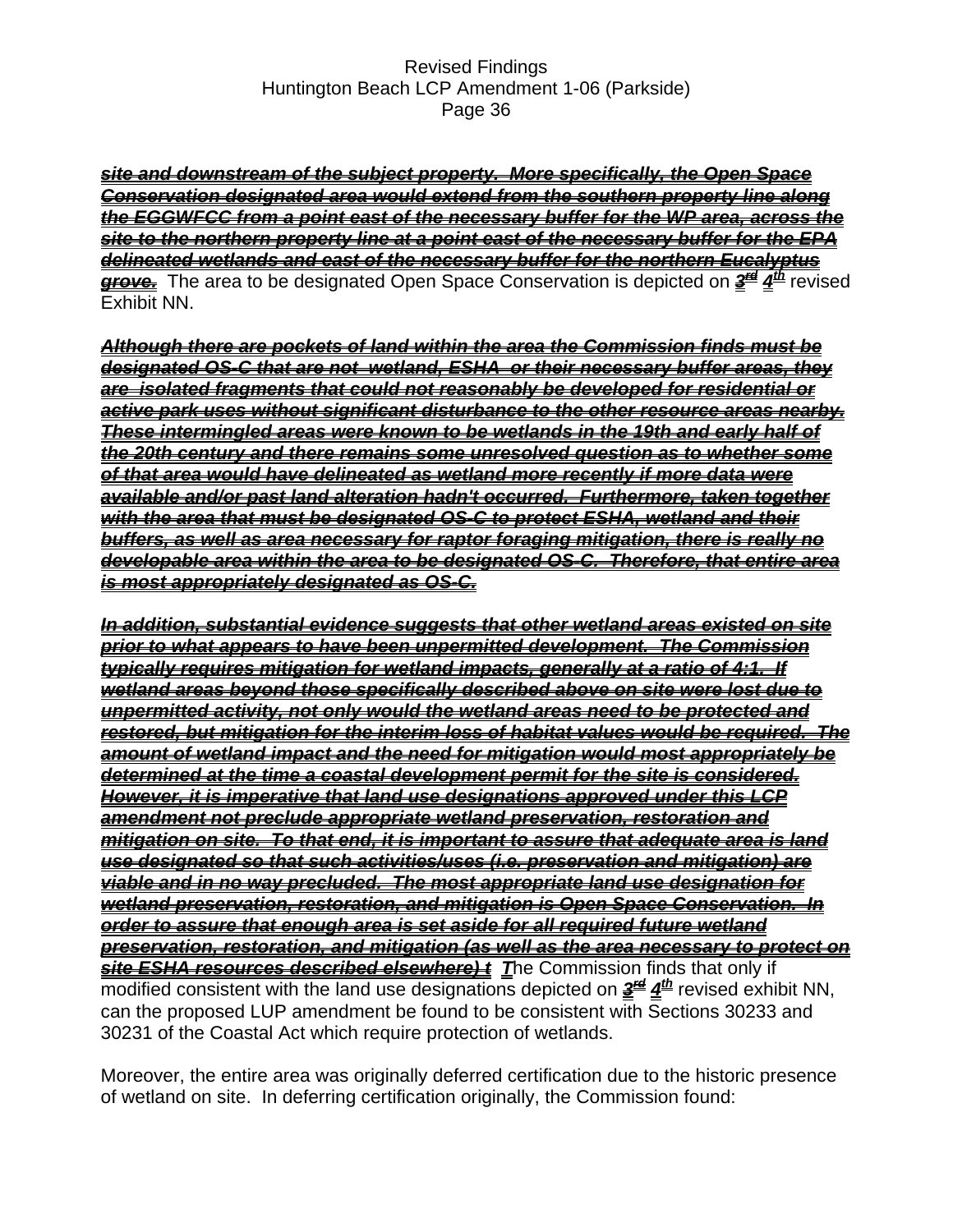*North Properties of the Bolsa Chica (Between Wintersburg Channel & base of Bluffs)* 

*(MWD Site #1 [virtually identical to the subject site of current LCP amendment<sup>6</sup>])* 

*The LUP designates this site for low density residential uses. No modifications were made in the LUP from the previous denial by the Commission.* 

*The Commission found in its "Preliminary Wetlands Determination for the Bolsa Chica Local Coastal Plan, March 11, 1980, that all available information demonstrated that the vast majority of the Bolsa Chica low lands exhibit all the characteristics set forth for the identification of wetlands pursuant to Section 30121 of the Coastal Act and concluded that the information supported a preliminary determination that areas identified on Exhibit J of the "Preliminary Determination" are wetland for the purposes of the Coastal Act. The Commission had also previously found in its denial of the City's LUP that this area contained wetland resources.* 

*Since that action and the previous review of the City's LUP, the Commission and staff have examined additional information concerning the Bolsa Chica wetlands system. As part of the review of the Bolsa Chica LUP the Dept. of Fish and Game in the document "Determination of the Status of Bolsa Chica wetlands (as amended April 16, 1982) identified this area as "severely degraded Historic wetland – Not Presently Functioning as Wetland" and considered it within the context of the entire Bolsa Chica wetland system. The DFG determined that this area is part of a 1,000 acre degraded wetland system in the area outside State ownership which is capable of being restored. The DFG report noted:* 

*"The 440 acres of historic wetland which no longer function viably as wetland consists of approximately 250 acres of roads, and pads, 70 acres of agricultural land [including the subject site], and about 120 acres of viably functioning upland habitat. The roads and fill areas presently function as resting substrate for wetland-associated wildlife, and form narrow ecotones which add to and enhance the diversity of habitat available to wildlife. The 120 acres of upland habitat, considered in union, may be considered environmentally sensitive because of their special role in the Bolsa Chica wetland ecosystem. Were it not for the involvement of dikes, roads and relatively shallow fills, these 440 acres would be viably functioning wetlands.* 

*The entire 1,324 acre study area, including 1,292 acres of historic wetland (in which 852 acres still function viably as wetlands [sic] constitutes a* 

 $\overline{a}$ 

 $6$  As indicated in footnote 1, the boundaries of the MWD site at the time of the 1982 staff report were not entirely clear. However, the site clearly covered what is now the 40-acre ADC and may have covered the former County parcel and some of the 5-acre certified area as well. Moreover, it did not extend south of the flood control channel, so the observations recounted here are definitely applicable to the site that is the subject of the current application.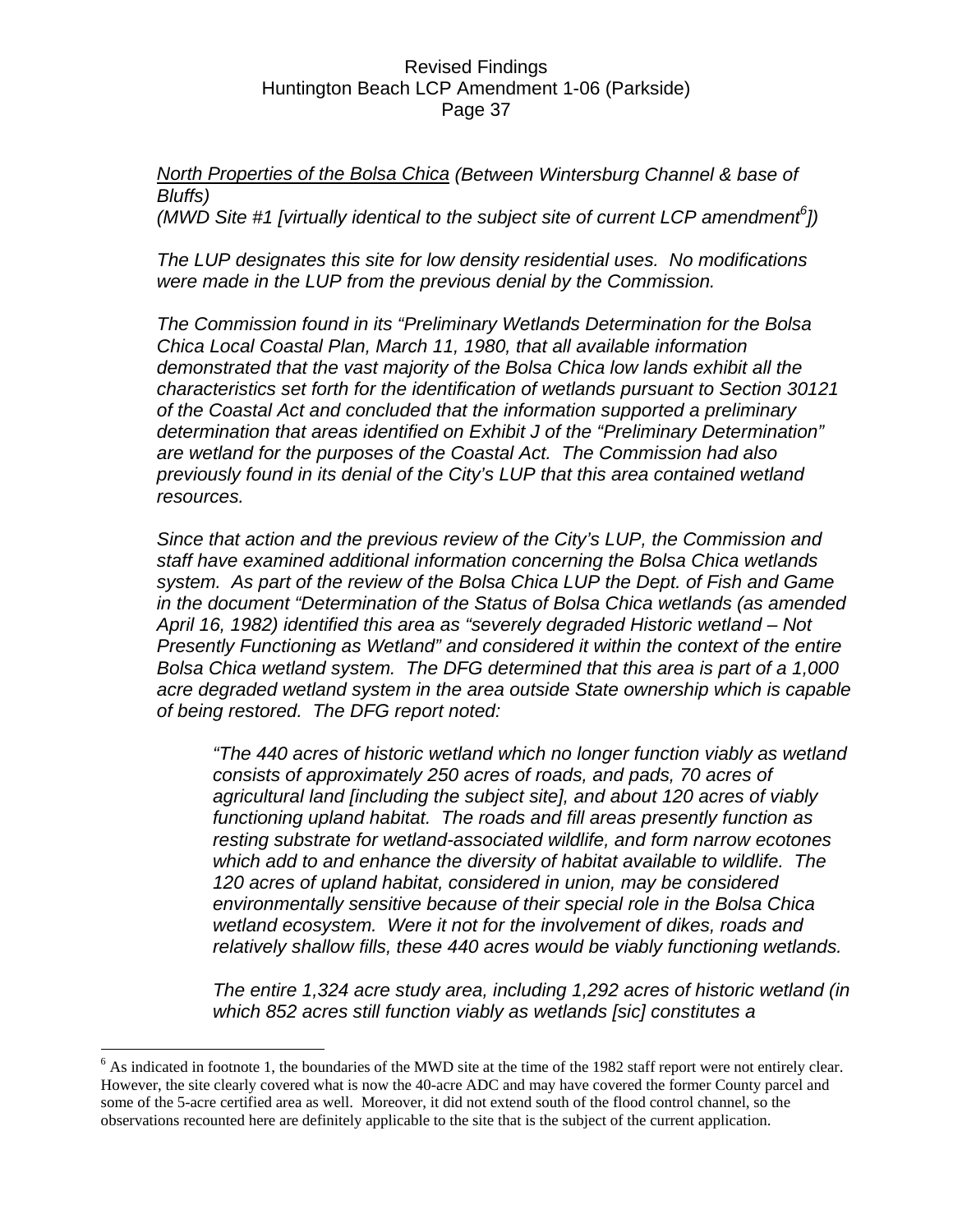#### *fundamentally inseparable wetland system of exceptional value to wildlife."*

*The DFG also discussed potential restoration of these areas and noted that the amount of acreage and location of wetlands to be restored will be dependant on the amount of fill and existing wetlands which could be consolidated to allow some development in the lowlands.* 

Thus, when the Commission originally deferred certification of the subject site, it did so based on the presence of wetlands. The Commission found that the site contained wetlands, even though the wetland functions were impaired, as is the case today. Moreover, farming was on-going at the time certification was deferred. Thus, the area was deferred certification even though the wetlands were impaired and farming was on-going. No change to those conditions have occurred in the intervening years. Thus, one cannot argue today that the site does not contain wetlands due to on-going farming activities or due to the impaired condition of the wetlands. Furthermore, unpermitted activities cannot be used as a basis to say that wetlands no longer exist at the site.

In addition, in deferring certification of the site the Commission recognized that the site was an integral part of the overall Bolsa Chica wetland system and could feasibly be restored. If the site were to be restored it would be a valuable addition to the Bolsa Chica wetlands restoration project. Sources to feed a restored wetland at the site would come from rainfall and possibly from the adjacent EGGWFCC, as well as urban runoff. And perhaps also from re-establishing the site as the location to accept runoff from the Cabo del Mar condominiums. In any case, restoration of the site as a freshwater wetland would be consistent with the historic wetland system which would typically have included a freshwater component, albeit significantly inland of the subject site. The addition of freshwater habitat to the Bolsa Chica wetlands restoration would greatly increase the biodiversity of the overall restoration project. In addition, taken with the preservation of the eucalyptus grove, described below, the area would provide significant habitat benefits.

In addition to protecting the wetland area itself, it is important to establish buffer areas between the wetland and development. Buffers, by separating development from wetlands, minimize the adverse effects of development on wetlands, thereby avoiding significant adverse effects to resources. Buffers also provide transitional habitat and upland area necessary for survival of various animal species. The Commission has typically found that a minimum 100-foot buffer, or larger, is necessary to protect wetlands. Without the establishment of a minimum buffer size, projects could be approved with an inadequate buffer, jeopardizing the continuing viability of the wetland. Section 30250 of the Coastal Act requires that new development be located where it will not have significant adverse effects, either individually or cumulatively, on coastal resources. Wetlands constitute a coastal resource. In addition, Section 30231 of the Coastal Act requires that all wetlands be maintained by providing natural vegetation buffer areas. The City's certified LUP includes Policy C 7.1.4, which requires buffers around wetlands. This policy would apply to the subject site, but it allows a lesser buffer area if existing development or site configuration preclude a full 100 feet. In this case, such circumstances do not apply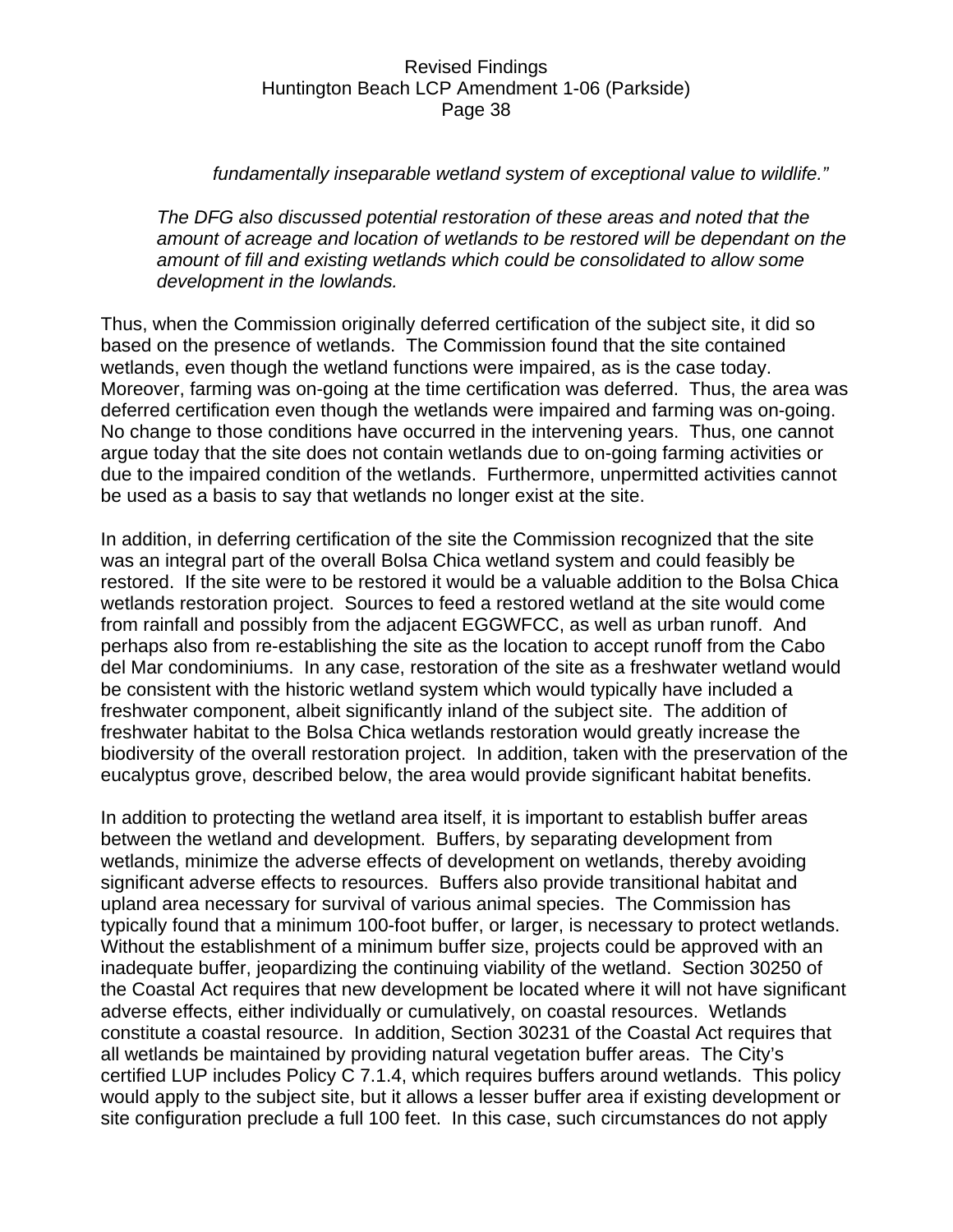because the site is 50 acres in size and is not constrained by the site configuration or by existing development. A buffer less than 100 feet from all on-site wetlands is not adequately protective of the wetland. The proposed amendment does not recognize all wetland areas present on site and does not provide any buffer requirements specific to the site. Thus, as proposed, the amendment could result in locating development too close to the wetland, threatening the survival of the resource, inconsistent with Section 30250 which requires that the location of development avoid significant adverse effects on coastal resources such as wetlands and Section 30231 which requires natural vegetation buffer areas.

The extent of wetlands on site over the last 30 years, and past activities on the site that may have impacted those wetlands are difficult to determine with certainty. The Commission is charged with protecting wetlands, and limiting uses allowed within wetlands, as well as assuring that any allowable use is the least environmentally damaging alternative and that adequate mitigation is provided. The Commission must also assure that the quality of wetlands is maintained by, among other things, preventing substantial interference with surface water flow. In order to achieve these requirements, the Commission must review the evidence available to it, even when that evidence may conflict or be incomplete, and arrive at a conclusion that is most protective of wetlands. In this case, the Commission, after reviewing available evidence, finds that on balance there is stronger evidence to support the conclusion that there are significantly more wetlands at the site than has been recognized in the LUPA request. At a minimum, the additional wetland area includes the **WP** AP, expanded CP, **and** the area delineated by the EPA in 1989 (as adjusted) *and, very likely, the area near the former equestrian facility*.

Any wetland delineation prepared for the subject site must recognize that the site is both a 'difficult site to delineate' (i.e. an area where conditions make the use of standard field indicators of wetland parameters difficult [e.g. soils formed under hydric conditions associated with tidal inundation that is no longer present]) and 'atypical' because human activities (i.e. farming) have resulted in the lack of positive indicators of one or more wetland parameters. The wetland delineation must account for circumstances where indicators are absent or difficult to interpret but other evidence demonstrates that the component(s) recognized by the Commission that comprise a wetland are present or would be present if not for the 'difficult' or 'atypical' situation. For example, the wetland delineation must recognize and account for circumstances where vegetation indicators cannot be expected; hydric soil indicators may be artifacts of prior conditions; the soil surface is frequently disturbed, which removes indicators of recent inundation; plowing may drastically alter the soil profile; irrigation might confound the interpretation of the presence of recruiting wetland plants and the presence of indicators of recent hydric conditions. Because the site historically has been, more or less continuously farmed, these indicators may be lacking even though the area may be "wet enough, long enough" that wetland features would develop. It is critical that future wetland delineations of the site recognize this protocol and that, consequently, even if the usual wetland indicators are not observable, wetland areas must still be identified if those areas meet Coastal Commission criteria. Wetland delineations must be sufficiently current to represent present site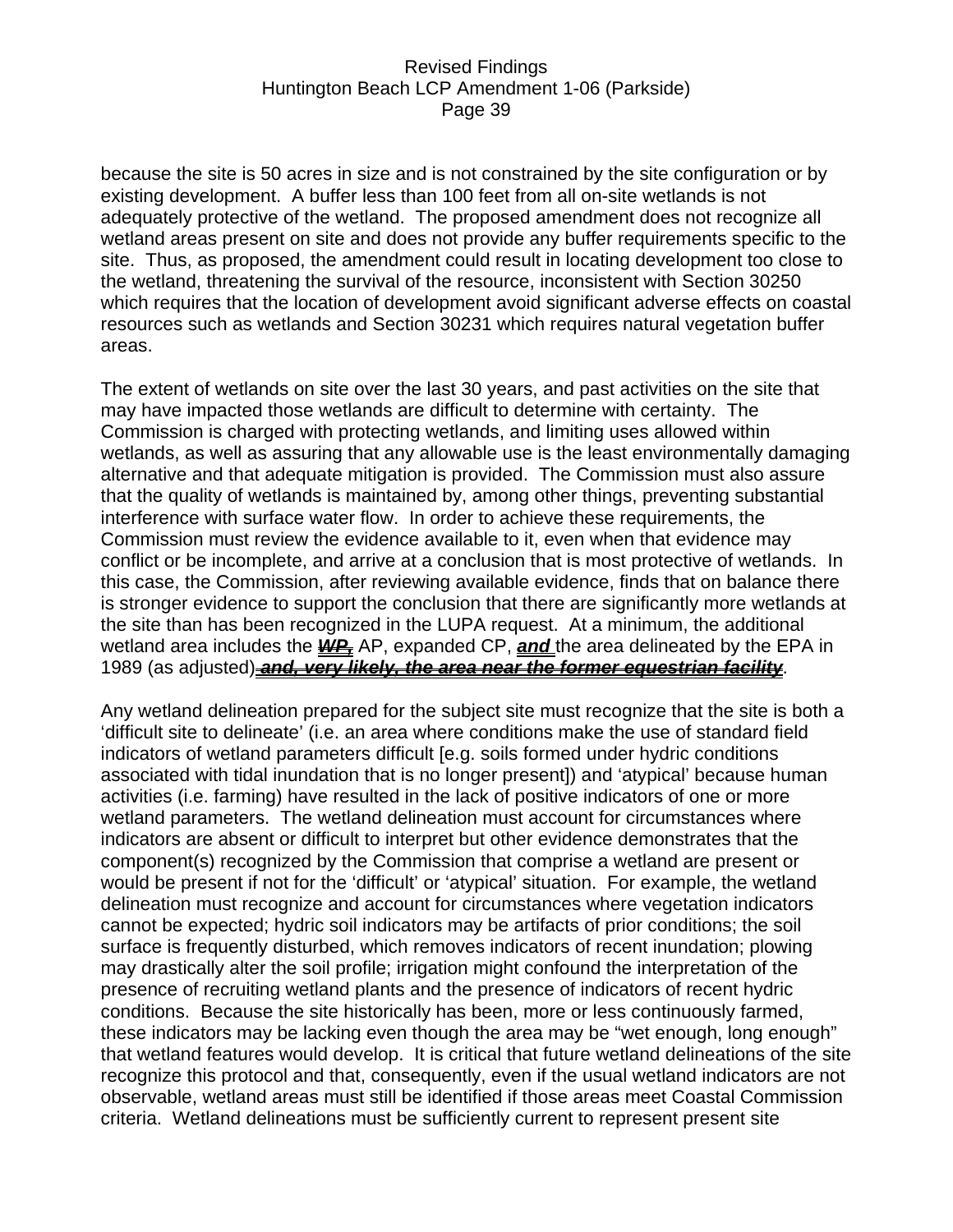conditions. As proposed, the LUP amendment does not include this clarifying information. Therefore a modification is suggested to specifically incorporate this standard into the site specific section of the LUP.

It should be noted that construction of a flood protection levee within the wetland buffer area, provided it is the least environmentally damaging alternative, would not be incompatible with the continuance of the wetland. In order to be the least environmentally damaging alternative, the flood protection levee should be placed outside the buffer wherever possible, and as close to land designated for residential and/or active park uses as much as possible. According to the related coastal development permit application for the subject site and the project proponent, the type of flood protection levee to be constructed would be a vegetated flood protection feature (VFPF), essentially vegetated earthen berm with an internal sheet pile wall. The VFPF would not be expected to adversely impact the wetland because 1) there would only be temporary constructionrelated impacts, 2) once constructed, the VFPF would be planted to provide upland habitat that complements the wetland vegetation, and, 3) the VFPF would not require maintenance once constructed, thus intrusions into the buffer would be limited only to those necessary during construction. For these reasons locating a flood protection levee such as the one described above within the wetland buffer would be consistent with Sections 30233 and 30250 of the Coastal Act regarding wetland protection.

*If, at the time a coastal development permit is proposed, the applicant presents conclusive evidence that a substantial area that has been designated Open Space Conservation did not support wetlands prior to unpermitted activity, or that no unpermitted activity occurred that effected wetlands, that evidence will be considered at the time the coastal development permit application is reviewed. If it is conclusively demonstrated by the evidence that residential or active park uses could be accommodated within the OS-C designated area without adversely impacting any coastal resources, it may be appropriate to evaluate whether an LCP amendment to address such evidence is suitable. However, the Commission must be most protective of coastal resources and in order to do so, based on the evidence currently available, it designates all area described above and as shown on 3rd revised exhibit NN Open Space Conservation.*

Furthermore, Section 30250 of the Coastal Act requires that new development be located where it will not have adverse effects on coastal resources. Wetlands constitute a coastal resource. Section 30231 of the Coastal Act requires that all wetlands be maintained and where feasible restored, by preventing depletion of ground water supplies and substantial interference with surface water flow and by maintaining natural vegetation buffer areas. Based on information submitted with the related coastal development permit application, a significant amount of earthwork would be necessary to prepare the site for residential development. It is essential that any earthwork undertaken on the site not interfere with the continuance of all on-site wetlands. No grading is allowed within the wetland and its buffer area under the Coastal Act (unless the grading is for the express purpose of wetland restoration). Grading, outside of the wetland, ESHA and necessary buffers, could only be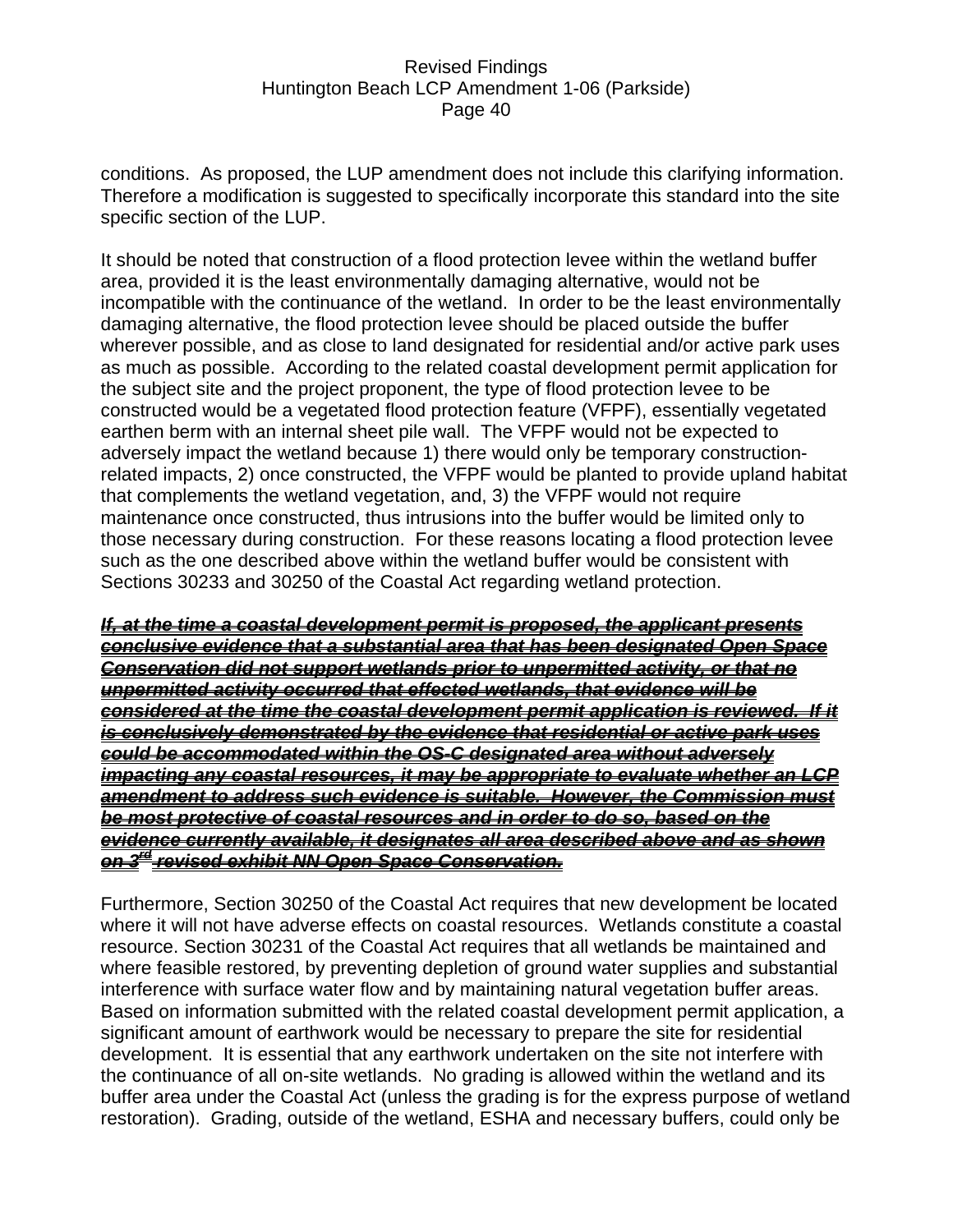considered if no adverse impacts to the wetlands resulted. If grading redirected groundwater and/or surface water flow such that water from the site no longer fed the wetlands, it would create an adverse effect on the wetland, which is a coastal resource, inconsistent with Sections 30231 and 30250 of the Coastal Act. The proposed amendment does not include any requirements that other site development, including earthwork, assure that no adverse effect occur to the wetlands. Thus, even if no grading were to occur within the wetlands and buffer areas, adverse impacts to on-site wetlands might result from the LUP amendment as proposed. However, if the amendment is modified to include language that requires the protection of the wetlands from all development on-site, the amendment could be found to be consistent with Section 30250 of the Coastal Act which requires no adverse effects to coastal resources occur.

In addition to the modifications suggested above, additional measures must be incorporated into the LUP amendment for the subject site to assure that future development adjacent to the wetland and buffer areas and throughout the site does not adversely impact the wetland. For example, if no restrictions were placed on landscaping throughout the site, invasive plants within the residential areas could invade the wetland areas, potentially displacing the wetland plants. In addition, pets from the residential development, if unrestricted, may enter the wetland area causing disruption. As proposed the LUP amendment does not include any site specific restrictions regarding potential impacts to continuation of the wetland, inconsistent with Section 30250 of the Coastal Act. However if modified to include a prohibition on invasive plants throughout the site, and a requirement for a domestic animal management plan, and fencing along the buffer/development interface, as part of the site specific LUP language, the amendment could be found consistent with Section 30250 of the Coastal Act. Specific suggested modifications to accomplish this are necessary to bring the proposed amendment into conformance with the Coastal Act.

Members of the public have raised concerns that unpermitted development has taken place on the property that is the subject of this amendment, and that such unpermitted development has affected the extent of wetlands on the site. Unpermitted development cannot be used as a basis to justify development in areas where, were it not for the unpermitted development, such development would not be allowed. This is true whether there is a specific policy reflecting this in the LUP or not. In this case, however, due to the fact that there is an ongoing controversy over the extent of wetlands on the property, the Commission wishes to ensure that the potential unpermitted development at the site is appropriately evaluated when a coastal development permit for this site is considered. Because this is a live controversy, the Commission suggests a modification of the proposed amendment to include an LUP policy that makes it clear that unpermitted development does not provide the standard for "existing" conditions and that any development proposal must be considered as if the unpermitted development had not occurred.

The Commission finds that only if modified as suggested can the proposed land use plan amendment be found to be consistent with and adequate to carry out Sections 30233 and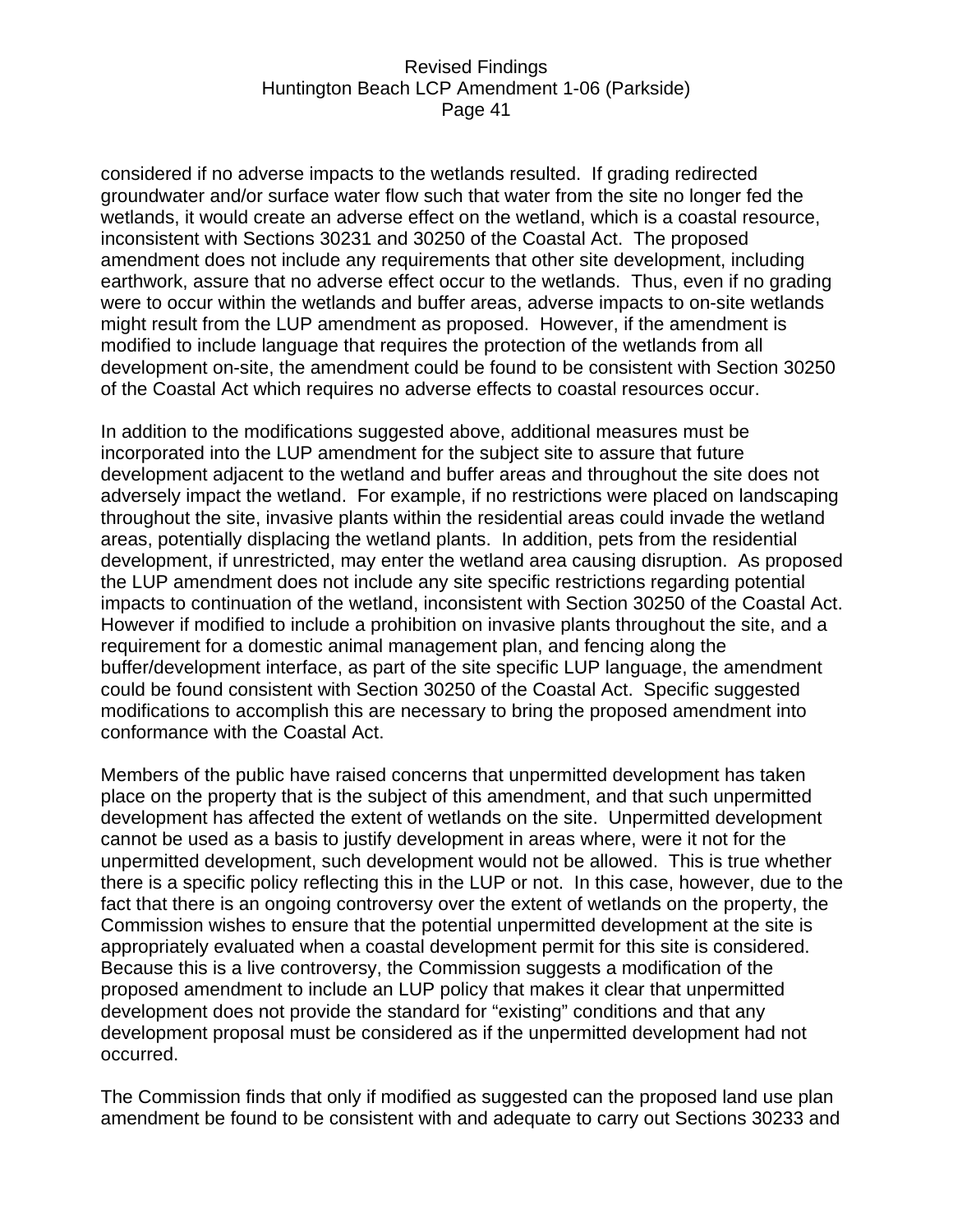30250 of the Coastal Act regarding wetlands.

# **3. Eucalyptus ESHA**

The subject site contains environmentally sensitive habitat areas (ESHA). The trees within the "eucalyptus grove," within and adjacent to the subject site's western boundary are ESHA due to the important ecosystem functions they provide to a suite of raptor species.

Section 30240 requires that ESHA be protected from significant disruption and that only uses dependent upon the resource are allowed within ESHA. In addition, Section 30240 requires development adjacent to ESHA be sited and designed to prevent impacts which would significantly degrade those areas. Section 30240 further requires that development be compatible with the continuance of the habitat area. This policy is carried over into the City's certified LUP ESHA policies.

In order to assure the ESHA is not significantly degraded and is protected and remains viable, in addition to precluding non-resource dependent development within the ESHA, a buffer zone around the ESHA must be established. A buffer zone would require that development adjacent to the ESHA be set back an appropriate distance from the ESHA. The setback is intended to move the development far enough away from the ESHA so as to reduce any impacts that may otherwise accrue from the development upon the ESHA and that would significantly degrade the ESHA or be incompatible with its continuance. The distance between the ESHA and development, the buffer zone, must be wide enough to assure that the development would not degrade the ESHA and also would be compatible with the continuance of the ESHA.

The property owner has suggested a "variable width buffer" as a means of protecting the ESHA *(see Attachment C, exhibits 1 and 2). A variable width buffer would be appropriate. The variable width buffer proposed by the property owner would establish a minimum distance of 297 feet between the ESHA and residential or active park development (note: 100 meters is 338 feet) The variable width buffer proposed by the property owner would establish a maximum buffer distance of at least 650 feet between the ESHA and residential or active park development. In some areas of the site, the effective width of the buffer area would substantially exceed 100 meters due to the relative location of the EPA wetland area and buffer and the AP wetland and buffer. The area occupied by EPA and AP wetlands and their buffers would provide appropriate ESHA buffer in that development with the related noise and activities would not occur within them and also those areas would remain viable as raptor foraging area.* 

*The property owner's proposed variable width ESHA buffer includes a water quality Natural Treatment System (NTS) as an allowable use within the ESHA buffer near the southern grove (see Attachment C, exhibits 1 and 2). The NTS as proposed by the property owner is setback a minimum of 270 feet from the ESHA. A Natural Treatment System (NTS), or portions thereof, may be appropriate within the ESHA*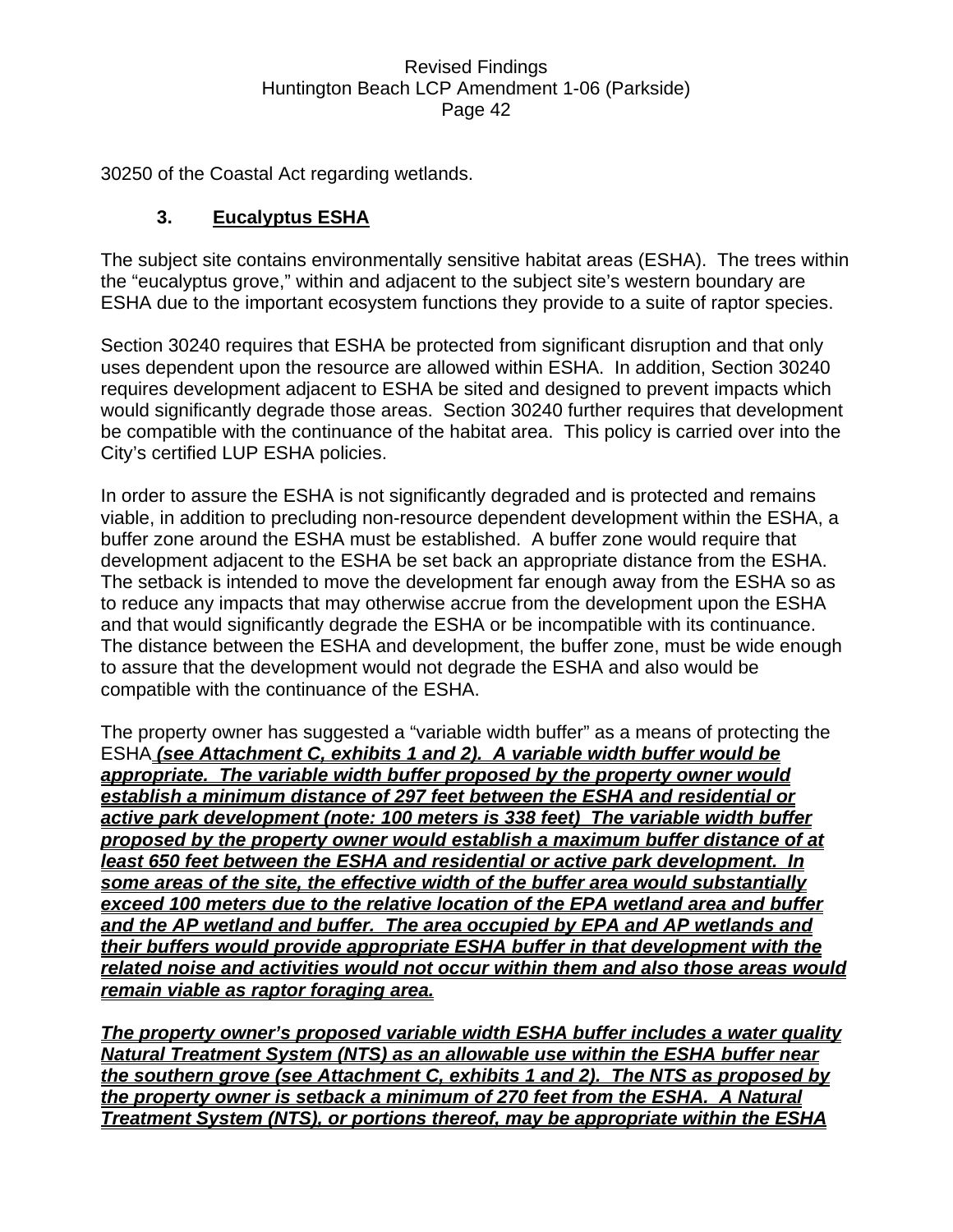*buffer so long as it would not be disruptive to the ESHA, is outside all wetland and wetland buffer areas, is located in an area that is most protective of coastal resources, and is at least 270 feet from the ESHA as shown on Attachment C, exhibits 1 and 2. An NTS within the ESHA buffer, subject to the setback described* above, would be acceptable because it would occupy only a very small portion of *the overall widened variable buffer area. Furthermore, the NTS itself will provide some habitat value. The shallow water habitat will increase the variety of habitats within the buffer area. For these reasons, allowing an NTS type system within the outer widened area of the ESHA buffer as shown on Attachment C, exhibits 1 and 2 would not be expected to degrade the ESHA and would be compatible with its continuance.*

*As proposed by the property owner, the variable width ESHA buffer would prevent development that is not compatible with the continuance of the ESHA from occurring in a location where it would disrupt the ESHA. Therefore, the Commission finds the variable width buffer proposed by the property owner will adequately protect the entire ESHA.*

*It is important to note that the "eucalyptus" ESHA is an area that includes several species of non-native trees that provide important habitat for a large suite of raptors. These trees are predominantly eucalyptus, but also include pines and palms. Using aerial photographs, staff has drawn the boundaries of the ESHA by connecting the apparent drip lines of the outermost trees. It has been suggested that this has resulted in including a clump of myoporum, an invasive exotic that probably is not important to raptors. Although it is appropriate to ignore the myoporum when drawing the boundary, if other nearby trees are species that provide habitat for raptors, the latter should be included within the ESHA boundary even if that results in some myoporum being present within the ESHA.*

*The property owner's consultant (Homrighausen, 2007) has indicated that such a variable width buffer would average 334 feet (see Figure 8 of Commission's staff ecologist's 7/25/07 Memorandum, Exhibit QQQ). However, this result appears to have been obtained by averaging the development setback from both the southern grove of Eucalyptus trees and the northern grove, and by including the active park area with the buffer. It is obvious that the proposed development, which includes the park, is effectively less than 164 feet (50 meters) from the northern Eucalyptus trees that provide raptor habitat rather than the claimed 334 feet. As described in greater detail in the findings for denial of the LUPA as submitted (see Appendix A), a buffer area less than 100 meters is inadequate to protect the ESHA as required by Section 30240(b) of the Coastal Act.*

As proposed, ESHA area would be land use designated Open Space Parks, which would allow active park uses within the ESHA. In order to assure the ESHA is protected, in addition to precluding development within the ESHA, a buffer zone around the ESHA must be established. As proposed, the LUP amendment designates necessary buffer area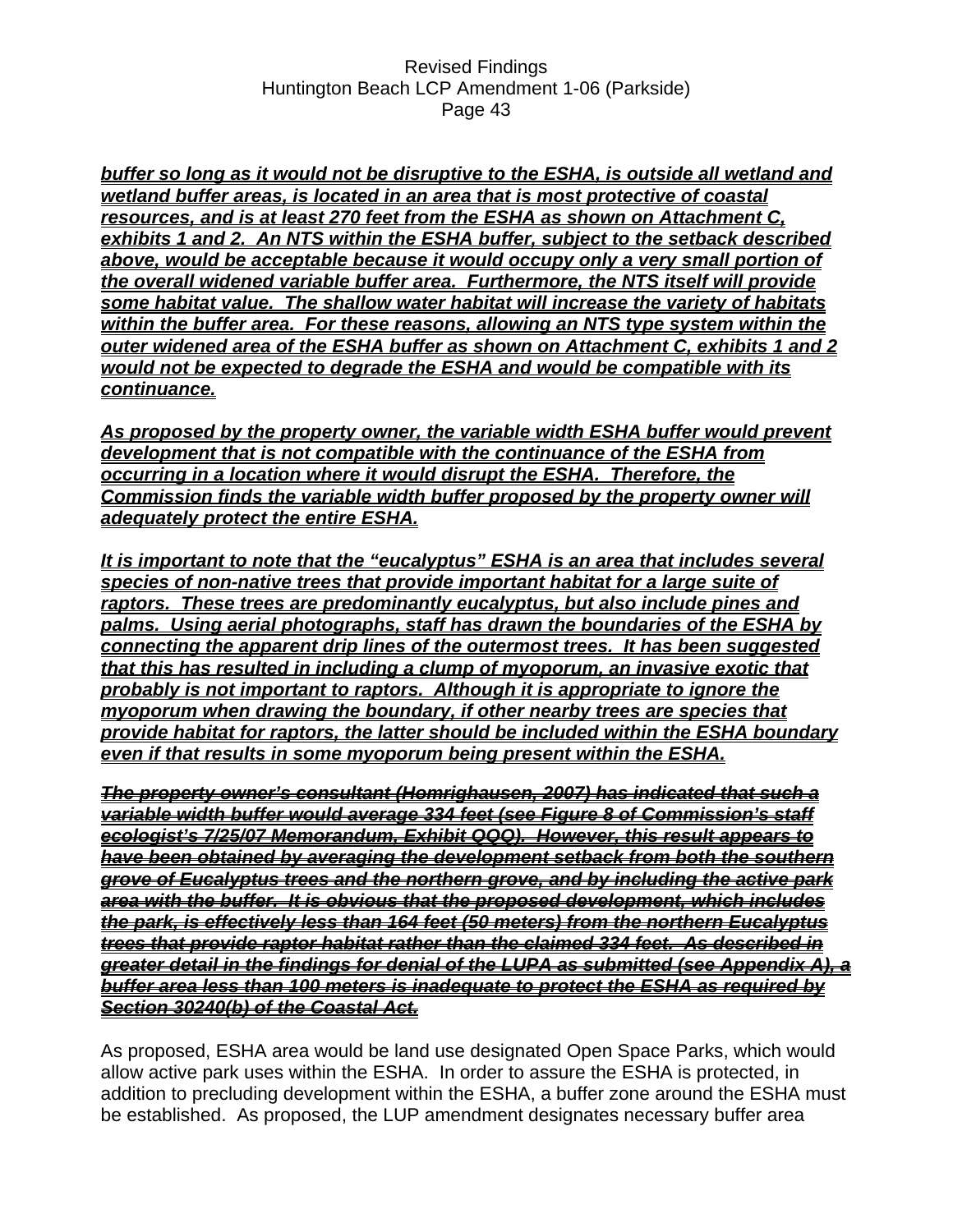Open Space Parks and Low Density Residential. The proposed designations would allow residential and park uses within the required buffer areas. Residential and park uses within ESHA and its buffer are inconsistent with Section 30240 of the Coastal Act. The land use designation that protects ESHA by limiting uses within ESHA to those allowed under Section 30240, and that prevents disruption of the habitat is Open Space Conservation. In order to assure that development adjacent to the ESHA does not significantly degrade or impair the continuance of the ESHA, the appropriate land use designation for both the ESHA and its buffer area is Open Space Conservation.

*Uses allowed within the ESHA buffer for the southern grove are limited to resource dependent uses, habitat restoration, and, in this case, a VFPF (described below). A NTS may also be allowable in this case under the circumstances described above. In addition, within the northern grove ESHA buffer passive park use may be allowed in this case if it is located more than 150 feet from the ESHA but the uses within the passive park are limited to nature trails, benches for passive use, and habitat enhancement, restoration, creation and management. Such uses are acceptable within the ESHA buffer in this case because they would be sited and designed to be compatible with the continuance of the ESHA.*

It is also worth noting that California gnatcatchers (Polioptila californica californica), a species listed as "threatened" under the Endangered Species Act, are known to frequent the subject site, especially the western portion. Also, Southern tarplant (Centromedia parryi ssp. Australis), a California Native Plant Society "1b.1" species (seriously endangered in California), also exists at the site. However, the Southern tarplant exists in scattered areas on the site. A focused survey documented the presence of 42 individuals, distributed in 6 locations. The Commission's staff ecologist, in a memo dated 12/19/06 (see exhibit N), concludes that neither the seasonal gnatcatcher foraging habitat nor the Southern tarplant on the subject site meet the Coastal Act definition of ESHA. Nevertheless, regarding gnatcatcher habitat on-site, the staff ecologist's memo states, "it is worth noting that the areas of marginal habitat where gnatcatchers have been observed are not proposed for development." Regarding the Southern tarplant, the memo states: "In contrast to the habitats on the Bolsa Chica mesa, the scattered areas containing southern tarplant on the Parkside property do not appear to be significant habitat for this species, and it is my opinion that these areas do not meet the definition of ESHA under the Coastal Act. In any case, if the amendment is modified as suggested, the gnatcatcher's habitat and the southern tarplant on site will be retained within the Open Space-Conservation designation.

The land use designations within the ESHA must be limited to the designation that allows only those uses dependent upon the ESHA. In addition, the land use designation within the buffer zone must be the designation that allows only those uses compatible with the continuance of the ESHA, and that will not degrade the ESHA. Furthermore, it is important to assure the continuance of the raptor community by reserving adequate foraging area. In fact, the California Department of Fish and Game (CDFG) provided statements to this effect in a letter to the City dated June 15, 1998 commenting on the Draft Environmental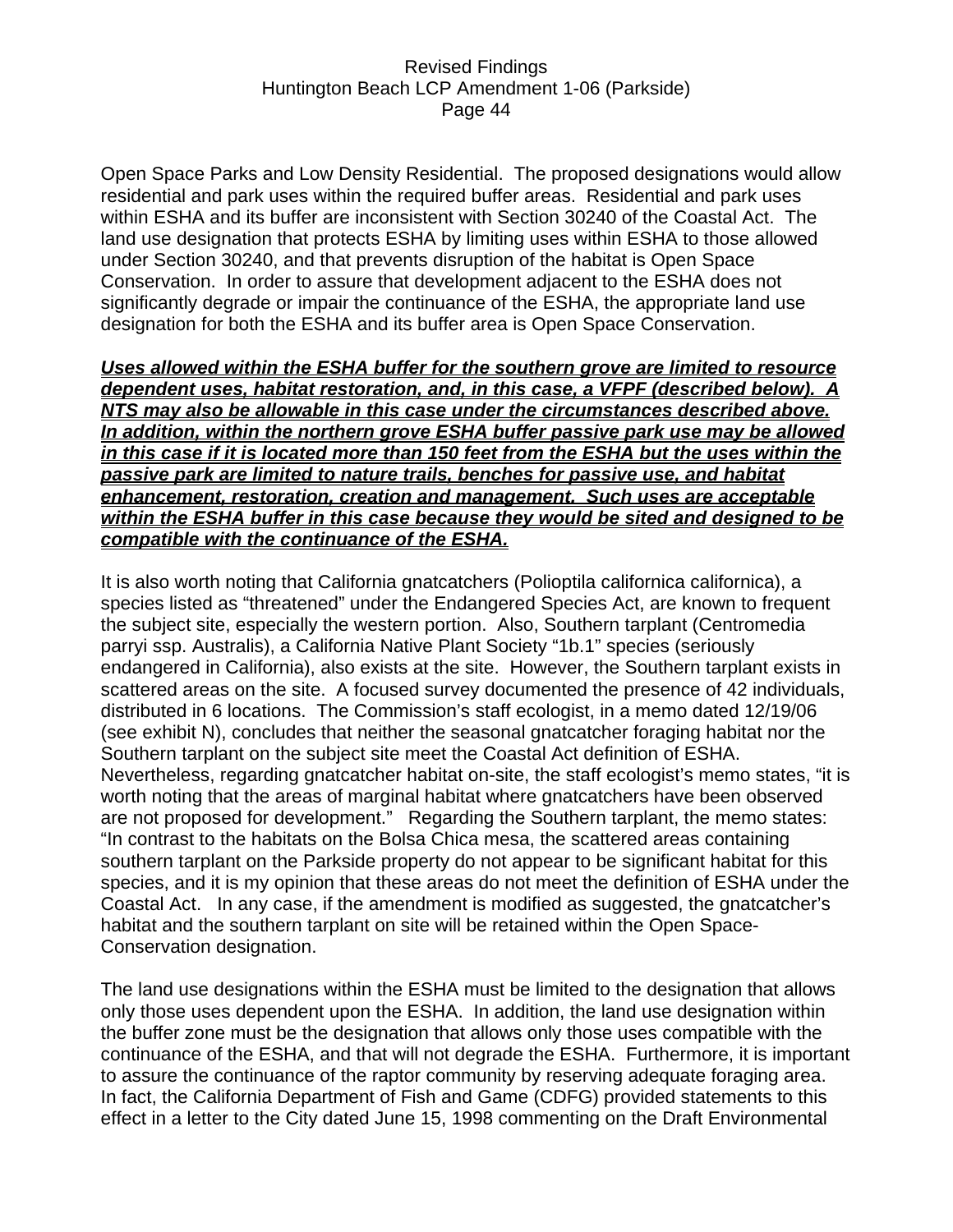Impact Report for the Parkside project (see Exhibit ZZZ). In that letter, CDFG states that "…[a]gricultural areas, grasslands and wetlands are of seasonal importance to several species of raptors in Orange County by providing important, if not vital, staging and wintering habitat. These habitats also provide foraging areas for resident breeding raptors." CDFG goes on the express concern about the loss of raptor foraging areas within the project site and vicinity and the impacts such loss may have on the adjacent Bolsa Chica Ecological Reserve. However, CDFG didn't suggest any specific mitigation for this loss in this letter. *The wetland areas, their buffers as well as the ESHA buffers will provide some raptor foraging area. However, in recent years, CDFG has routinely recommended a mitigation ratio of 0.5:1 (preservation area to foraging area lost). Were this ratio applied at the subject site, about 17 acres of the subject site would need to be designated Open Space Conservation just to mitigate the loss of foraging habitat of raptors.* As proposed, the LUP amendment would not preserve all ESHA areas *and would not reserve adequate foraging area* or provide required buffers and thus is not consistent with Section 30240 of the Coastal Act. In addition, because the proposed land use designations within and adjacent to ESHA do not limit the uses to those consistent with Section 30240 of the Coastal Act, the proposed LUPA is inconsistent with this Coastal Act requirement to protect ESHA. Therefore the amendment must be denied as proposed. However, if the proposed amendment were modified to land use designate all ESHA and necessary *foraging and* buffer area Open Space-Conservation as depicted on *3rd 4th* revised exhibit NN, the amendment would be consistent with Section 30240 of the Coastal Act.

The above referenced exhibit depicts all areas on site that are recommended for designation as Open Space-Conservation (OS-C). The recommended OSC area encompasses all known wetland areas on site and necessary buffer *and mitigation* area, all ESHA on site and the required buffers*, and includes the intermingled raptor foraging area*. By retaining adequate area on site as OS-C, a Residential designation on the remainder of the site could be found compatible with continuance of the ESHA.

*Within the area that is recommended to be designated OSC, but that does not fall within existing or filled wetland, ESHA, or required buffer or mitigation area, a water quality natural treatment system (or equivalent) would be appropriate. An NTS would be appropriate in this area because it would provide habitat value, including raptor foraging area. The shallow water habitat would increase the variety of habitats within the OSC area, potentially contributing to biodiversity of the site.*

It should be noted that construction of a flood protection levee within the ESHA buffer, provided it is the least environmentally damaging alternative, would not significantly degrade the ESHA. Alternatives that minimize encroachment into buffer area are preferred. According to the related coastal development permit application for the subject site and the project proponent, the type of flood protection levee to be constructed would be a vegetated flood protection feature (VFPF), essentially a vegetated earthen berm with an internal sheet pile wall. The VFPF would not be expected to degrade the ESHA because 1) there would only be temporary construction-related impacts, 2) once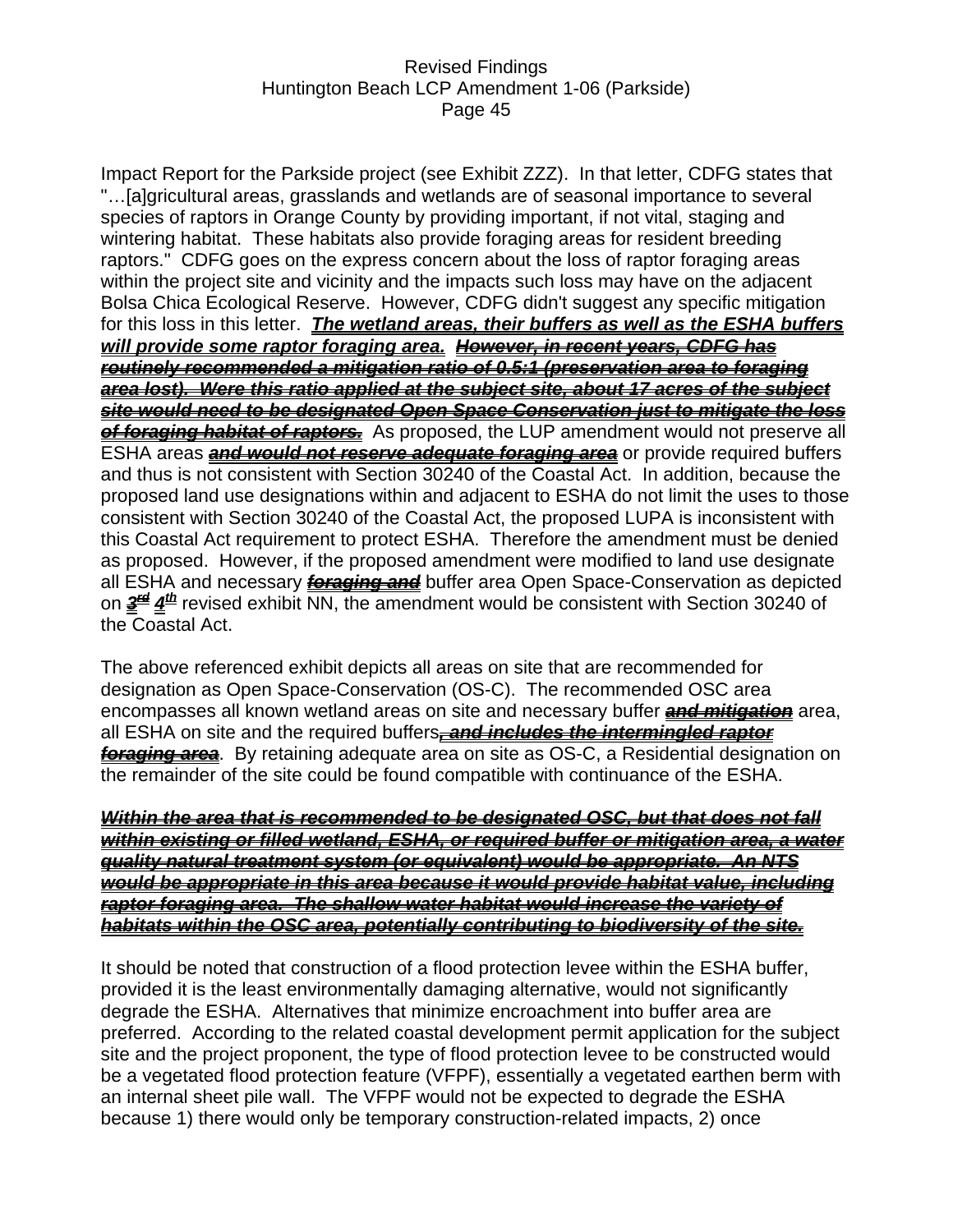constructed, the VFPF would be planted, thus providing habitat, and, 3) the VFPF would not require maintenance once constructed, thus intrusions into the ESHA buffer due to the VFPF would be limited only to those necessary during construction. For these reasons locating a flood protection levee such as the vegetated flood protection levee described above within the ESHA buffer would be consistent with Section 30240 of the Coastal Act regarding protection of ESHA. The actual design and construction of the flood protection levee would depend on its location.

In addition to land use designating all ESHA area and necessary buffer and mitigation areas Open Space-Conservation, additional measures must be incorporated into the LUP amendment for the subject site to assure that future development does not adversely impact the ESHA. For example, fuel modification requirements necessary to protect future development from fire hazard must be addressed to assure habitat values within the ESHA and required buffer areas are not adversely affected. In addition, if no restrictions were placed on landscaping throughout the site, invasive plants within the residential areas could invade the ESHA areas, potentially displacing the ESHA plants. In addition, pets from the residential development, if unrestricted, may enter the ESHA area causing disruption. As proposed, the LUP amendment does not include any site development restrictions intended to eliminate the site development's potential disruptions to the ESHA, inconsistent with Section 30240 of the Coastal Act. However if modified to include a prohibition on invasive plants throughout the site, and a requirement for a domestic animal management plan, and fencing as part of the site specific LUP language, the amendment can be found consistent with Section 30240 of the Coastal Act. Specific suggested modifications to accomplish this are necessary to find the proposed amendment consistent with the Coastal Act.

Therefore, the Commission finds that only as modified can the proposed amendment be found to be consistent with Section 30240 of the Coastal Act.

### **4. Density**

As proposed the amendment would allow a density of up to 7 dwelling units per acre on approximately 38 acres of the 50 acre site which would yield a maximum of 266 units on the area proposed to be designated residential. However, the related coastal development permit application contemplates just 170 detached single family homes on relatively large lots. The City has proposed a residential land use designation of RL (Residential Low, maximum of 7 units per net acre). However, the City's certified LUP includes a residential land use designation of RM (Residential Medium, from 7 to a maximum of 15 units per net acre). The Commission's suggested modifications necessary to protect coastal resources would reduce the allowable development footprint from the proposed approximately 38 acres to approximately 19 acres. If developed at the maximum allowed under RL, a total of 119 units would be the maximum number possible. This would still provide a viable use of the site. However density consistent with the RM designation would also be acceptable within the allowable development footprint. If the RM designation were applied to the site, the maximum total number of units possible would be 255 units, significantly more than the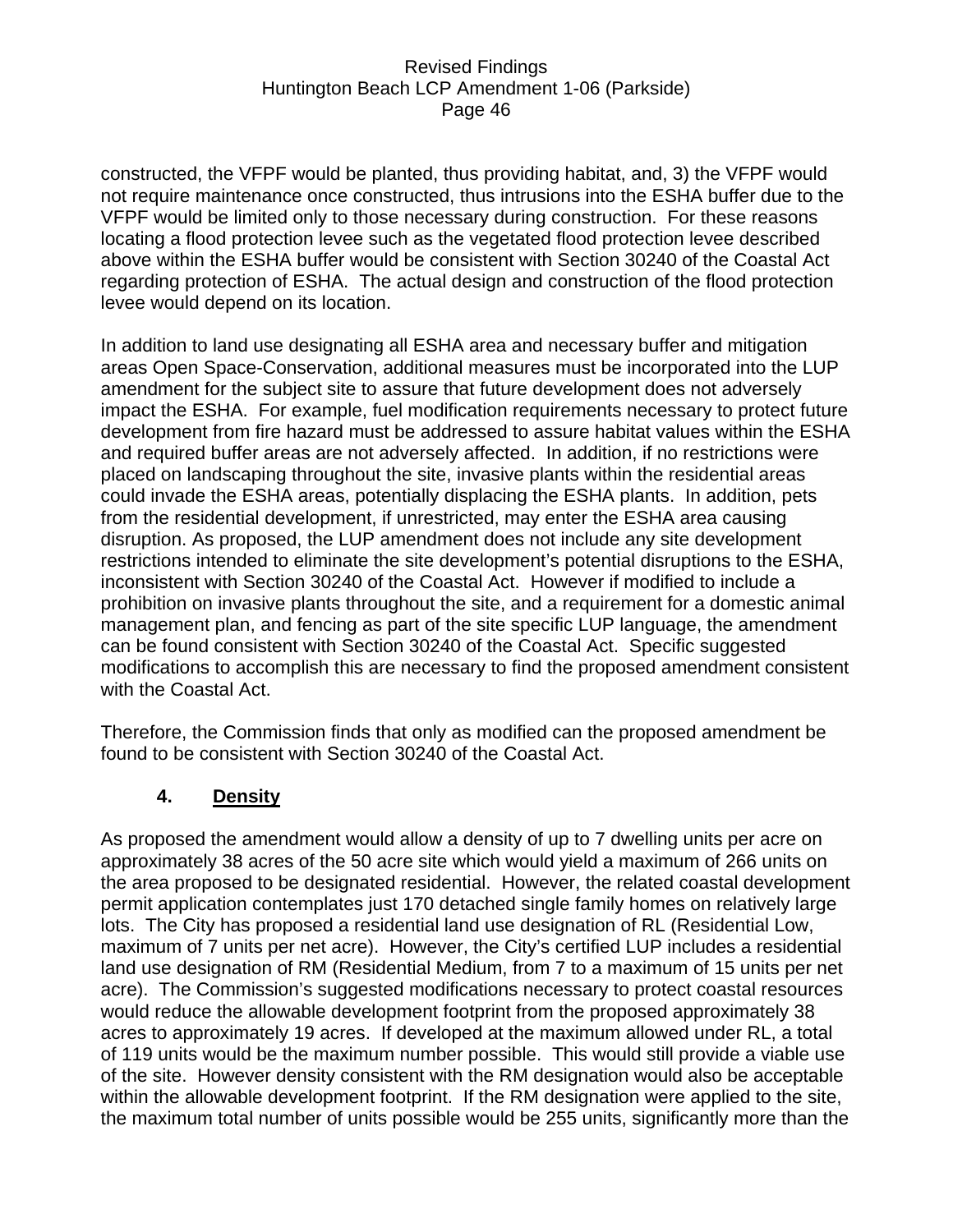number currently contemplated by the property owner's development plan. Although 255 units are not guaranteed under the RM designation, the ability to establish more units under RM leaves the property owner with greater flexibility in determining the best use of its property.

It is worth noting that, although the project site abuts a low density, single family detached residential development to the north (along Kenilworth Drive and Greenleaf Avenue), there are also higher density multi family residential developments adjacent to and nearby the project site. The previously described Cabo del Mar condominium complex is adjacent to the subject site. Immediately to the north and west of Cabo del Mar are additional multi family residential developments. Thus developing at a higher density at the subject site would not be out of the scale or character of the surrounding development.

In addition, Section 30250 of the Coastal Act encourages residential development to be concentrated in areas able to accommodate it. The higher residential density allowed under the RM designation would allow development at the site to be concentrated in the northeast portion of the site, consistent with this Coastal Act requirement. Thus, a modification is suggested which would allow the City, at the time it considers accepting the suggested modifications recommended herein, to apply either the RL or the RM designation.

# **5. Water Quality**

Section 30230 of the Coastal Act requires that marine resources be maintained, enhanced, and where feasible, restored. Section 30231 of the Coastal Act requires that the biological productivity and quality of coastal waters be protected. The City's certified LUP includes policies that reflect the requirements of 30230 and 30231 of the Coastal Act.

Development has the potential to adversely impact coastal water quality through the removal of native vegetation, increase of impervious surfaces, increase of runoff, erosion, and sedimentation, introduction of pollutants such as petroleum, sediments, metals, cleaning products, pesticides, and other pollutant sources.

The 50 acre project site is currently undeveloped, with the exception of farming activities. Under existing conditions, no runoff leaves the site during most rainfall events. However, installation of impervious surfaces and activities associated with residential development and related hardscape represent a potentially significant impact to water quality downstream of the project, which include the Inner and Outer Bolsa Bay, Muted Tidal Pocket wetlands, Huntington Harbour, and Anaheim Bay Wildlife Refuge. These downstream areas are likely to suffer increases in water quality impairment when site development produces greater volumes and velocities of runoff as well as introducing increased pollutant loads.

It is important that LUP language for the subject site clearly address potential adverse impacts arising due to post development runoff into the channel and significant water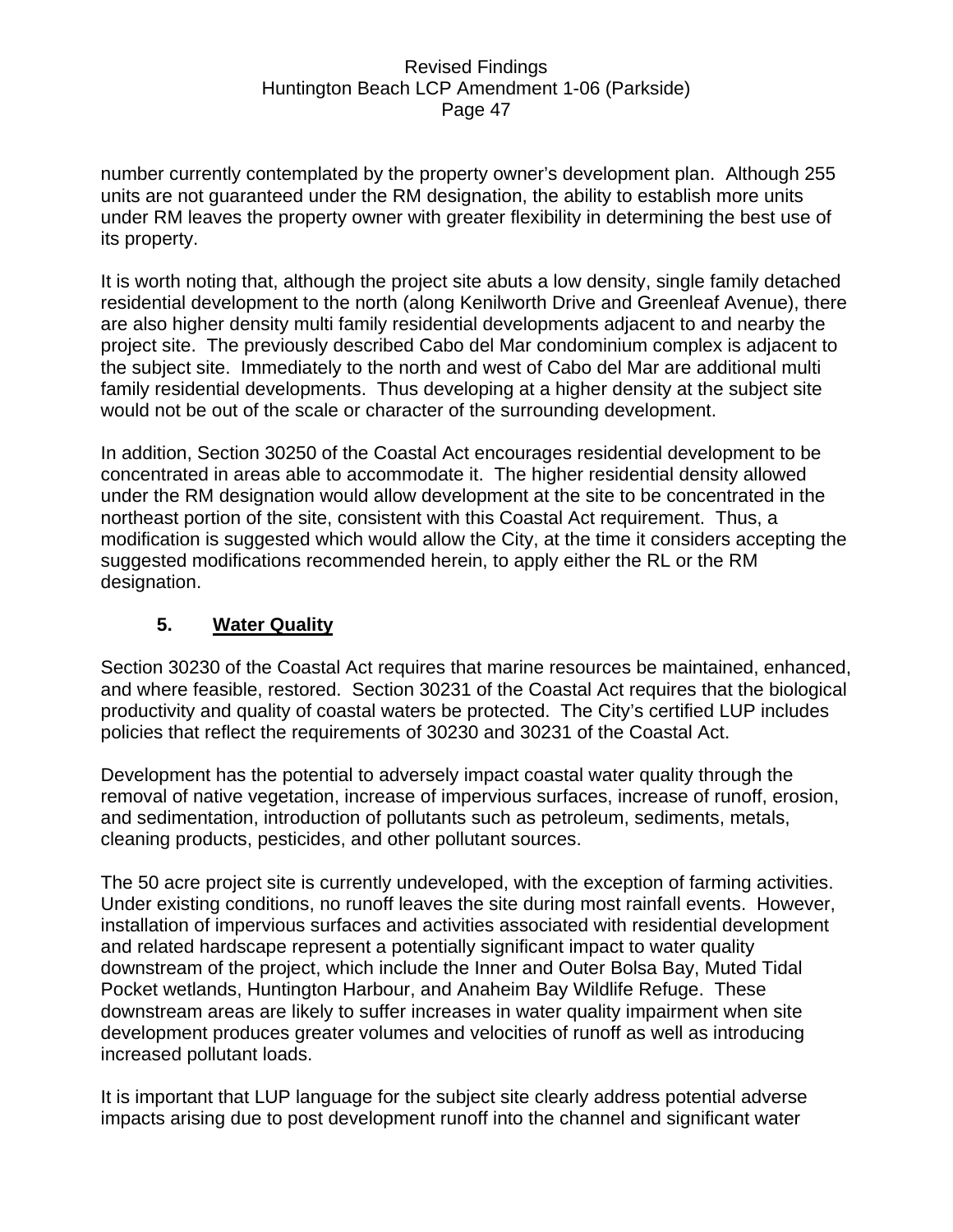bodies downstream. This is especially true because little or no runoff currently leaves the site during most rainfall events. However, the proposed amendment does not include such language. Without such language the LUP amendment is not consistent with the water quality policies of the Coastal Act.

The subject site represents an excellent opportunity to incorporate a natural treatment system, such as a wetland detention system. There are multiple benefits from natural treatment systems such as pollutant removal, groundwater recharge, habitat creation, and aesthetics. Furthermore, maintenance needs are typically more apparent and less frequent with natural/vegetative treatment systems and thus are more likely to remain effective than mechanical systems such as storm drain inserts and the like which can become clogged and otherwise suffer mechanical difficulties. If mechanical treatment control BMPs are not continually maintained they will cease to be effective, and consequently water quality protection would not be maximized.

Incorporating a natural treatment system, such as wetland detention pond system is feasible at the site. The site is an appropriate candidate for a natural treatment system because it is a large site unconstrained by existing development, limited lot size or limited by topography. There is plenty of space on the site to accommodate a wetland detention or similar type system while still allowing a reasonable development footprint. Moreover, because little or no drainage currently leaves the site, it is important that development of the site not result in creation of new adverse water quality impacts such as would result from increased runoff leaving the site. In order to achieve the goal of not creating new adverse water quality impacts, all dry weather flow would need to be retained on site to the maximum extent practicable. The best way to accomplish retention of dry weather flow on site typically is some type of natural treatment system. Furthermore, in order to protect water quality year round it is appropriate to impose a standard that any runoff that leaves the site must meet. The generally accepted standard for stormwater runoff is a requirement to treat at least the  $85<sup>th</sup>$  percentile storm event, with at least a 24-hour detention time. If dry weather runoff cannot be retained on site, it should be treated (e.g., detained for at least 48 hours and where practicable for seven days in a natural treatment system). The current LUP amendment does not require these site-specific water quality measures and standards. Therefore, there is no assurance that water quality will be protected. Consequently the amendment is not consistent with the water quality policies of the Coastal Act and must be denied.

In addition, although the existing LUP includes policies that require projects to incorporate water quality BMPs, none of the existing LUP policies express a preference for types of treatment control BMPs. The preferred option for treatment control BMPs is, first, a natural treatment system (e.g. bio-swales, vegetative buffers, constructed or artificial wetlands), then, second, a combination of natural treatment and mechanical systems or BMPs, and last, use of mechanical treatment systems or BMPs alone (e.g. site-specific water quality treatment plants, storm drain filters and inserts). In addition, application of appropriate site design and source control BMPs reduces the amount of runoff that would need treatment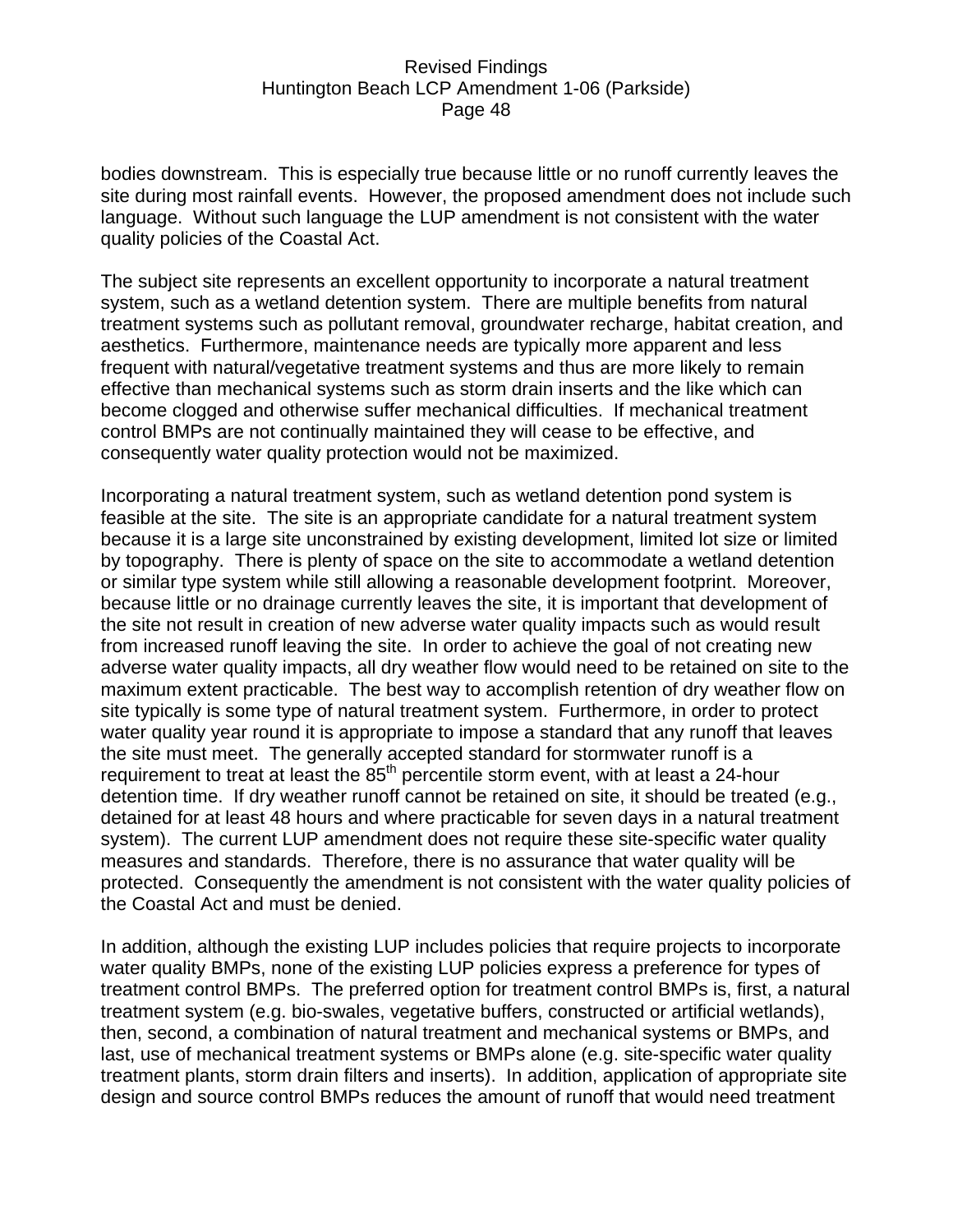control measures. Thus, site design and source control BMPs should be considered first in order to adequately size any necessary treatment control BMPs.

In addition, the LUP does not contain any policy citing a hierarchy of preference for different types of BMPs. Without such an LUP policy, there is no guarantee they will be incorporated into projects when it is feasible to do so. Natural treatment systems, for the reasons described above, provide better water quality protection, among other benefits. Consequently the amendment is not consistent with the water quality policies of the Coastal Act and must be denied. However, if the amendment is modified as suggested to include this in LUP policy language, it would be consistent with the water quality policies of the Coastal Act.

The use of permeable materials for paved areas in new developments is a site design and source control measure which can reduce the rate and volume of the first flush of stormwater runoff and can help to minimize or eliminate dry weather flow. The proposed amendment does not include any discussion on the benefits of incorporating permeable materials into the design of future projects. However, if the amendment is modified as suggested to include this in LUP policy language, it would be consistent with the water quality policies of the Coastal Act.

In addition, as proposed, the amendment does not include any requirements to minimize or eliminate dry weather flows through the use of site design and source control BMPs. Consequently, adverse water quality impacts due to dry weather flows are not minimized. However, if the amendment were modified as suggested to incorporate policy language addressing this measure, the amendment would be consistent with the water quality policies of the Coastal Act.

The current City of Huntington Beach LCP Policy 6.1.6 (paragraph 4) states that, the City shall continue implementation of the Municipal Non-Point [sic] Source National Pollution Discharge Elimination System (NPDES) standards program which is required by an order of the Santa Ana Regional Water Quality Control Board. The policy also states that the City will continue to require a Water Quality Management Plan for all applicable new development and redevelopment in the Coastal Zone. The Commission finds this policy should be modified to include the correct name and date of the permit and to incorporate this permit by reference into the Local Coastal Program. Updates to the NPDES permit (such as the update expected in 2007) should be submitted to the Executive Director for an LCP amendment.

While the Commission recognizes that the City's existing policies address water quality protection and improvement within the City, it also recognizes that there are additional, more specific steps that could be taken to further protect, restore and/or enhance the water quality of downstream sites (EGGW flood control channel, Bolsa Chica wetlands restoration area, Huntington Harbour, and Anaheim Bay Wildlife Refuge) that will be effected by runoff generated by development of the site. The proposed amendment could not be found consistent with Sections 30230 and 30231 of the Coastal Act, if feasible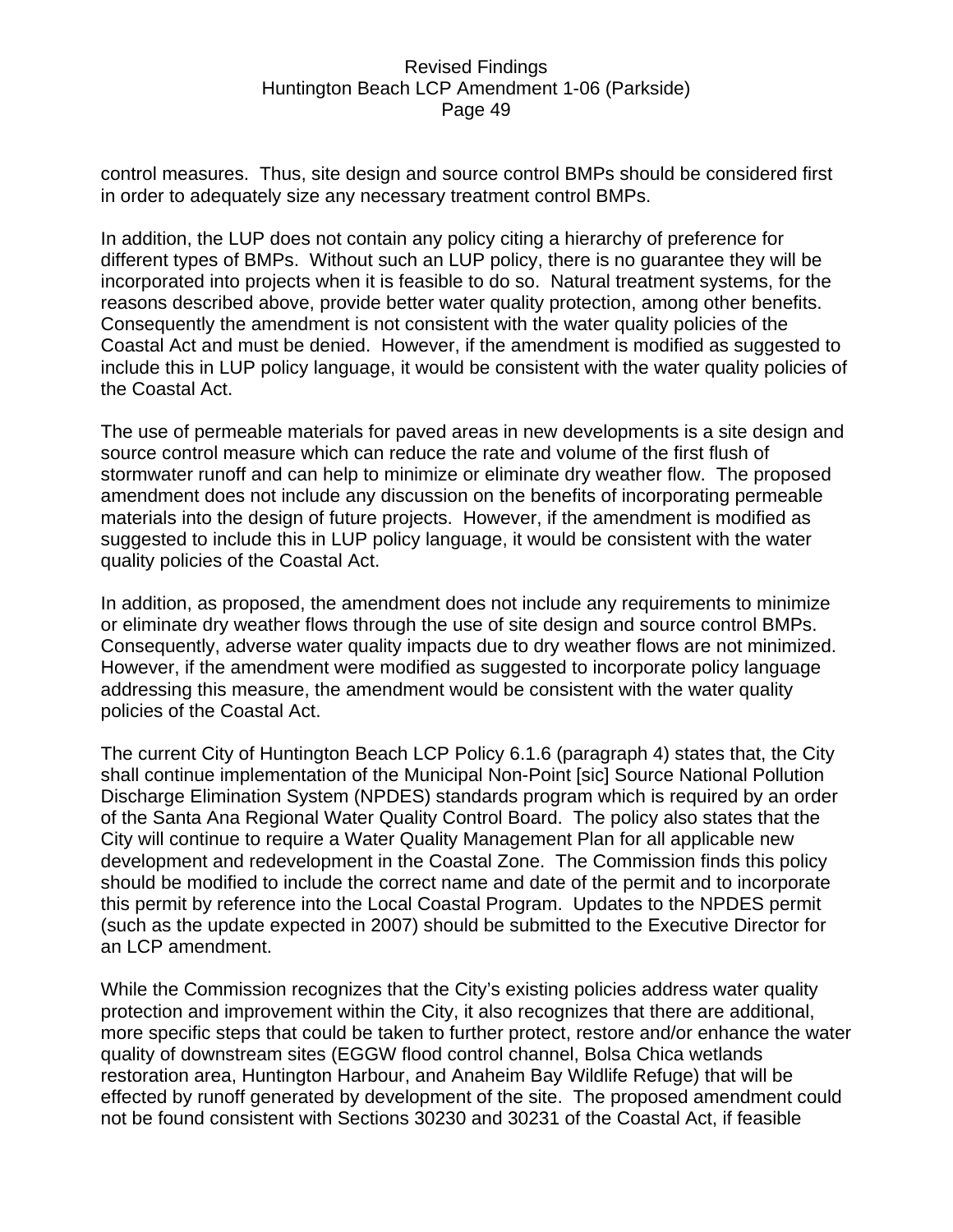measures known to positively impact water quality were not included in language specific to the subject site as part of the current amendment proposal. The Commission's standard of review, which requires the preservation, protection, and enhancement of coastal resources including water quality, necessitates that the additional measures, outlined above, be imposed. Thus, the Commission finds that only if modified as suggested is the proposed amendment consistent with Sections 30230 and 30231 of the Coastal Act regarding water quality.

### **6. Public Access and Recreation**

Section 30210 of the Coastal Act states:

*In carrying out the requirement of Section 4 of Article X of the California Constitution, maximum access, which shall be conspicuously posted, and recreational opportunities shall be provided for all the people consistent with public safety needs and the need to protect public rights, rights of private property owners, and natural resource areas from overuse.* 

Section 30252 of the Coastal Act states, in pertinent part:

*The location and amount of new development should maintain and enhance public access to the coast by … (3) providing nonautomobile circulation within the development, (4) providing adequate parking facilities or providing substitute means of serving the development with public transportation, … (6) assuring that the recreational needs of new residents will not overload nearby coastal recreation areas by correlating the amount of development with local park acquisition and development plans with the provision of onsite recreational facilities to serve the new development.* 

Coastal Act Section 30212.5 states:

*Wherever appropriate and feasible, public facilities, including parking areas or facilities, shall be distributed throughout an area so as to mitigate against impacts, social and otherwise, of overcrowding or overuse by the public in any single area.* 

Coastal Act Section 30213 states, in pertinent part:

*Lower cost visitor and recreational facilities shall be protected, encouraged, and, where feasible, provided. Developments providing public recreational opportunities are preferred.* 

Coastal Act Section 30223 states:

*Upland areas necessary to support coastal recreational uses shall be reserved for such uses, where feasible.*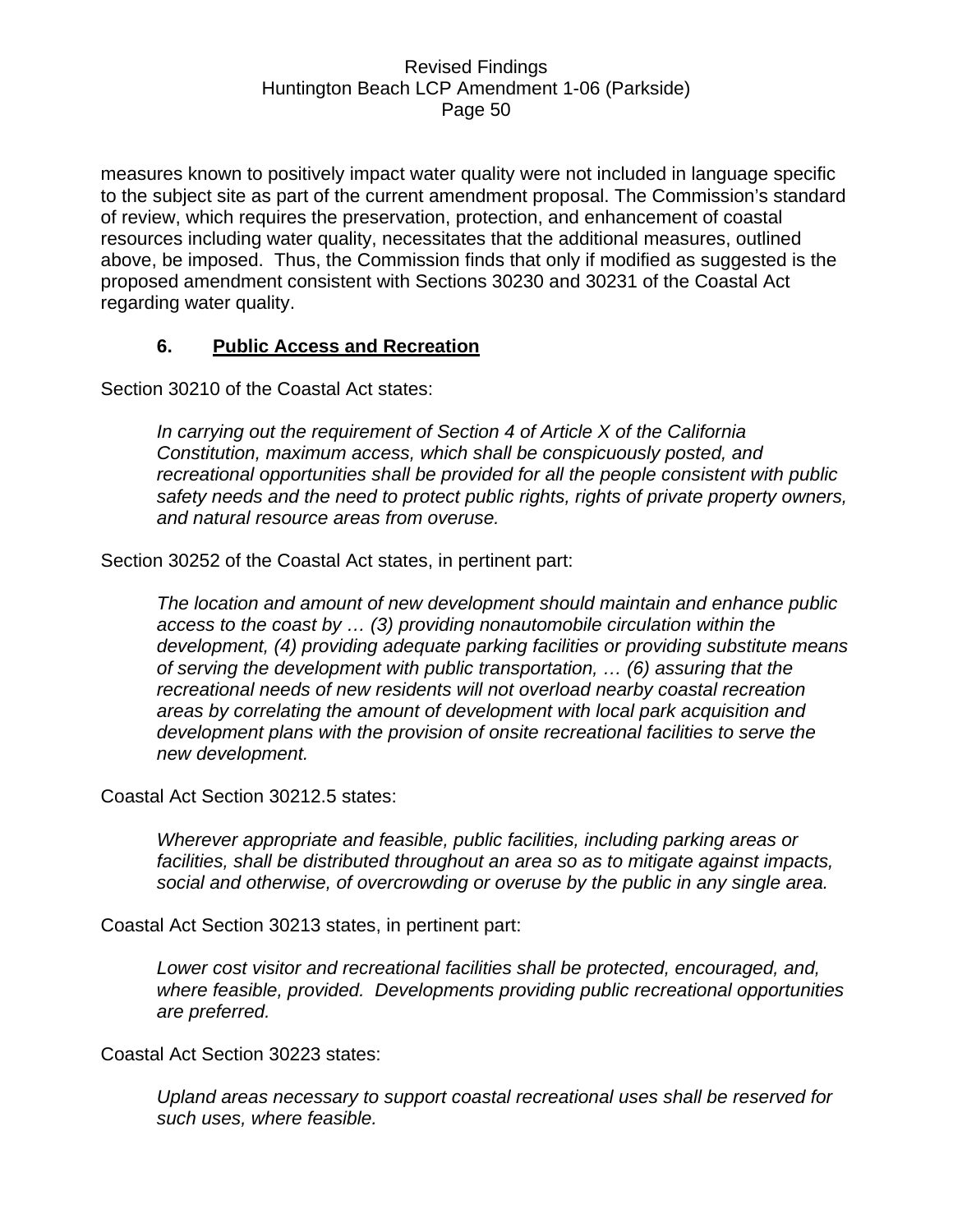In addition, the City's certified LUP contains the following policies regarding public access:

*Provide coastal resource access opportunities for the public where feasible and in accordance with the California Coastal Act requirements.* 

*Encourage the use of City and State beaches as a destination point for bicyclists, pedestrians, shuttle systems and other non-auto oriented transport.* 

*Encourage the utilization of easements and/or rights-of-way along flood control channels, public utilities, railroads and streets, wherever practical, for the use of bicycles and/or pedestrian (emphasis added).* 

*Maintain existing pedestrian facilities and require new development to provide pedestrian walkways and bicycle routes between developments.* 

*Link bicycle routes with pedestrian trails and bus routes to promote an interconnected system.* 

*Develop a riding and hiking trail network and support facilities that provide linkages within the Coastal Zone where feasible and appropriate.* 

*Balance the supply of parking with the demand for parking.* 

*Maintain an adequate supply of parking that supports the present level of demand and allow for the expected increase in private transportation use.* 

*Maintain and enhance, where feasible, existing shoreline and coastal resource access sites.* 

*Promote and provide, where feasible, additional public access, including handicap access, to the shoreline and other coastal resources.* 

*Promote public access to coastal wetlands for limited nature study, passive recreation and other low intensity uses that are compatible with the sensitive nature of these areas.* 

*Maintain and enhance, where necessary, the coastal resource signing program that identifies public access points, bikeways, recreation areas and vista points throughout the Coastal Zone.* 

*Preserve, protect and enhance, where feasible, existing public recreation sites in the Coastal Zone.*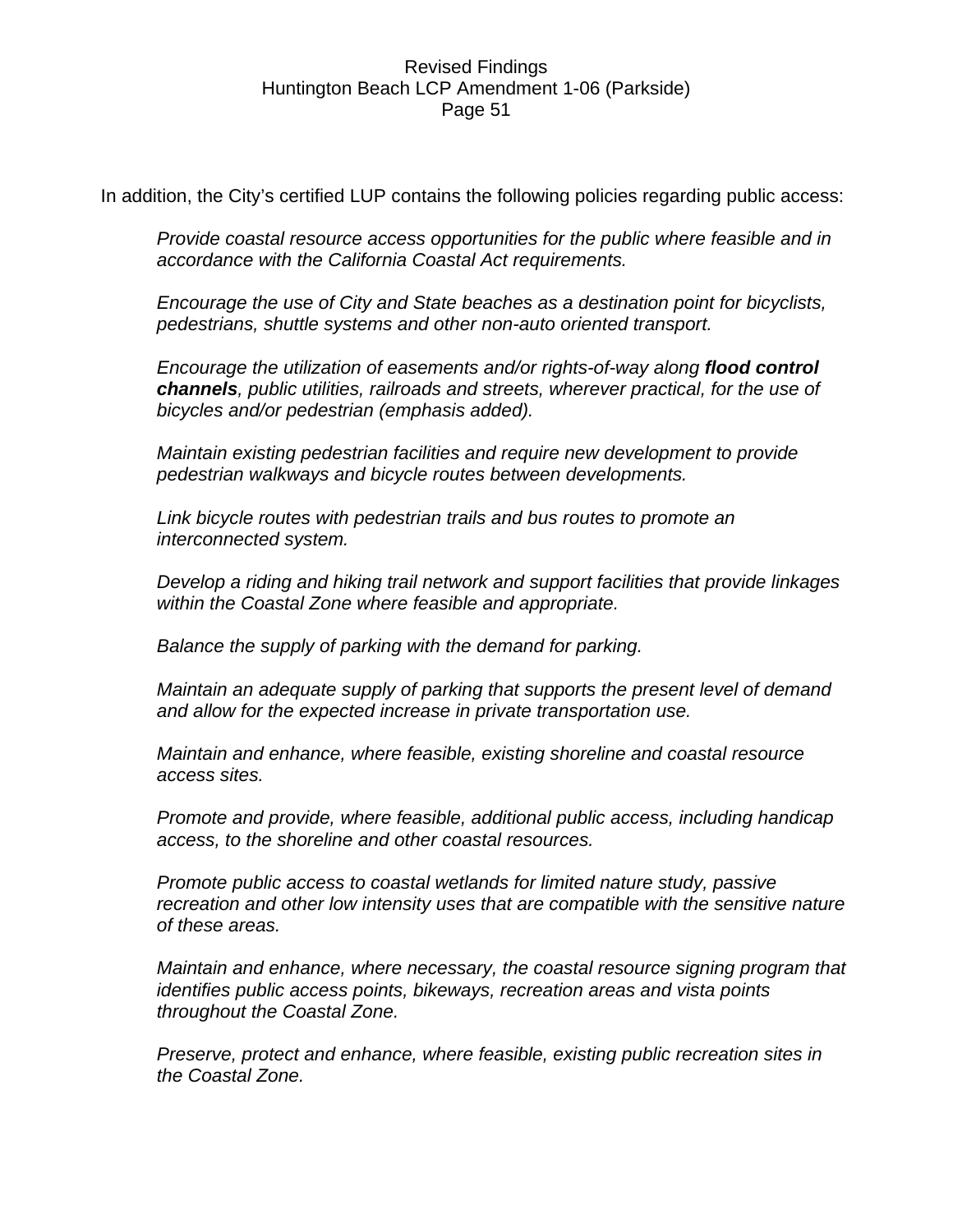*Ensure that new development and uses provide a variety of recreational facilities for a range of income groups, including low cost facilities and activities.* 

*Encourage, where feasible, facilities, programs and services that increase and enhance public recreational opportunities in the Coastal Zone.* 

*Promote and support the implementation of the proposed Wintersburg Channel Class I Bikeway.* 

The provision of public access in new development proposals is one of the main tenets of the Coastal Act. This emphasis has been carried over into the City's certified LUP. In certifying the LUP, the Commission recognized, via the approved LUP policies, the importance of including measures such as providing and enhancing public access to the sea and other coastal resources, adequate parking and alternate means of transportation, low cost recreational uses, and public access signage, with new development.

The 50-acre site is located in close proximity to the Bolsa Chica wetlands restoration area (see exhibit BBBB). The Bolsa Chica Wetlands, at approximately 1,000 acres, is the largest remaining wetland in Southern California. Because it is tidally influenced, the Bolsa Chica wetlands constitute "sea" according to the Coastal Act definition (Section 30115). Because there is no public road between the subject site and the Bolsa Chica wetlands, the site is between the sea and the first public road. As such, the area is given special significance with regard to the requirement for the provision of public access. Given the prominence of the adjacent Bolsa Chica wetlands, appropriate public access and passive recreational opportunities must be provided and conspicuously posted. Further, the Coastal Act gives priority to land uses that provide opportunities for enhanced public access, public recreation and lower cost visitor recreational uses.

Beyond the Bolsa Chica wetlands restoration area is the Pacific Ocean and its sandy public beaches. Thus, public access across the subject site to the Bolsa Chica area would, in turn, facilitate public access, via alternate means of transportation (bicycle and pedestrian), to the ocean beach beyond.

It is also worth noting that the visitor serving uses available within the Bolsa Chica reserve (such as walking, nature study, or bird watching) are served by only two small parking areas. One located at the Interpretive Center at the corner of Warner Avenue and Pacific Coast Highway, and the second at about the midway point along the reserve's Pacific Coast Highway frontage. There is no public parking available along Pacific Coast Highway adjacent to the reserve. Thus, the benefits of providing alternate forms of transportation to access the area, such as biking or hiking from inland areas, are substantially increased. The lack of adequate parking to serve the reserve area is also a limiting factor in maximizing public use of the reserve's amenities. Assuring that any future streets within the subject site are public and provide public parking is critical to maximizing public access in the area.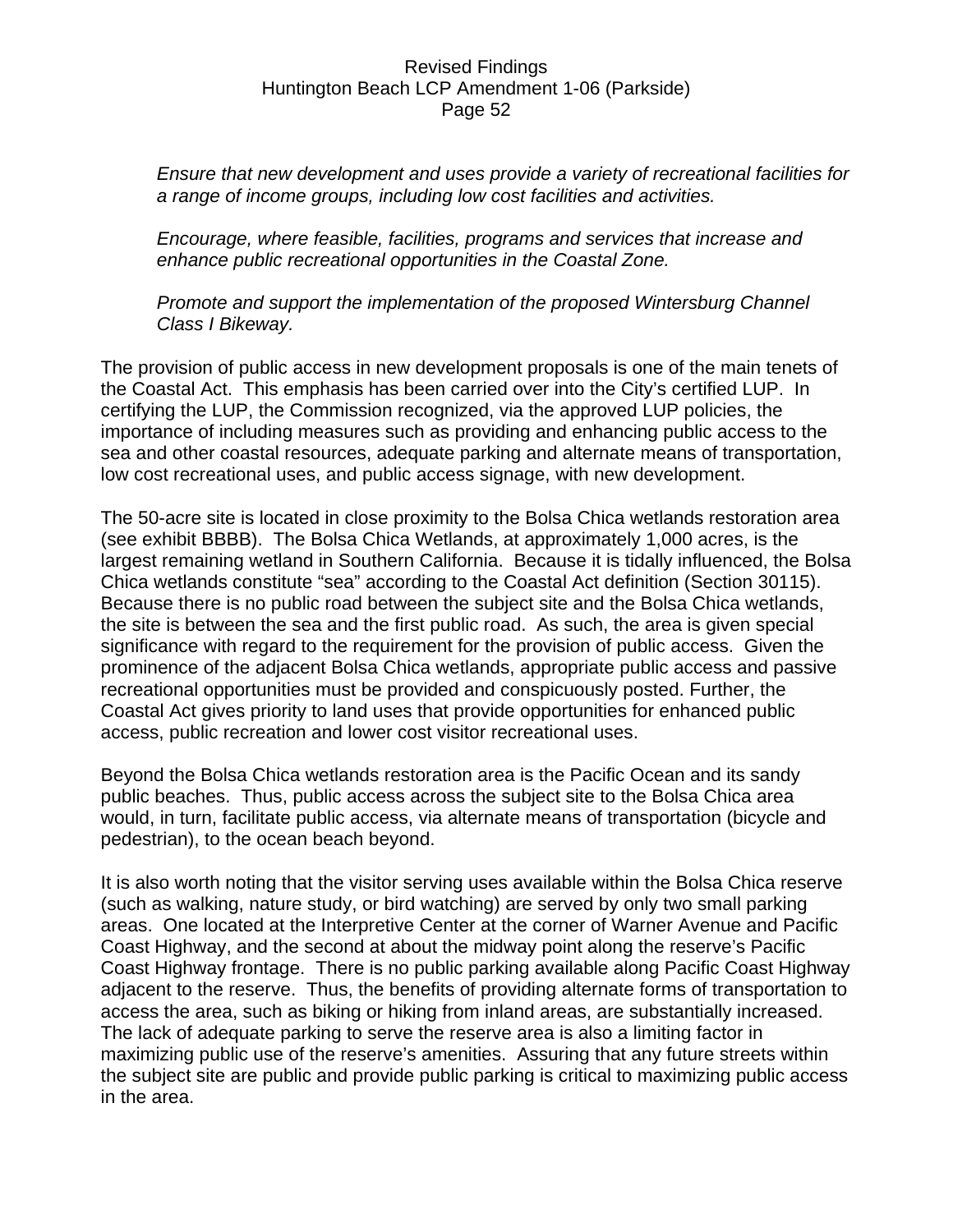It is also important to note that the Brightwater residential development, approved by the Coastal Commission under Coastal Development Permit No. 5-05-020 (Brightwater), is located less than one half mile west of the subject site. That development was originally proposed as a private, guard gated community. However, as approved by the Commission the development will be open to general public vehicular and pedestrian access, also allowing public parking on all subdivision streets. Also, as approved by the Commission the development will include a public trail along the bluff edge of the development, with public paseos and pocket parks throughout (see exhibit BBBB). The Commission's approval also required public access signage.

In approving the Brightwater development the Commission found:

*"The provision of public access in new development proposals is one of the main tenants [sic] of the Coastal Act, especially in conjunction with new development located between the sea and the first public road, such as the subject project. The 225-acre Bolsa Chica Mesa is located between the first public road and the mean high tide of the sea. At roughly 50 ft. above mean sea level, spectacular views of the wetlands and the associated wildlife and uninterrupted views of the Bolsa Chica State Beach and Pacific Ocean are available from the upper bench of the Bolsa Chica Mesa. Santa Catalina Island is also often visible from the project site. The Bolsa Chica Wetlands at approximately 1,000 acres is the largest remaining wetland in Southern California. Following the 1997 State acquisition of most of the remaining wetlands that were under private ownership, a comprehensive Bolsa Chica wetlands restoration effort is now underway. Given the prominence of the adjacent Bolsa Chica wetlands, appropriate public access and passive recreational opportunities must be provided and conspicuously posted. Further, the Coastal Act gives priority to land uses that provide opportunities for enhanced public access, public recreation and lower cost visitor recreational uses."* 

A trail connection between the Brightwater trail system and the East Garden Grove Wintersburg Flood Control Channel levee trail is also anticipated in the future and shown on the approved public access plan for the Brightwater development. The public access trails of the approved Brightwater project link to the trail system along the Bolsa Chica wetlands and beyond. These trails, in addition to providing recreational opportunities also provide significant opportunities for nature study and views of the wetlands and ocean beyond. The Bolsa Chica Ecological Reserve public trail system is a public access resource of regional significance. Members of the general public come from throughout the entire County of Orange and beyond to bird watch, hike, or bike the trail system. As the largest remaining wetland in Southern California, the public trail system leading to and within the Bolsa Chica area constitutes a resource of statewide significance. Further, Bolsa Chica State Beach, located across Pacific Coast Highway from the Bolsa Chica wetland area, can be accessed via this trail system.

The proposed LUP amendment contains no language to assure public access will be provided throughout the site in conjunction with future site development. Although the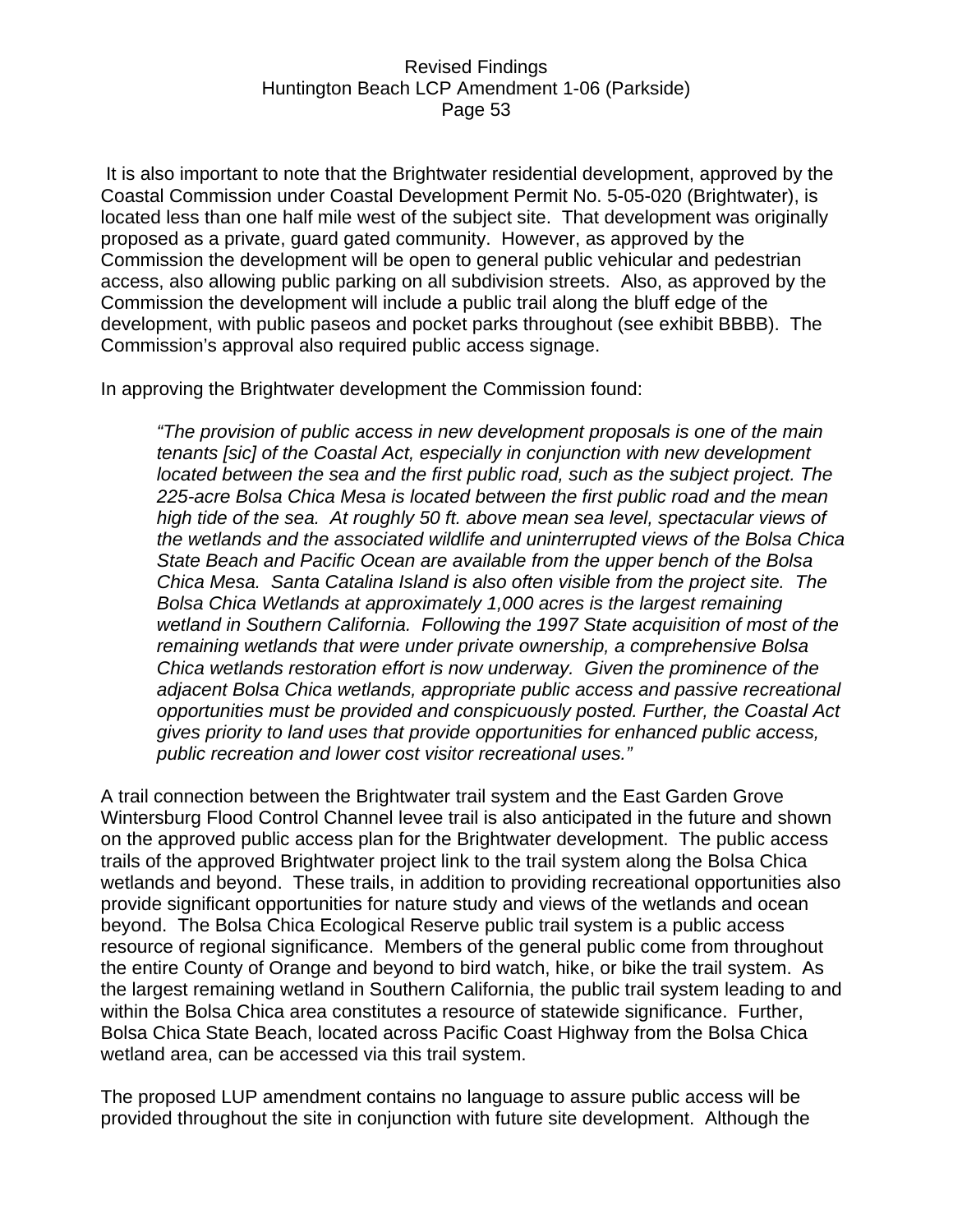certified LUP includes (as listed above) strong public access policies, the proposed LUP amendment does not include any public access language specifically addressing public access needs appropriate for the site, taking into consideration the recreational needs of both the new residents and other users of the adjacent public recreational resources. Specifically identifying the necessity of these provisions in the LUP is especially important at the subject site due to its unique position to link with and expand the very significant public trail systems within the Bolsa Chica Ecological Reserve, the Brightwater development, and the public beaches beyond. In order to assure that access is maximized at the time of future site development, specific language addressing access in the site specific section of the LUP is necessary. As proposed, no such language is included in the LUP amendment. Some specific methods for assuring the provision of public access at the subject site are described further below.

### a) Bicycle Path

The subject site is immediately adjacent to the north levee of the East Garden Grove Wintersburg Flood Control Channel (EGGWFCC). The County's Commuter Bikeways Strategic Plan (the regional bikeways plan for Orange County) identifies a Class I bikeway along the flood control channel. This is also reflected in the City's certified LUP. Figure C-14, Trails and Bikeways Map in the certified LUP identifies a proposed bikeway along the EGGWFCC adjacent to the site. A letter from the County's Public Facilities & Resources Department dated January 8, 1998 (exhibit J) states:

"Regarding the City's proposal to continue the Class I bikeway northerly along the Wintersburg Channel to Graham Street: The County supports this. It would provide an excellent bikeway connection between the City's road system and the off-road wetlands perimeter route. (We suggest referring to this entire route – between Graham Street and PCH – as the Bolsa Chica Bikeway)."

In addition, a letter from the County's Public Facilities & Resources Department, dated February 13, 1998 (exhibit J) commenting on a proposed tentative tract map for the subject site, states:

"A bicycle trail along the CO5 [East Garden Grove-Wintersburg Channel] north levee maintenance road will be required."

A bike route in this area would provide substantial public access benefits. It is encouraged in existing LUP policies. It would provide a connection between existing inland routes and the Bolsa Chica area and is expected to be extended in the future along the remainder of the EGGWFCC levee adjacent to the Bolsa Chica Restoration area. When such an extension occurs (as is anticipated in the City's LUP and by the County Public Facilities & Resources Department), the bike route would eventually link to the coast. An off road bicycle path already exists along the entire length of the City's ocean fronting beach. A bike path at the subject site and along the remainder of the EGGWFCC would provide a new connection from inland bicycle paths to this coastal path. Not only would such a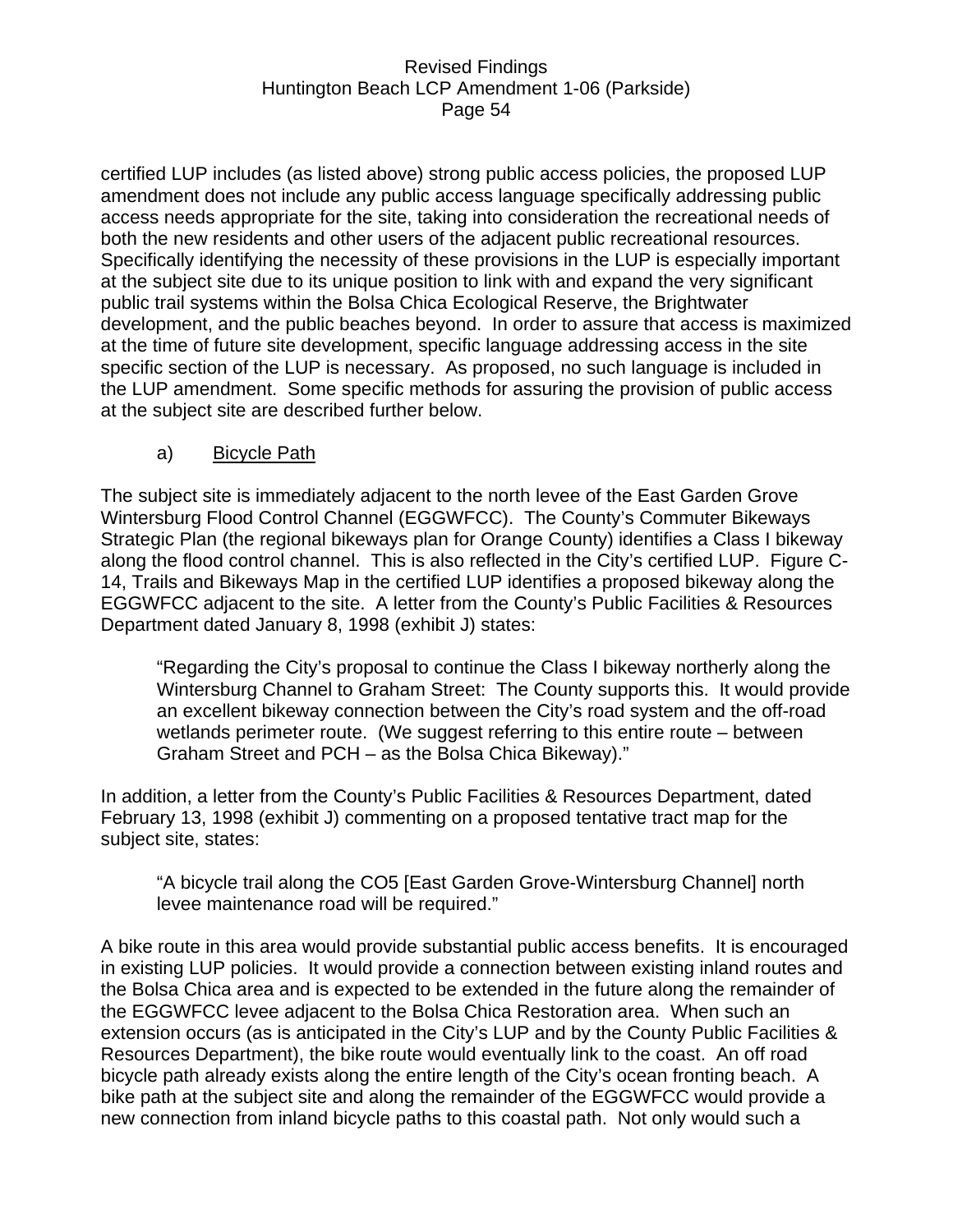bicycle path provide substantial public recreational benefits, but it would also improve public access opportunities by providing alternate means of transportation to get to the coast and to the trails within the Bolsa Chica area. The City and the County have both indicated that a bicycle path in this location is desirable and appropriate. However, the proposed LUP amendment does not include any language specific to this site assuring that implementation of the bicycle trail will occur prior to or concurrent with site development. Current LUP policy merely states "promote" and "encourage" the bicycle path's implementation. Therefore there is no assurance that it will be built in a timely manner, or perhaps that it will be built at all. Thus, the amendment as proposed cannot be found to be consistent with Sections 30210, 30213 and 30252 of the Coastal Act regarding maximizing public access.

### b) Public Streets and Parking

In addition, if the residential development that the proposed land use designation would allow were to be a private and/or gated development, public access would not be maximized or enhanced, inconsistent with Sections 30210, 30212.5, 30223 and 30252 of the Coastal Act. All public entry controls such as gates, gate/guard houses or other guarded entry, signage that discourages access and any other restrictions on the general public's entry by and use of any streets or parking areas (e.g. private streets, preferential parking districts, resident-only parking periods/permits, etc.) would constrain the public's ability to access the area proposed as public park as well as the public's ability to access the public bike path along the EGGWFCC levee. In turn, public access to the Bolsa Chica area and ocean beyond would also not be provided. As stated previously, the site is between the first public road and the sea (in this case the Bolsa Chica wetlands). The provision of public parking within the area would allow visitors to begin a bike ride or walk along the levee, through the Bolsa Chica area, and on to the ocean front. Public streets and public parking within the residential area would not only support public recreational use in the vicinity of the subject site but also allow visitors from beyond the immediate vicinity to use the park area, and public recreational and open space resources in the Bolsa Chica area.

In addition, ungated public streets would facilitate the use of interior public trails within the development. Interior trails would further maximize, support and enhance public access opportunities. Public trails could be established leading from Graham Street to the outer edge of the area recommended to be designated Open Space conservation, and from within the development back onto the bike way along the north levee of the EGGWFCC. Establishing such trails would provide an excellent public access experience consistent with the requirements of Sections 30210, 30212.5, 30213, 30223 and 30252 to maximize and enhance lower cost public recreational and public access opportunity with new development and assure adequate support facilities are provided. The provision of interior trails within a future development at the site would be especially consistent with Section 30252's requirement that non-automobile circulation be provided within the new development.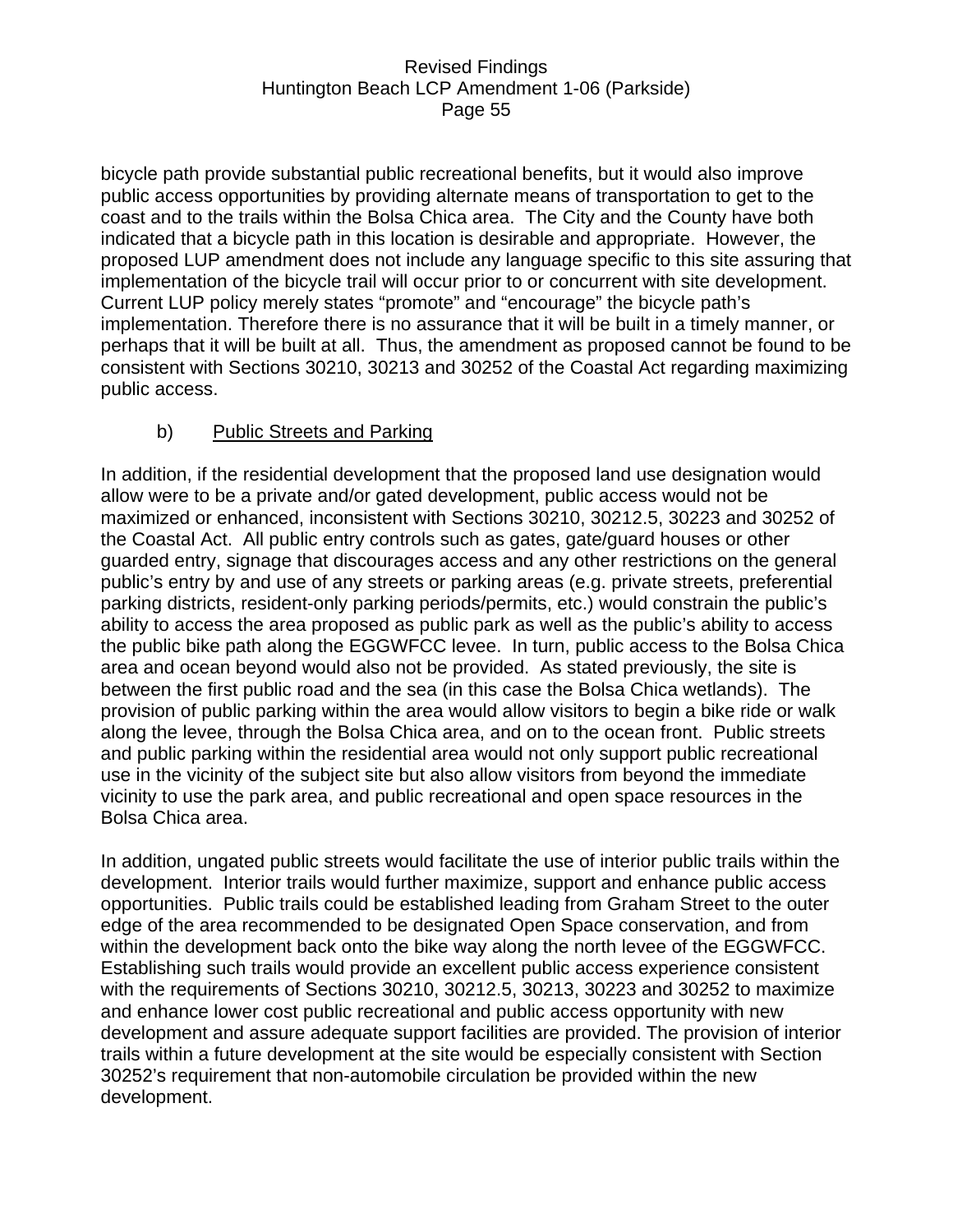In order to assure that this aspect of public access (the provision of public parking within an ungated residential area with public streets and interior trails) is provided at the time the site is developed, language reflecting this must be incorporated into the LUP. However, no such language is proposed as part of the LUP amendment. Thus the amendment cannot be found to be consistent with Sections 30210, 30212.5, 30213, 30223 and 30252 of the Coastal Act regarding maximizing and enhancing public access.

### c) Provision of Recreation and Public Access Benefits

Residential development of the subject site that would occur pursuant to the proposed amendment would have adverse impacts on public access and recreation unless the above described measures are incorporated into the design of a future project. In order to assure maximum public benefit, the public recreation and access measures would need to be provided in a timely manner. However, nothing in the proposed amendment or in the City's LUP currently requires that lower priority developments (such as residential) be phased to assure the provision of those uses that are a higher priority under the Coastal Act (such as public trails, parks, and parking) occur prior to or concurrent with the lower priority development. Without such a phasing requirement, it is difficult to assure that necessary public benefits would occur in a timely manner, or possibly even at all. Thus, as proposed, the amendment is inconsistent with Sections 30210, 30212.5, 30213 and 30252 of the Coastal Act regarding maximizing and enhancing public recreation and access.

Coastal Act Section 30210 requires that public coastal access be maximized. Coastal Act Section 30252 requires that public access be maintained and enhanced through the provision of nonautomobile circulation within the development, adequate parking, and adequate recreational opportunities. These requirements are carried over and reemphasized in the City's Land Use Plan public access policies. As proposed the LUP amendment would allow significant residential development to occur with no corresponding requirement for public access specific to the site. The site is located between the sea and the first public road.

Although a portion of the site is proposed to be designated park, nothing in the proposed amendment would assure that it would be available to the general public via public streets and trails. The certified LUP identifies a Class I bicycle path along the flood control channel levee at the subject site. However, the proposed amendment makes no reference to the suitability of a bicycle path at the subject site. If a future residential development at the site included gates or private streets, a significant public access opportunity would be lost. In addition, public parking in the area would increase public access opportunities to public resources including the park area, the bicycle path, the public trails of the Brightwater development and to the Bolsa Chica area beyond, as well as, ultimately, to the coast. However, there is nothing in the LUP amendment that would require the residential streets to be open and available to the public. Nor is there any requirement for interior trail connections between Graham Street, any future public park areas, and the bicycle path to areas within the development and beyond. In addition, nothing in the proposed amendment or in the City's LUP requires that lower priority developments (such as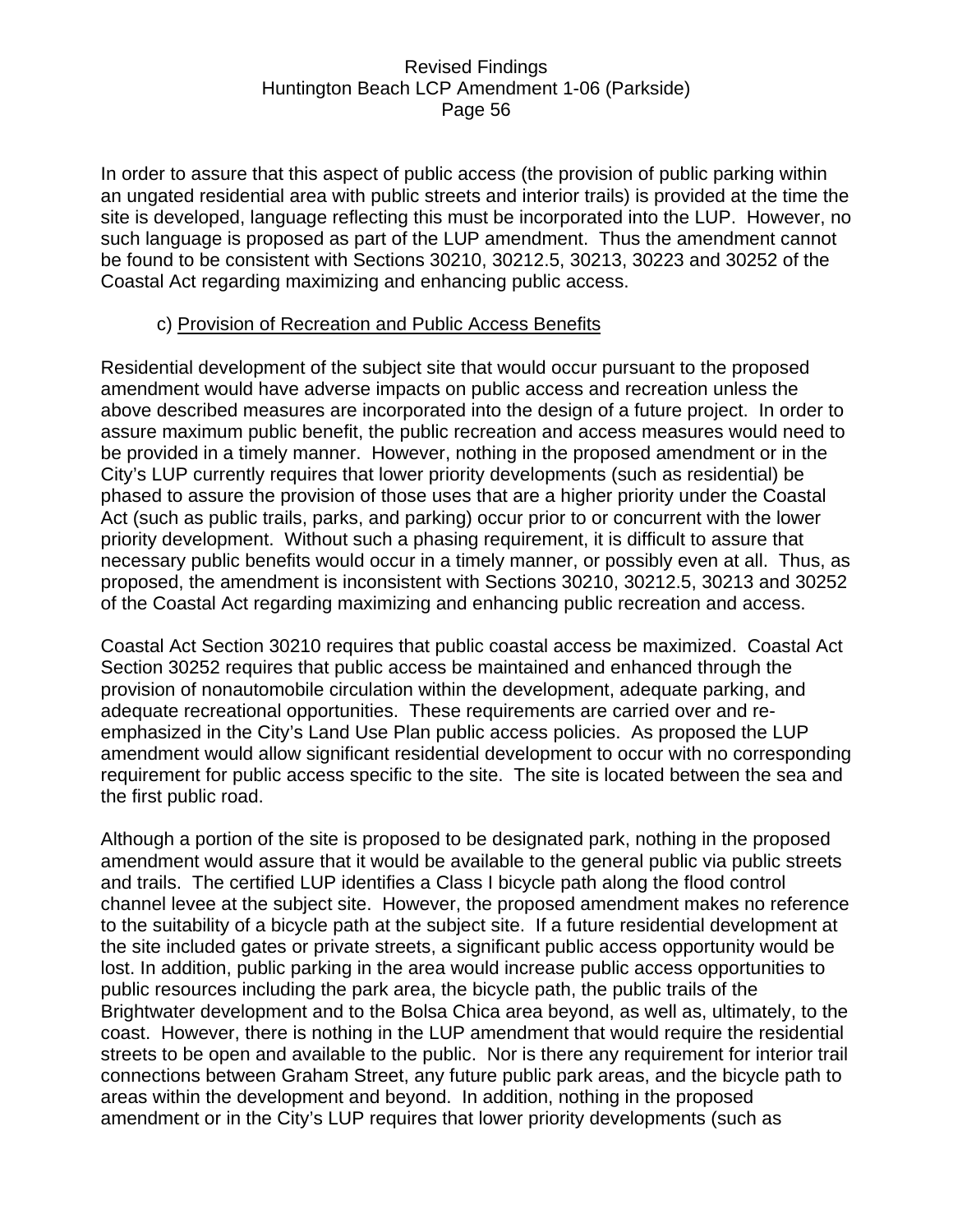residential) be phased to assure provision of associated recreation and public access (such as public trails, parks, and parking) occur prior to or concurrent with the lower priority development. Without such a phasing requirement, it is difficult to assure that Coastal Act high priority uses would occur in a timely manner, or possibly even at all.

However, the proposed amendment could be modified such that site specific language in the LUP include reference to the Class I bicycle path along the flood control channel levee, interior trail connections, public parking and access on residential streets. This would allow direct public access throughout the site, the public trails within the Brightwater development and the Bolsa Chica area and to the beach beyond. Furthermore, the proposed amendment could be modified to incorporate a policy requiring phasing of recreation and public access uses prior to or concurrent with lower priority uses. Modifications to accomplish these goals would bring the proposed amendment into conformity with Coastal Act Sections 30210, 30212.5, 30213, 30223 and 30252 which require that public access and recreation be maximized and enhanced. Therefore, the Commission finds that only if modified as suggested is the proposed amendment consistent with Sections 30210 and 30252 of the Coastal Act.

# **7. Visual Resources**

Section 30251 of the Coastal Act requires that the scenic and visual qualities of coastal areas shall be considered and protected as a resource of public importance. The subject site offers the opportunity to provide public views from the site to the Bolsa Chica wetlands area and toward the ocean beyond. The VFPS would provide an excellent opportunity to provide public views to and along the coast and scenic areas, as required by Section 30251. However, the proposed LUP amendment does not include any discussion regarding provision of public view points in association with development of the site.

Future residential development of the site is expected to include a wall separating residential development adjacent to the flood control levee from the anticipated public bicycle path along the top of the levee. If such a wall is proposed in the future, it could create adverse impacts to public views along the bicycle path. However, adverse impacts could be minimized by incorporating measures such as open fencing/wall, landscaped screening, use of an undulating or off-set wall footprint, or decorative wall features (such as artistic imprints, etc.), or a combination of these measures. In addition, any such wall should be located upon the private property for which it is intended to provide privacy.

The proposed amendment does not provide language to address site specific visual impacts and does not assure that potential visual resources will be protected at the time the site is proposed for development. Therefore the proposed amendment is inconsistent with Section 30252 of the Coastal Act regarding protection of visual resources within the coastal zone and must be denied. However, if the amendment were modified to incorporate measures specific to the site that protect and enhance public views, the amendment would be consistent with Section 30252 of the Coastal Act regarding protection of public views.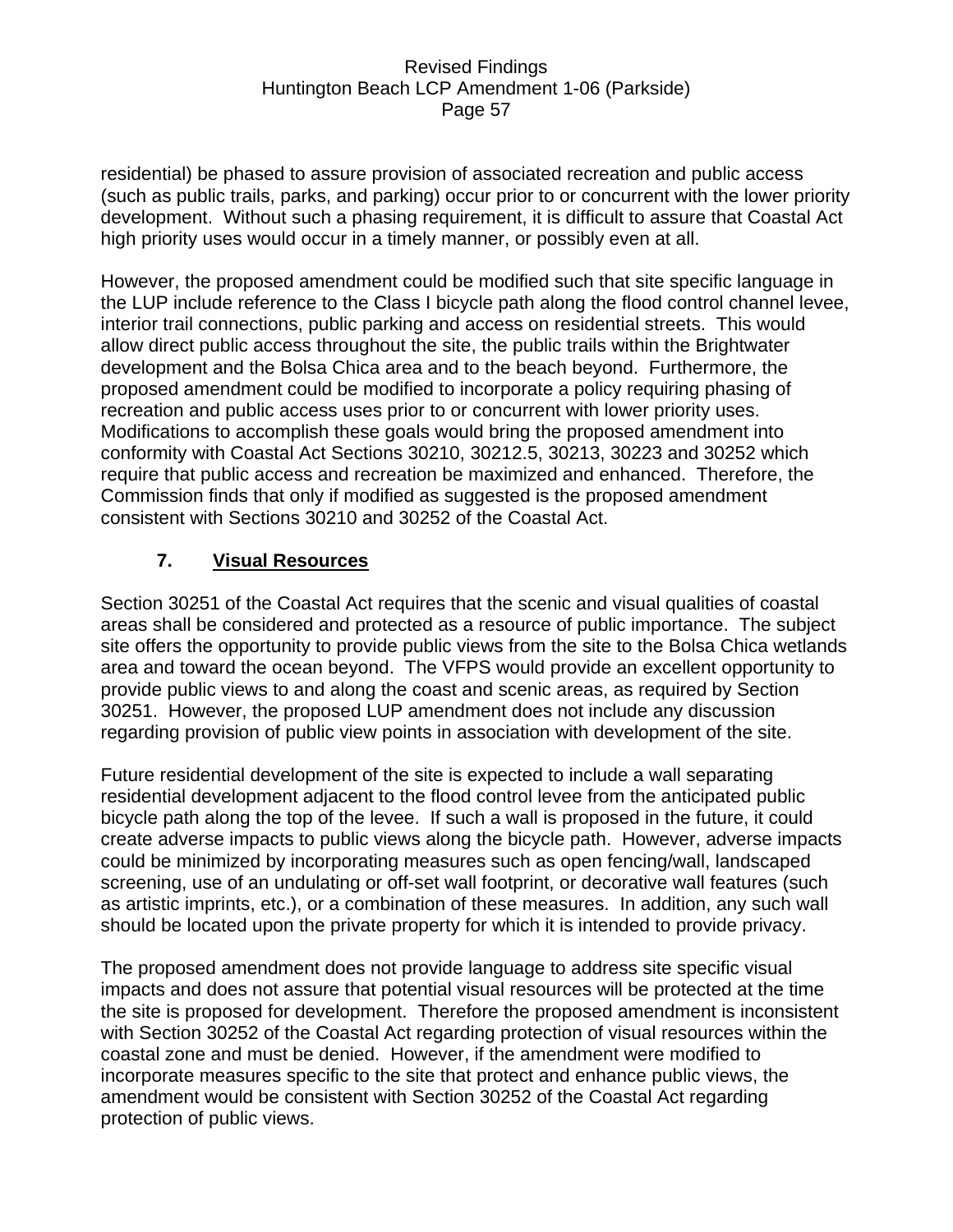### **8. Archaeological Resources**

Coastal Act Section 30244 requires that any impacts to significant archaeological resources be reasonably mitigated. The City's certified LUP includes policies which require, among other things, identification of resources and mitigation of any impacts. Significant archaeological resources are known to exist in the project vicinity, and may occur on the subject site.

However, the proposed LUP amendment does not include a specific requirement to avoid and/or mitigate archaeological impacts, even though the site is known to be in a potentially significant archaeological area. Without a cross reference in the site specific area discussion of the proposed LUP amendment to the archaeological policies in the LUP, there is no assurance that the potential for archaeological resources to occur on the site will be recognized in conjunction with future development proposals. If the potential for archaeological resources at the site is not recognized in the proposed LUP amendment for the site, application of the policies cited above may be overlooked. The proposed LUP amendment, which specifically addresses the subject site, provides the appropriate opportunity to make clear that archaeological resources may be present on this site, and therefore these specific policies must be applied.

If the amendment were modified to include a cross reference to the archaeological policies of the LUP, adverse impacts may be avoided and reasonable mitigation for unavoidable impacts could be implemented in conjunction with future site development, consistent with Section 30244 of the Coastal Act. Therefore, the Commission finds that only if modified as suggested, is the proposed amendment consistent with Section 30244 of the Coastal Act which requires that reasonable mitigation be required for adverse impacts to archaeological resources.

### **9. Hazards**

Coastal Act Section 30253 state, in pertinent part:

*New Development shall:* 

- *(2) Minimize risks to life and property in areas of high geologic, flood, and fire hazard.*
- *(3) Assure stability and structural integrity, and neither create nor contribute significantly to erosion, geologic instability, or destruction of the site or surrounding area or in any way require the construction of protective devices that would substantially alter natural landforms along bluffs and cliffs.*

The proposed LUP amendment would designate much of the subject site for residential development land use. The Commission's staff geologist has reviewed a great deal of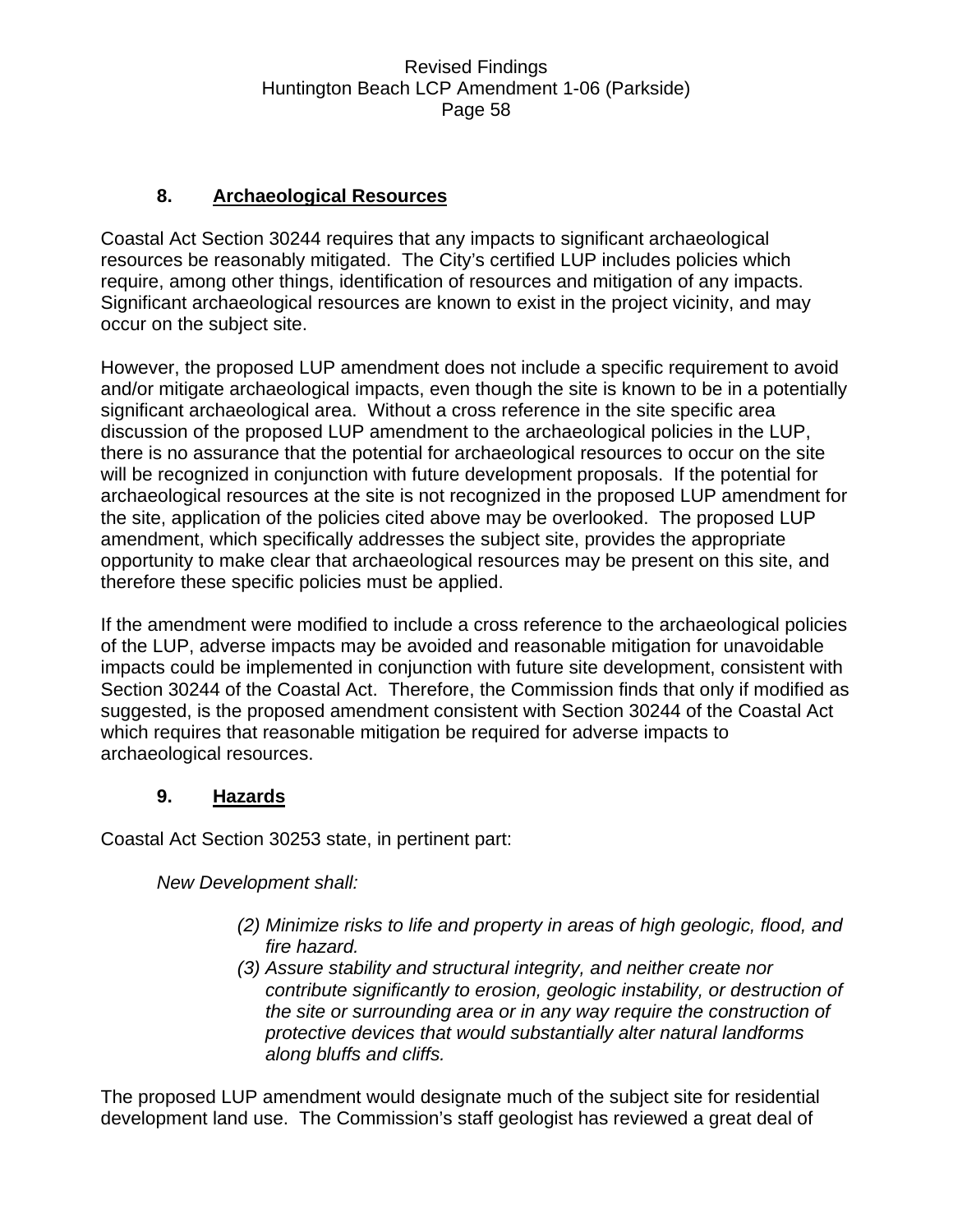technical information submitted in conjunction with the proposed LUP amendment and related coastal development permit application. Potential geotechnical and hydrological issues are identified in the staff geologist's memo. The staff geologist's memo is attached as exhibit I, and is hereby incorporated by reference as if fully set forth herein.

Residential development of the site carries with it certain risks. Although information submitted relative to the related coastal development permit application indicates there are feasible mitigation measures available to minimize the level of risk involved with site development, there is no specific requirement in the proposed amendment to assure that measures necessary for risk reduction would be incorporated into future site development. Without such requirements in the amendment, there is no assurance that risks will be minimized as required by Section 30253 of the Coastal Act. However, if the amendment were modified to include such a requirement, it would be consistent with Section 30253 of the Coastal Act.

The subject site and much of the surrounding area are susceptible to tidal flooding. Tidal flooding could occur when extreme high tides occur concurrently with storm surge events. According to some studies, the existing tidal flooding risk was increased with the opening of the ocean inlet into the Bolsa Chica Restoration area. Regardless of the cause of the flooding, high tides and storm surge will create tidal flooding. The worst case scenario would occur when high tide and storm surge occurs during failure of the levees of the lower reaches of the East Garden Grove Wintersburg Flood Control Channel (EGGWFCC) (which is possible as the levees are not FEMA certified). Under any of these scenarios, up to 170 acres of inland developed area would be flooded. Consequently, contemplation of any development of the subject site must address this flooding issue.

With or without development of the subject site, the inland 170 acres of existing development must be protected from flood hazard. The path the tidal flooding would follow unavoidably crosses the subject site. The only way to adequately insure protection of the inland 170 acres of existing development is to install a flood protection levee (a.k.a. VFPF) on the subject site or to the southwest of the subject site within the Bolsa Chica "Pocket Wetlands" between the EGGWFCC and the Bolsa Chica mesa. Protection of the inland 170 acres would also protect the 50 acre subject site from flooding.

The property owner has indicated, in documents submitted with the related coastal development permit application, that a vegetated flood protection feature (VFPF) is proposed. The EGGWFCC is approximately 11 feet above sea level and the bluff at the western site boundary raises some 40 feet above sea level. A flood protection levee at this site could effectively capture tidal floods if it is constructed to an elevation above the expected flood flow. The existing EGGWFCC levee in the area adjacent to the subject site is expected to be reconstructed to meet FEMA certification standards and would have an elevation of 11 feet above sea level (the existing levee's elevation is also 11 feet above sea level). If a flood protection levee were constructed to the same elevation, flood waters would be prevented from flooding the subject site as well as the additional 170 inland acres. With or without development of the proposed site, some form of flood protection is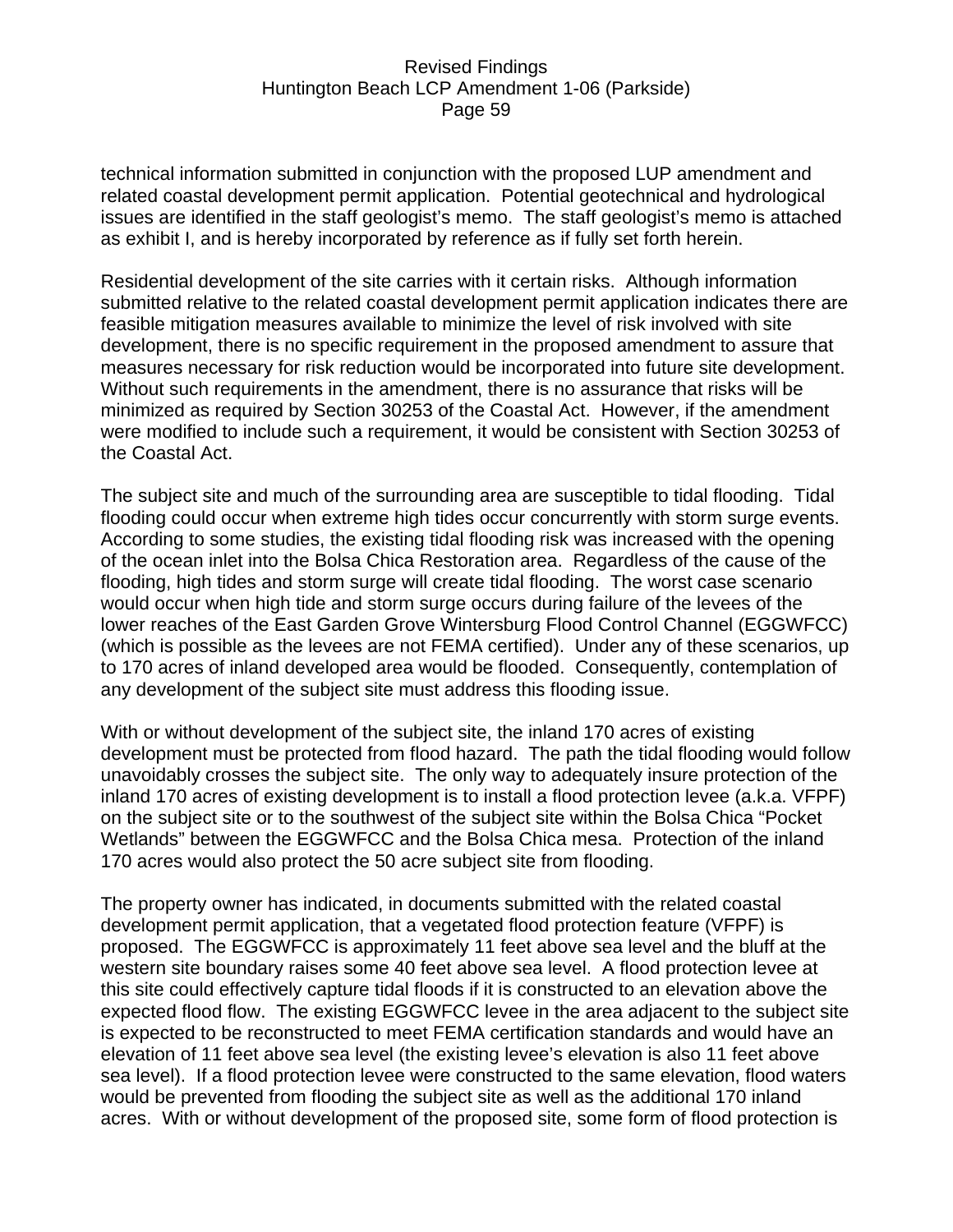necessary to minimize risks to life and property in areas of high flood hazard and to assure stability and structural integrity, and not contribute significantly to destruction of the surrounding area. As it happens, the subject site provides the optimum location for the flood protection levee necessary to minimize risk to life and property in the 170 developed acres inland of the subject site.

Construction of some type of flood protection levee would be necessary with development of the subject site. However, such a feature would be necessary even without site development. The flood protection levee, expected to be constructed as an earthen levee with an internal sheet pile wall, would serve an important function. Without construction of the flood protection levee, even with reconstruction of the north levee of the EGGWFCC along the subject site, flooding of 170 inland acres (including the subject site) would result, during either a tidal surge or a levee failure downstream of the subject site. The 170 acre inland area is developed with approximately 800 homes. Floodwater depth in some homes, it is estimated, would be at least two feet.

However, construction of a flood protection levee on the site would be adequate to assure structural integrity, and neither create nor contribute significantly to erosion, geologic instability, or destruction of the site or surrounding area. In addition, construction of the flood protection levee would minimize risks to life and property from flood hazard. In order for the flood protection levee to function effectively, it would have to be placed within the site's necessary buffer areas. However, as described previously, a flood protection levee in the ESHA or wetland buffer area may be an allowable use within a buffer provided it is the least environmentally damaging feasible alternative.

Furthermore, the construction of the flood protection levee may eliminate the need for the flood control levee downstream of the flood wall. If the flood control levee downstream of the flood wall is not reconstructed, potential impacts to wetlands in the CP wetland area can be avoided. The appropriateness of reconstructing the downstream levee area will be considered when the related coastal development permit is processed. It should be noted that an emergency coastal development permit was issued to the County of Orange to install sheet pile within the north levee of the flood control channel adjacent to the subject site. However, the County has indicated it is willing to consider alternatives that limit changes to the levee downstream if such an alternative is deemed feasible and environmentally desirable. Construction methods proposed by the County to install the sheetpiles will not involve any wetland fill. Impacts to coastal resources may occur which will be addressed in the follow-up permit.

The question of whether the bluff along the western edge of the property should be considered a "coastal bluff" has been raised. The Commission's staff geologist has evaluated the bluff's status. The staff geologist's evaluation is contained in a memorandum attached as exhibit P. The subject bluff was carved by the ancestral Santa Ana river as it meandered across the Bolsa Chica lowlands. Assertions have been made that the bluff was subject to marine erosion within the past 200 years based on an 1873 Tsheet that shows tidal channels adjacent to the toe of the bluff. The staff geologist's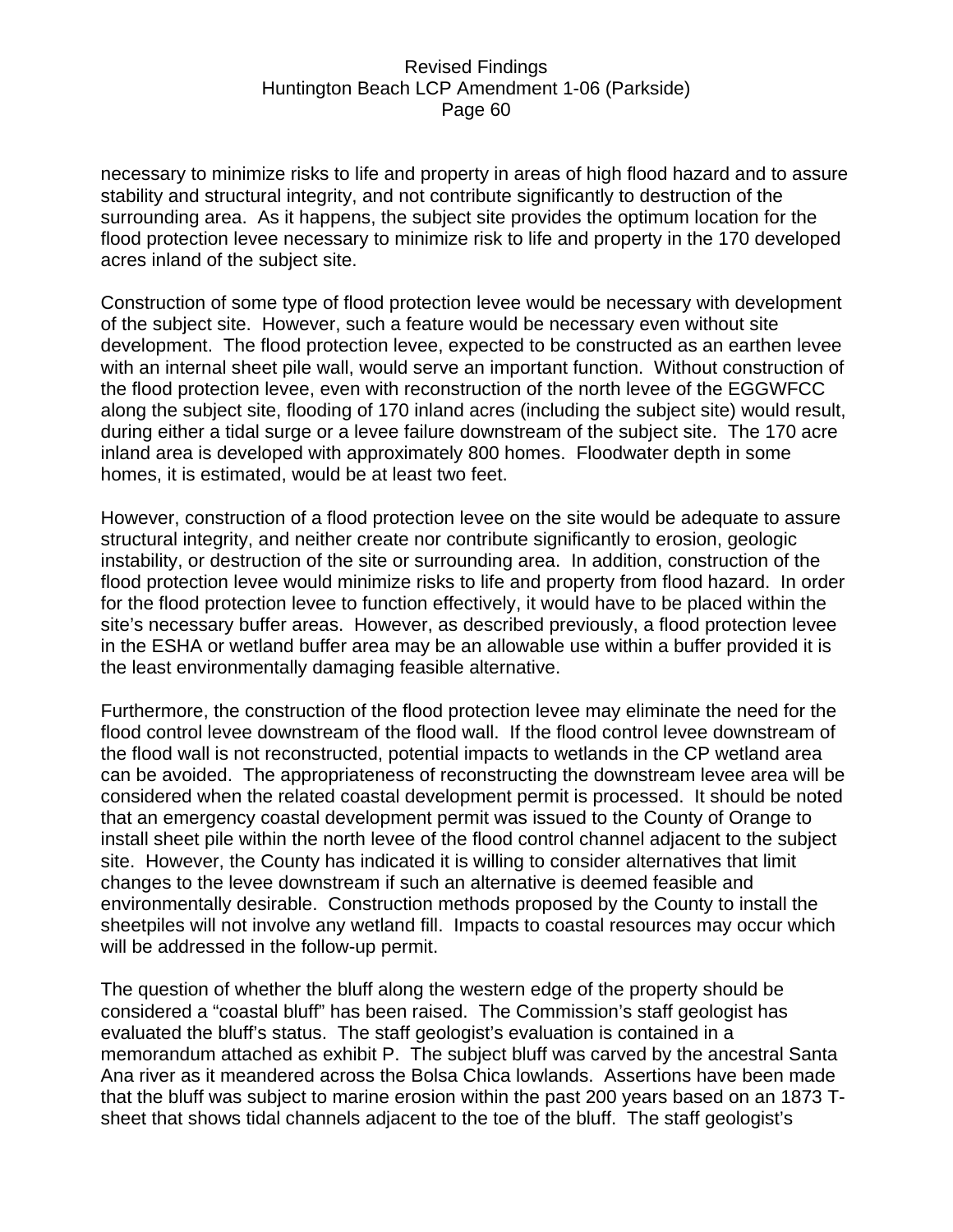response to these assertions is: "I concur that there is strong evidence that there were tidal wetlands in the Bolsa Chica lowlands prior to dike construction in the early twentieth century, but tidal wetlands generally are not the site of extensive marine erosion. Indeed, they are commonly depositional, not erosional, and serve as an efficient buffer from marine erosion." The staff geologist concludes: "In summary, I believe that the bluff at the Shea Home property is best described as a river bluff and is not a coastal bluff in a genetic or geomorphic sense." Thus, the Commission finds that the bluff on the subject site is not a "coastal bluff."

For the reasons described above, the Commission finds that only if modified can the proposed amendment be found to be consistent with Section 30253 of the Coastal Act which requires that risks to life and property be minimized and that development assure stability and structural integrity, and neither create nor contribute significantly to erosion, geologic instability, or destruction of the site or surrounding area.

# **10. Priority of Use**

Section 30222 of the Coastal Act states:

*The use of private lands suitable for visitor-serving commercial recreational facilities designed to enhance public opportunities for coastal recreation shall have priority over private residential, general industrial, or general commercial development, but not over agriculture or coastal-dependent industry.* 

The LUP amendment does not propose to designate any portion of the site visitor serving commercial. Generally, in the City of Huntington Beach, the areas recognized as best for visitor serving commercial development are the areas along Pacific Coast Highway, and adjacent to and inland of the pier, and areas within and around Huntington Harbour. The subject site is surrounded on three sides by existing single family residences, and does not lend itself to visitor serving commercial development. Moreover, the LUP amendment as proposed and as amended will provide a Class I bicycle path, a public view area, public park area, and interior trails as well as public parking along the residential streets. Such uses constitute lower cost visitor serving recreational uses. As modified the recreational and public access provisions will be constructed prior to or concurrent with the residential uses. Therefore, the Commission finds that the proposed LUP amendment is consistent with Sections 30213 and 30222 of the Coastal Act which requires visitor serving commercial recreational facilities have priority over residential development and encourages provision of lower cost public recreational facilities.

### **11. Conclusion**

As proposed, the Land Use Plan amendment contains significant deficiencies with regard to consistency with the Coastal Act. As proposed, the amendment cannot be found consistent with Sections 30210 and 30252 regarding maximizing and enhancing public access, 30251 regarding protection of public views, 30233 and 30250 regarding wetlands,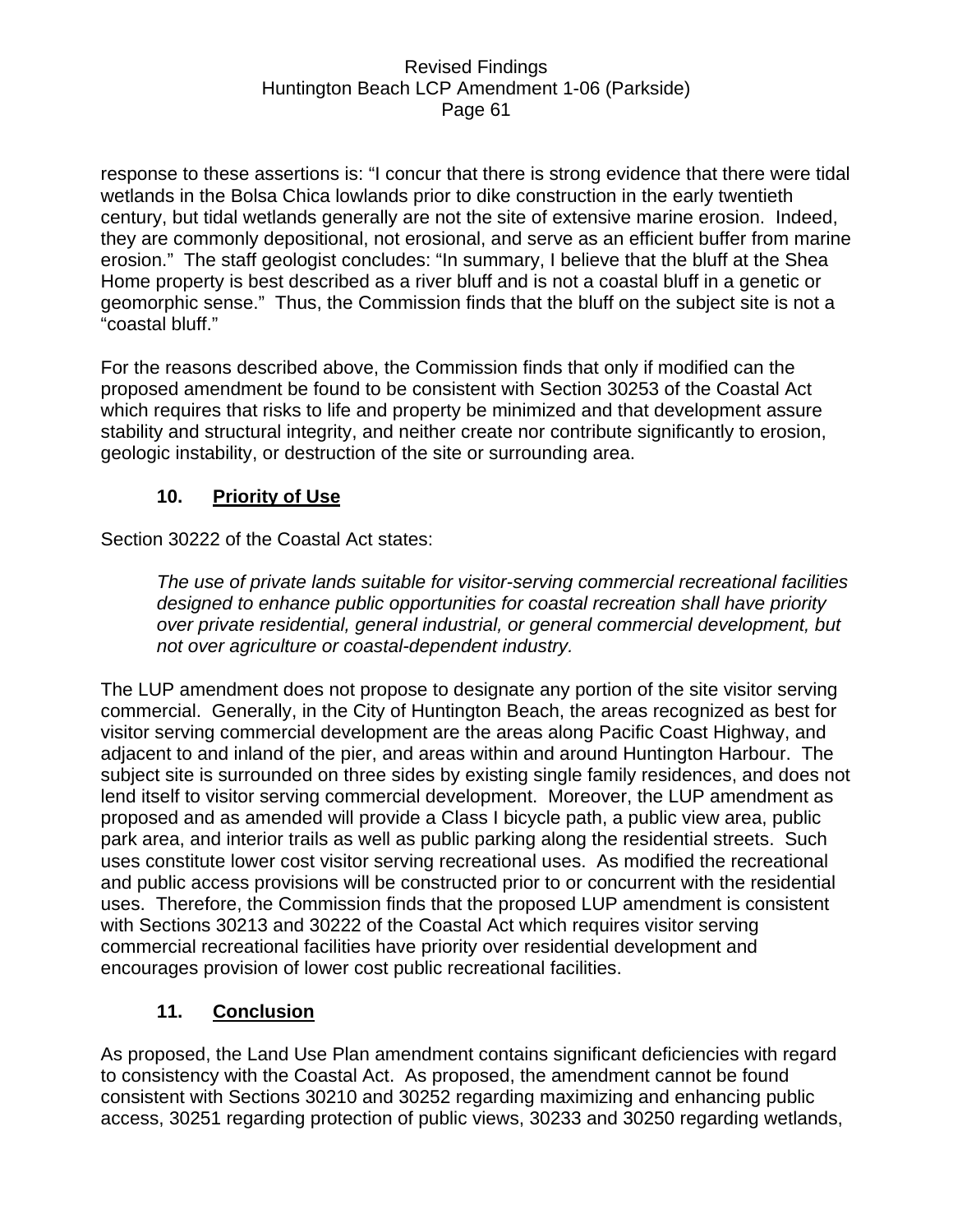30240 regarding ESHA, 30244 regarding archaeological resources, and 30230 and 30231 regarding water quality of the Coastal Act. However, if the proposed amendment were modified as suggested in Section II of this staff report, the amendment would be consistent with the Chapter 3 policies of the Coastal Act. Therefore, the Commission finds that only if modified is the proposed amendment consistent with the Chapter 3 policies of the Coastal Act.

# **IV. CALIFORNIA ENVIRONMENTAL QUALITY ACT**

Section 21080.9 of the California Public Resources Code – within the California Environmental Quality Act (CEQA) - exempts local governments from the requirement of preparing an environmental impact report (EIR) in connection with its activities and approvals necessary for the preparation and adoption of a local coastal program (LCP). Instead, the CEQA responsibilities are assigned to the Coastal Commission. However, the Commission's LCP review and approval program has been found by the Resources Agency to be functionally equivalent to the EIR process. Thus, under Section 21080.5 of CEQA, the Commission is relieved of the responsibility to prepare an EIR for each LCP. Nevertheless, the Commission is required in approving an LCP submittal to find that the LCP does conform with the provisions of CEQA, including the requirement in CEQA section 21080.5(d)(2)(A) that the amended *IP LUP* will not be approved or adopted as proposed if there are feasible alternatives or feasible mitigation measures available which would substantially lessen any significant adverse impact which the activity may have on the environment. 14 C.C.R. Sections 13542(a), 13540(f), and 13555(b). The City of Huntington Beach LCP amendment 1-06 consists of an amendment to **both** the Land Use Plan (LUP) *only and the Implementation Plan (IP)*.

As outlined in this staff report, the LUP amendment is not consistent with the Chapter 3 polices of the Coastal Act regarding public access and recreation, wetland, ESHA, marine resources, and land resources, as proposed. *And also as outlined in this staff report, the proposed IP amendment is inconsistent with the wetland and ESHA protection policies of the certified Land Use Plan as modified.* However, if modified as suggested, the amendment will be consistent with the public access and recreation, wetland, ESHA, marine resource, and land resource policies of the Coastal Act *and the Land Use Plan, as amended*. Thus, the Commission finds that the proposed LUP amendment, as modified, meets the requirements of and conforms with the Chapter 3 policies of the Coastal Act. *In addition, the Commission finds that the IP amendment, if modified as suggested, is in conformity with and adequate to carry out the land use policies of the certified LUP.* Therefore, the Commission finds that approval of the *LCP LUP* amendment as modified will not result in significant adverse environmental impacts under the meaning of CEQA. Therefore, the Commission certifies *LCP LUP* amendment request 1-06 if modified as suggested herein.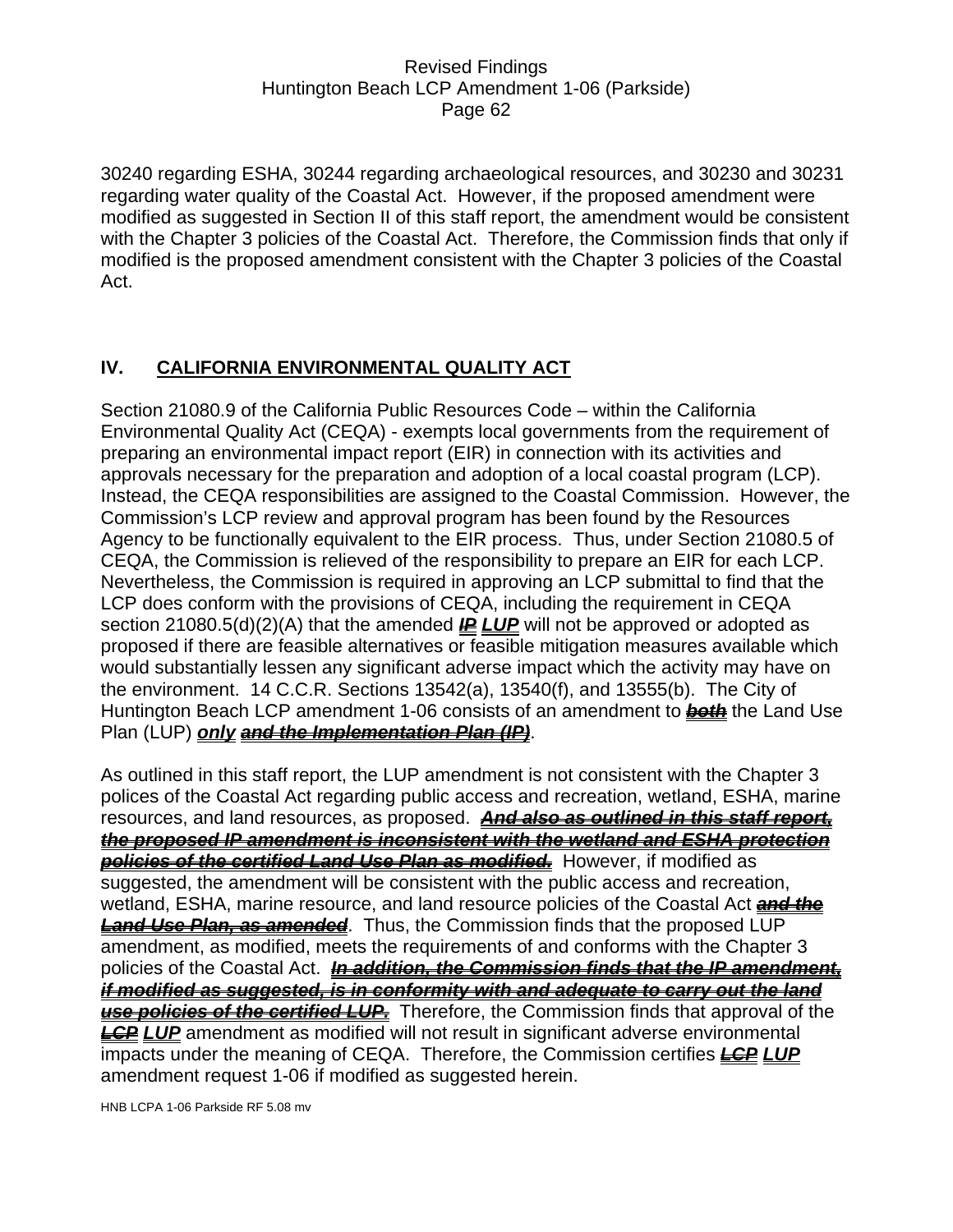#### **HNB LCPA 1-06 Parkside Revised Findings**

### **List of Exhibits**

Most of the original exhibits are not attached to this May 2008 Revised Findings staff report. This is due to the volume of papers involved and the number of times the matter has been scheduled for hearing.

All exhibits may be viewed electronically on the version of the Revised Findings staff report on the Commission web site: www.coastal.ca.gov/mtgcurr.html and may also be viewed at the Commission's South Coast District office. In order to review exhibits listed below that are not attached please contact Meg Vaughn at the District office at (562) 590-5071.

| <b>Exhibit</b> |                                                 | # Pages        | <b>Location</b> |
|----------------|-------------------------------------------------|----------------|-----------------|
| Α.             | <b>Regional Map</b>                             | 1              | On Line         |
| <b>B.</b>      | <b>Vicinity Map</b>                             | $\overline{2}$ | On Line         |
| C.             | City Council Resolution No. 2002-123            | 4              | On Line         |
| D.             | <b>City's LCPA Submittal Letter</b>             | 8              | On Line         |
| Ε.             | <b>City's Proposed Land Use Designations</b>    | 1              | On Line         |
| F.             | City's Proposed Zoning                          | 1              | On Line         |
| G.             | <b>Site Location Relative to</b>                | 1              | On Line         |
|                | <b>Bolsa Chica Wetlands Restoration Area</b>    |                |                 |
|                | & Huntington Harbour                            |                |                 |
| Η.             | CP Wetland & So. Eucalyptus Grove               | 1              | On Line         |
|                | As recognized in LCPA                           |                |                 |
| I.             | <b>Geotechnical Review Memorandum</b>           | 9              | On Line         |
|                | Mark Johnsson, Staff Geologist                  |                |                 |
|                | 7/24/06                                         |                |                 |
| J.             | County of Orange Letters                        | 3              | On Line         |
|                | 5/6/98, 2/13/98, 1/8/98                         |                |                 |
|                | Re: Class I Bikeway                             |                |                 |
|                | <b>Flood Control Channel Levee</b>              |                |                 |
| Κ.             | <b>Wetlands at Shea Homes Parkside</b>          | 99             | On Line         |
|                | Memorandum, 7/27/06                             |                |                 |
|                | John Dixon, Staff Ecologist/Wetland Coordinator |                |                 |
| L.             | To Be Supplied in Separate Addendum             |                |                 |
| М.             | Raptor Habitat at Parkside Memorandum           | 2              | On Line         |
|                | John Dixon, Staff Ecologist/Wetland Coordinator |                |                 |
|                | 7/28/06                                         |                |                 |
| N.             | Ca. Gnatcatchers & So. Tarplant at Parkside     | 2              | On Line         |
| O <sub>r</sub> | Memorandum, Parkside Estates, 1/25/08           | $\overline{2}$ | On Line         |
|                | John Dixon, Staff Ecologist/Wetland Coordinator |                |                 |
| Р.             | Geotechnical Review Memorandum                  | 3              | On Line         |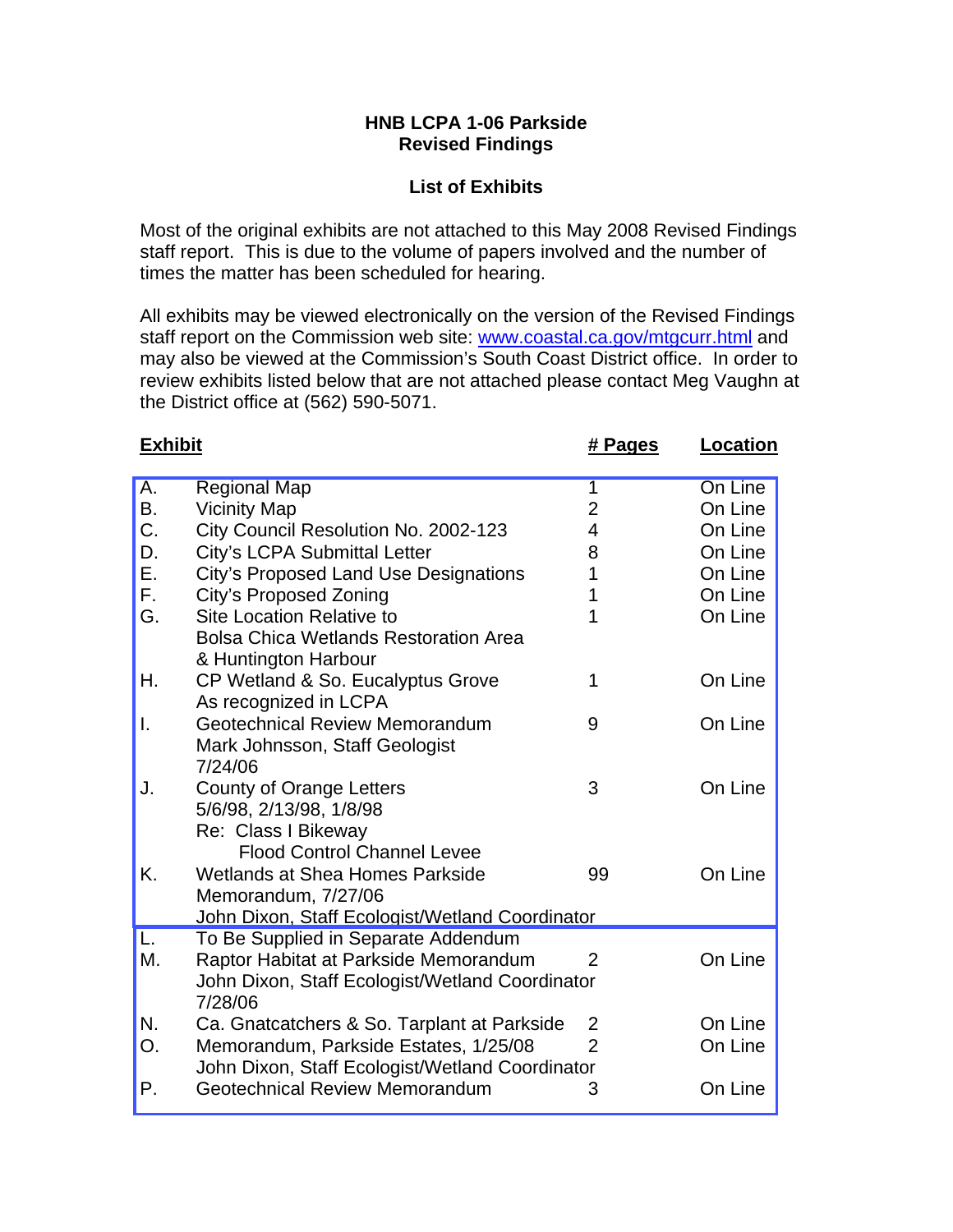|     | Re: Characterization of Bluff at                |                |                     |
|-----|-------------------------------------------------|----------------|---------------------|
|     | <b>Parkside Estates Site</b>                    |                |                     |
| Q.  | Geotechnical Review Memorandum                  | $\overline{4}$ | On Line             |
|     | Re: Tidal Flooding Issues at                    |                |                     |
|     | Parkside Estates Site, 1/25/07                  |                |                     |
| R.  | Shea Homes Letter1/23/07                        | 4              | On Line             |
| S.  | City of Huntington Beach Letter, 1/23/07        | $\overline{2}$ | On Line             |
|     | <b>Re: Limited Levee Alternative</b>            |                |                     |
| Т.  | <b>Alternate Flood Control Channel</b>          | $\overline{2}$ | On Line             |
|     | & Access Road Plan, Shea Homes                  |                |                     |
| U.  | <b>FEMA Letter, 1/25/07</b>                     | $\overline{2}$ | On Line             |
|     | Re: Levee and WP                                | $\overline{2}$ |                     |
| V.  | Shea Letter, 1/26/07                            |                | On Line             |
|     | Re: FEMA Letter of 1/25/07                      |                |                     |
| W.  | Bolsa Chica Land Trust Letter, 8/3/06           | 13             | On Line             |
| Х.  | Letters Supporting LCPA as Proposed             |                | On Line             |
| Υ.  | Letters Opposing LCPA as Proposed               |                | On Line             |
| Z.  | Memorandum, ESHA Buffer, 1/31/07                | 1              | On Line             |
|     | John Dixon, Staff Ecologist/Wetland Coordinator |                |                     |
| AA. | Ex Parte Received May 8, 2007 - 11/14/07        |                | On Line             |
| BB. | To Be Supplied in Separate Addendum             |                |                     |
| CC. | <b>Neighbors for Wintersburg Wetlands</b>       | 6              | On Line             |
|     | <b>Restoration, Letter from Mark Bixby</b>      |                |                     |
| DD. | Shea Homes Letter 2/9/07                        | 5              | Line                |
|     | Response to Allegations of Fill                 |                |                     |
| EE. | Shea Home Letter 2/8/07                         | 19             | On Line             |
| FF. | Hearthside Letter 2/12/07                       | $\overline{2}$ | On Line             |
| GG. | BCLT Letter 2/8/07                              | 4              | On Line             |
| HH. | <b>General Comment Letters</b>                  |                | On Line             |
| Ш.  | Shea Homes Letter, 3/7/07                       | 3              | On Line             |
| JJ. | CLEAN Letter, 2/15/07                           | 20             | On Line             |
| KK. | Letters Opposed to the                          |                | On Line             |
|     | <b>LCPA as Submitted</b>                        |                |                     |
| LL. | Letters Supporting the                          |                | On Line             |
|     | <b>LCPA as Submitted</b>                        |                |                     |
| MM. | Ex Parte                                        |                | On Line             |
| NN. | Approved Land Uses (4th Revised)                |                | <b>Staff Report</b> |
|     |                                                 |                | On Line             |
| OO. | Neighbors for Wintersburg Wetlands              | 12             | On Line             |
|     | <b>Restoration, Power Point</b>                 |                |                     |
|     | <b>Re: Unpermitted Fill</b>                     |                |                     |
| PP. | Mark Bixby Email, 4/24/07                       | 20             | On Line             |
|     | Re: Hydrology                                   |                |                     |
| QQ. | Mark Bixby Email, 3/20/07                       | 6              | On Line             |
|     | Re: WP Wetland Vegetation                       |                |                     |
| RR. | Mark Bixby Email, 4/4/07                        | 9              | On Line             |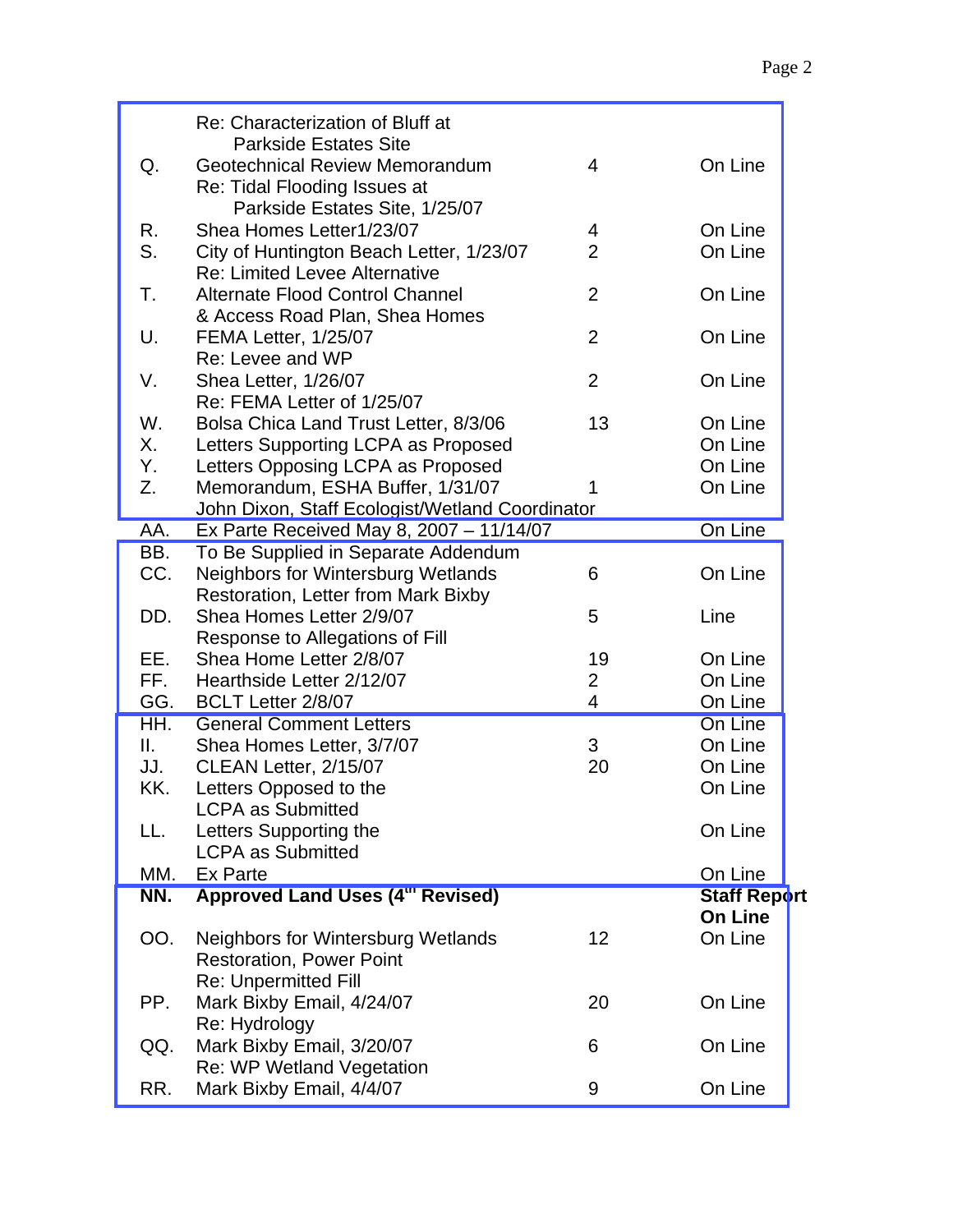|      | Re: WP Wetland Vegetation                     |                |         |
|------|-----------------------------------------------|----------------|---------|
| SS.  | Mark Bixby Email, 4/4/07                      | 6              | On Line |
|      | Re: Groundwater                               |                |         |
| TT.  | Mark Bixby Email, 4/10/07                     | 1              | On Line |
|      | Re: Well Data                                 |                |         |
| UU.  | <b>Neighbors for Wintersburg Wetlands</b>     | 21             | On Line |
|      | Restoration, Letter 4/30/07                   |                |         |
|      | Re: Unpermitted Fill in WP                    |                |         |
| VV.  | <b>Neighbors for Wintersburg Wetlands</b>     | 22             | On Line |
|      | Restoration, Letter 5/7/07                    |                |         |
|      | Re: Raptors                                   |                |         |
| WW.  | Shea Homes Letter, 4/25/07                    | 24             | On Line |
|      | Response Re: Groundwater Wells                |                |         |
| XX.  | Shea Homes Letter, 4/27/07                    | 5              | On File |
|      | Response Re: Historic Fill Allegations        |                |         |
| YY.  | Shea Homes Letter, 4/27/07                    | 3              | On Line |
|      | Response Re: WP Fill Allegations              |                |         |
| ZZ.  | Shea Homes Letter, 4/30/07                    | $\overline{2}$ | On Line |
|      | Response Re: WP Fill Allegations              |                |         |
|      | AAA. City of Huntington Beach Memo            | 1              | On Line |
|      | Re: Red Tag Fill                              |                |         |
| BBB. | 5-82-278 (Smokey's Stables)                   | 10             | On Line |
|      | <b>Staff Report</b>                           |                |         |
|      | CCC. State Lands Commission Letter, 5/4/07    | 2              | On Line |
|      | DDD. Exemption Letter, 6/15/07                | 3              | On Line |
|      | <b>Coastal Commission</b>                     |                |         |
|      | EEE. City of Huntington Beach Letter, 6/26/07 | 4              | On Line |
|      | FFF. Shea Homes Letter                        | 1              | On Line |
|      | Color Attachments available on line           |                |         |
|      | GGG. LSA Memorandum, 6/22/07                  | $\overline{2}$ | On Line |
|      | Re: Off-Site drainage into Parkside           |                |         |
|      | <b>Estates EPA area"</b>                      |                |         |
|      | Attachments available on line                 |                |         |
|      | HHH. Shea Homes Letter, 6/20/07               | 12             | On Line |
|      | Attachments available on line                 |                |         |
| III. | LSA Memorandum, 6/12/07                       | 7              | On Line |
|      | Re: Historic "EPA area" on Parkside           |                |         |
|      | Estates, Huntington Beach                     |                |         |
|      | Attachments available on line                 |                |         |
| JJJ. | <b>Emails from Mark Bixby</b>                 | 8              | On Line |
|      | KKK. Mark Bixby Letter, 6/27/07               | $\overline{2}$ | On Line |
| LLL. | Staff Ecologist Memo, June 2007               |                |         |
|      | MMM. Mapping/GIS Program Manager Memo         |                | On Line |
|      | Dated June 2007                               |                |         |
|      | NNN. Coastal Commission Letter, 2/25/98       | $\overline{2}$ | On Line |
|      | OOO. SheaHomes Letter, 9/21/07                | 25             | On Line |